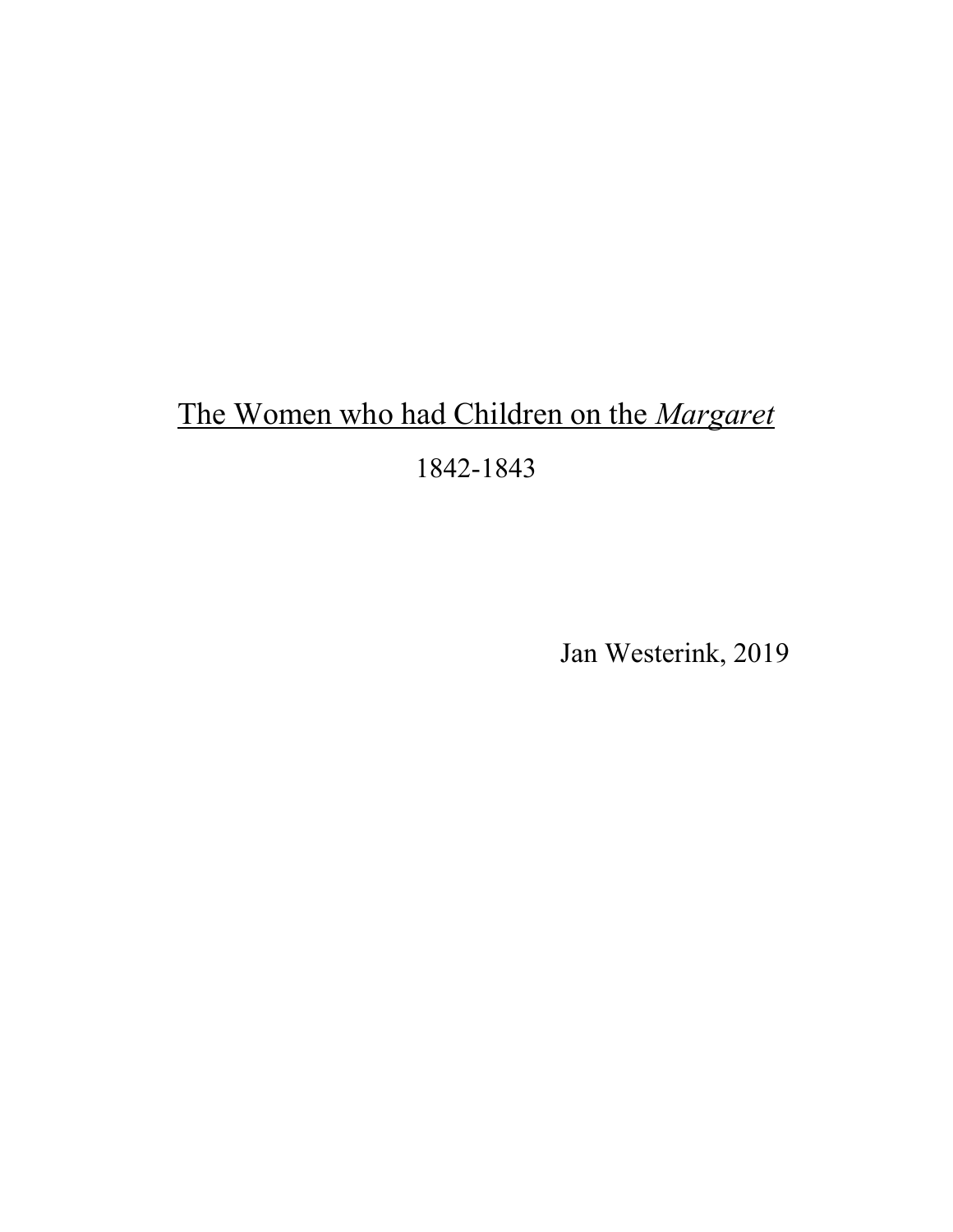# The Women who had Children on the *Margaret*: Background

The women who were sent as convicts to the Australian colonies were a mixed lot. Some were very young, others old; some single, others married or widowed, with or without children. Though all had been found guilty of a crime, many brought trades and other skills to the country. I believe their stories should be told and not simply as a mass movement of people from England to the new frontiers, but also as individual life memoirs, bringing to life their successes and failures. After all, many became the wives and mothers of the future generations that helped build the nation.

Plutarch (46AD-120AD) argued in his salutary tales that it wasn't mass troop deployments, sieges or kings that were important in deciding character, it was small things like a saying or a joke. The ordinary day to day acts often give the measure of the person. So, that is what we can look for in convict women and their children. They were survivors and if they drank too much occasionally, I wonder how much life circumstances and fear of miasma in the water created the habit.

Though the sea journey was hazardous, the conditions in the gaols and hulks were probably worse. Bateson writes that both ships surgeons and convicts were under pressure to ensure they went.

At the medical examination the prisoners were made to appear at their best. They were washed and dressed in new clothes and warned to appear smart and cheerful before the doctor. As most of the convicts, sickened by their imprisonment in the crowded and unhealthy gaols and hulks were only too eager to get away they concealed their disabilities and cheerfully lied about the state of their health. $<sup>1</sup>$ </sup>

The women in this study were all on board the *Margaret* from late 1842 and had children with them on that voyage. It is unclear whether the children were also given a medical check.

The *Margaret* was a ship, built at Chepstow in 1829 and was rated by the Admiralty as class A1. That rating was given to vessels which had not passed a prescribed age, had complied with the standard laid down for this class, and been kept in the highest state of repair and equipment.<sup>2</sup> However, the records of surgeons McAvoy and Mould on the journey in 1843 show that the standards must have been low. This was her third journey to the colonies: others were in 1837 and 1839.

The convicts on this transport came from all over England, some from Ireland and others from Scotland. Many had prior convictions, but often for stealing something that we would regard as small items today, such as shoes, spoons, shirts. In Victorian times, clothes were often stolen and then traded. Chesney writes that genteel folk did not wait for their clothes to wear out before discarding, and some items brought a fair price second hand. Even very old clothes were traded: old shirts and waist coats could fetch three-halfpence to fourpence apiece; old boots and shoes, though badly worm could realise a copper or two.<sup>3</sup>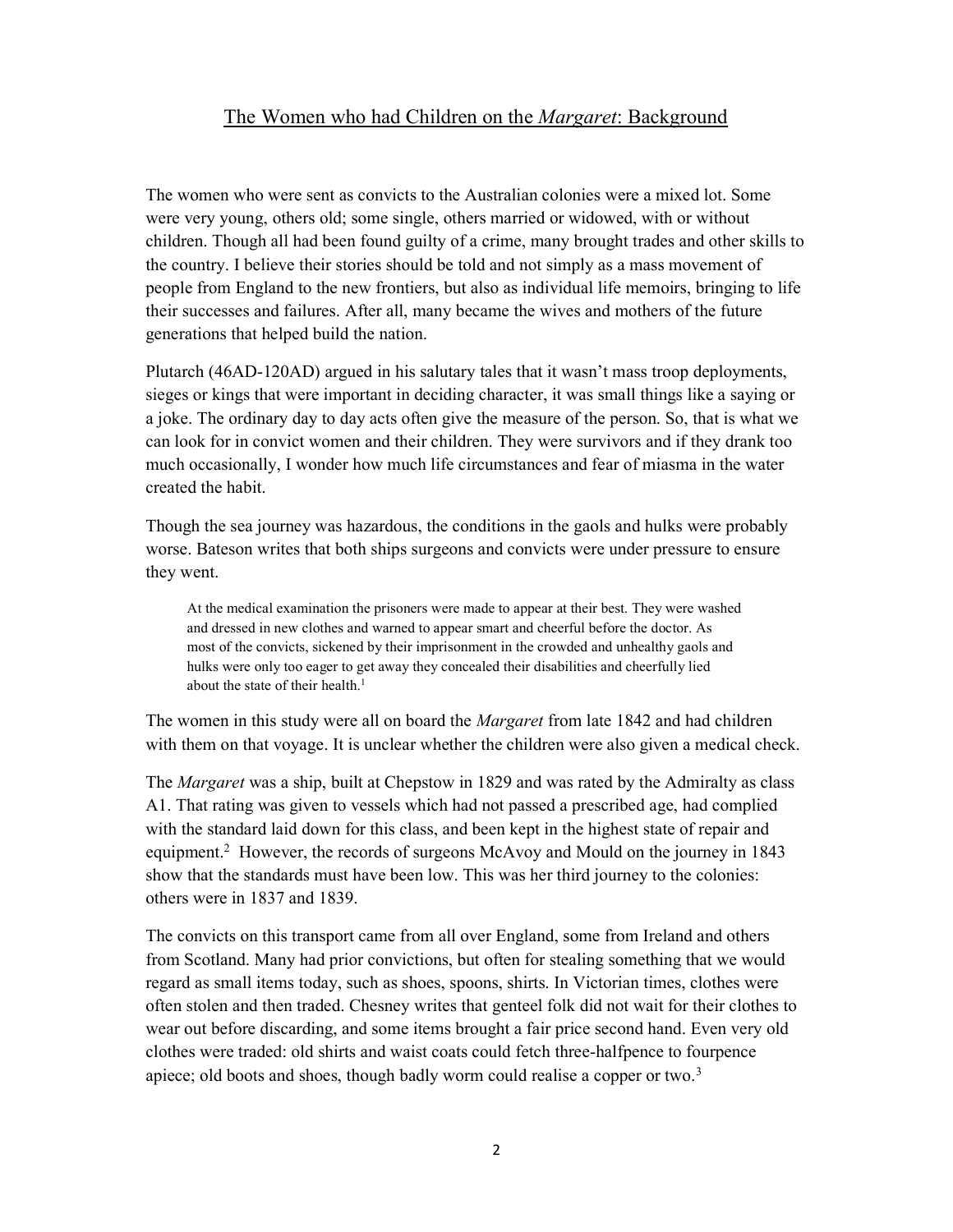Although a few took infants with them, many of the women left children behind. Some had older children who may have already been working given the use of child labour, especially among the poorer classes, in Victorian times. Poverty was rife and having children help must have been necessary for many families. Dickens and others have described those conditions and Elizabeth Barrett Browning wrote a poem, *The Cry of the Children*, about this. One stanza reads:

"For oh," say the children, "we are weary,

 And we cannot run or leap — If we cared for any meadows, it wer merely To drop down in them and sleep. Our knees tremble sorely in the stooping — We fall upon our faces, trying to go; And, underneath our heavy eyelids drooping, The reddest flower would look as pale as snow. For, all day, we drag our burden tiring, Through the coal-dark, underground — Or, all day, we drive the wheels of iron In the factories, round and round.

Some of the women may have little choice about taking the child/children, as they appear from the records to have been pretty much alone. One said her husband had gone and she didn't know where he was; others were widowed; while still others were young and their family was not close by. In any case, given that poverty was rife, it would be a generous family member or neighbour who would take on extra children.

The sea voyage must have made it a challenge to manage infants and toddlers. Some idea of the life on board can be gained from the journal of Mackie, a Quaker missionary, who travelled to Australasia in 1852. For example:

Since last night it has been blowing half a gale of wind. The sea is a grand sight, its vast rolling billows coming towards us as if ready to overwhelm us, but when just upon us they gradually sink and we rise buoyant above them, occasionally a sea strikes us, dashing over the main deck…. It is not an easy matter to walk on the deck and we cannot take the exercise we otherwise should. Two of our company this morning, involuntarily slid down the leeside and appeared as if they would pitch over. …. One sea dashed up the main mast about 20 ft. above the deck and the striking of a sea makes the vessel tremble from end to end. … During the night the mizzen and the main royal sails were split and giving way, the wind being high, the vessel rolling from side to side so much that our sleep is greatly disturbed …<sup>4</sup>

Dr MacAvoy, surgeon for the first part of the *Margaret's* journey complained about the conditions on board: 'The passage to the Cape of Good Hope was long & protracted the wind unfavourable added to the wet  $\&$  leaky state of the Ship made it anything but comfortable.' As well as the weather, there was much illness on board: four women died and at least two, possibly three or more, infants. The women were Jane Agnew, Mary Biggerstaff, Mary Lynch and Grace Schofield.<sup>5</sup> What was interesting was that the records of the number on board only included the female convicts, not their children (see Bateson). Also, although the hospitalisation and death of one baby was recorded at length by Surgeon Mould, it was not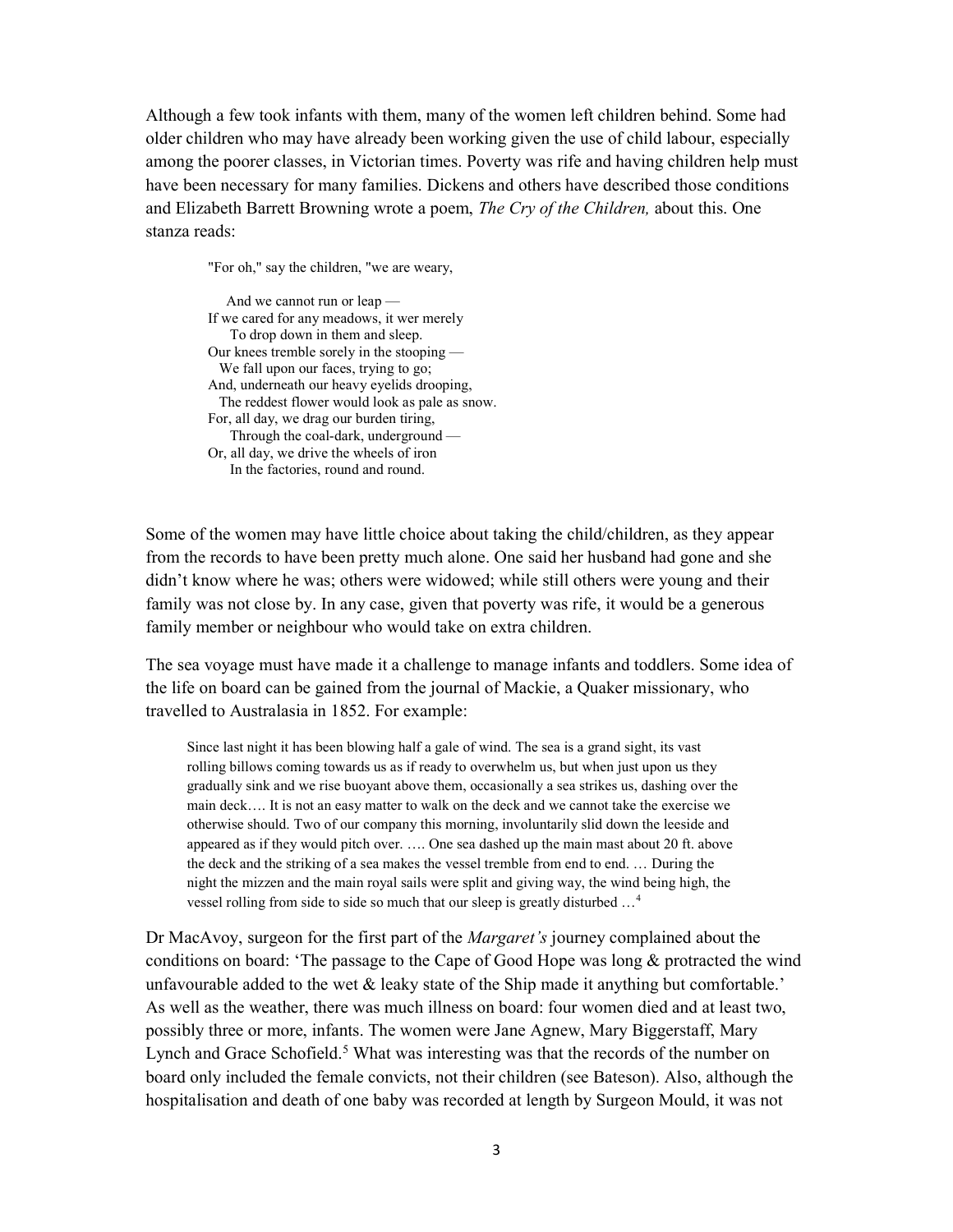recorded as a 'death on board' in his summary when landed in Hobart. Babies and child deaths were not noted. Was that because child death was so common? Or was it because colonial authorities were, in the main, only interested in the convicts?

More research is needed to discover how many on the *Margaret* were recidivists. However, Oxley gives some clues. She found in a study on female convicts sent to Australia between 1788 and 1850 that 123,155 were transported.<sup>6</sup> Of nearly seven thousand valid cases she studied she found that 59.1% had no offences prior to the one that led to transportation, that is, most were first offenders.<sup>7</sup> Other studies have found similar results.

In addition, there were some that made an outstanding success of their later lives. Of those on the *Margaret*, the one that stands above all others is Louisa la Grange. She was a French woman arrested for stealing around £200 from a wealthy gentleman in London. She was elegant and talented, speaking French and stated she could teach embroidery. On board ship she helped in the hospital, and the surgeon noted that in his comments when they docked in Hobart. It wasn't long before she was associating with the gentle folk in Hobart and is said to have been invited to the Governor's residence. She married and, once free, travelled with her husband to the mainland and then on to the Americas. Eventually she made her way back to Paris and re-joined salon society. She kept a journal of her travels and Alexandre Dumas edited it – publishing it under his own name. In her journal Louisa omitted the fact that she had free passage to Van Diemen's Land as a convict (see Wilkie and Dumas). Louisa writes of her surprise that the porter at the hotel was a prisoner, the maid who waited on her was a prisoner and even a police agent was also a prisoner. Also, about the convicts:

What is remarkable in the organization of these colonial penitentiaries is that the scum of European society is purified by the classification<sup>8</sup>, several thousand miles from the mother country, of aptitudes ostracized in Europe because of vice and crime.

## And

 the lost woman [becomes] the children's governess … the forger becomes a cashier … The earth's span separates the past from the present life of these poor people.<sup>9</sup>

About Cascades she describes the dormitories as immaculately clean. Daily routine was, 'each morning everything is washed and scrubbed, stone by stone'. The food she described as good and consisting of broth called gruel in the morning; at two o'clock, a thick soup, beef, and potatoes; in the evening bread and tea.<sup>10</sup> Gold was discovered in Victoria and Louisa and her husband travelled to Port Philip. From there they went on to Sydney. There is a fascinating hint that someone she met several times and names 'Sir George', was attracted to her. Some people have guessed that she refers to someone who later became a governor in one of the colonies.

∞

So much for the journey and the women on board – what was it like to land in Hobart? A description of elements of the town is given by Louisa, 'the hotel … was charming; the two adjoining streets, Macquarie and Murray, were far superior to what I had seen anywhere else;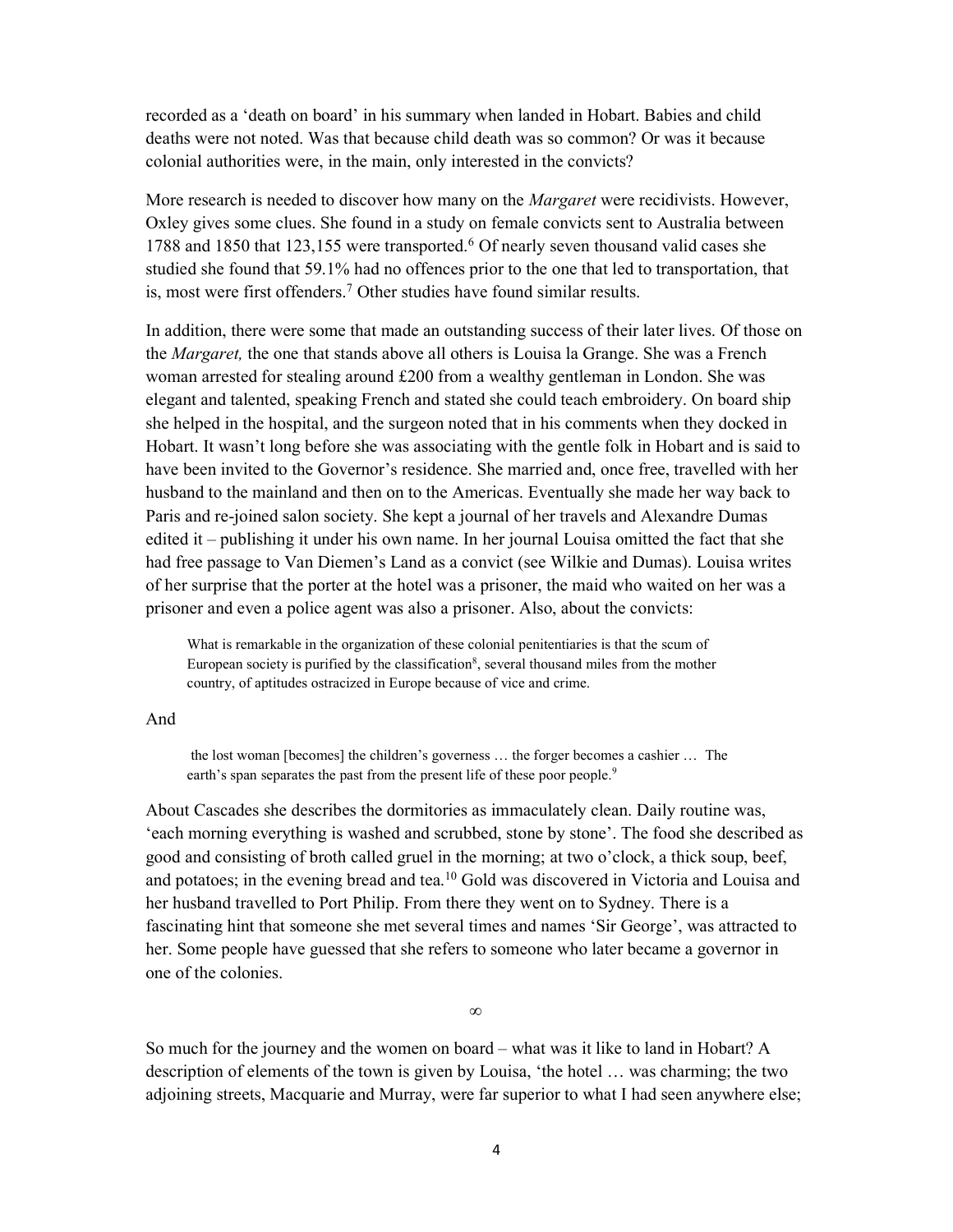there were horses everywhere. Glimpses into the houses disclosed an air of affluence, ownership, and wealth that rejoiced the eye and the heart.<sup>'11</sup> Whereas, Mackie in his journal noted when taking a walk, 'my admiration was unbounded at the splendid appearance of the cottage gardens and the view of the town and river from the elevated ground'. But he also observed 'several children running about without shoes and stockings, probably on account of the great price of shoes.' He described the streets as wide and straight, the roads well built but the paving as bad and irregular being done by individuals just for the front of their own houses.<sup>12</sup>

But, in July 1843, the women looking towards town from the deck of the ship would not have known this. They were familiar with the ship and the relative isolation and quiet of the ship (apart from the wash of the waves, the slap of the sails and the noises in the rigging). They had been together for around eight months and were familiar with each other and the onboard routines. What lay ahead? Prison, work, a strange town, a new master, guards who may be cruel or kind? They would have been understandably anxious. And the mothers with children must have been asking: what would happen, would they be separated, who might take care of the young ones? So much to be afraid of.

Convicts' children who had been weaned were generally sent to the orphanage once they were allowed to disembark. And several of those on the *Margaret* are known to have arrived there on 27 July 1843. This leaves us wondering what happened to those who, having survived the trip, were still young and possibly being breast fed.

Hyland has a vivid description of the women from the New Grove travelling from the docks around 1835:

They walked for an hour or more along the well-worn bush track passing the cottages and gardens of the free, between violet hills clad in strange trees and shrubs, up the valley of the gurgling Hobart Rivulet. …. Carrying their meagre belongings, they approached the Cascades Female Factory settled deep in this valley. Two-storey-high sandstone walls encompassed the large complex of buildings. This walled village was packed with over 400 people.<sup>13</sup>

It would have been much the same, perhaps with a few more houses and citizens, by 1843. Were the children straggling along with their mothers, uphill and into the sandstone prison? Or perhaps the older ones had already been taken to the orphanage and the only children left with the trudging women were those who had breast fed babies strapped to their chests. Records show that Eliza and William Atkins; Alfred Baker; Edward and James Newman; James, John and Thomas Partington were all admitted on 27 July 1843. Others were admitted some months or more later. But there are several where there is no record of an admission. Does that mean they stayed with their mother? Did they die on board, or soon after arrival and before being weaned? Or are the records simply missing?

The stories of these women and their children follow.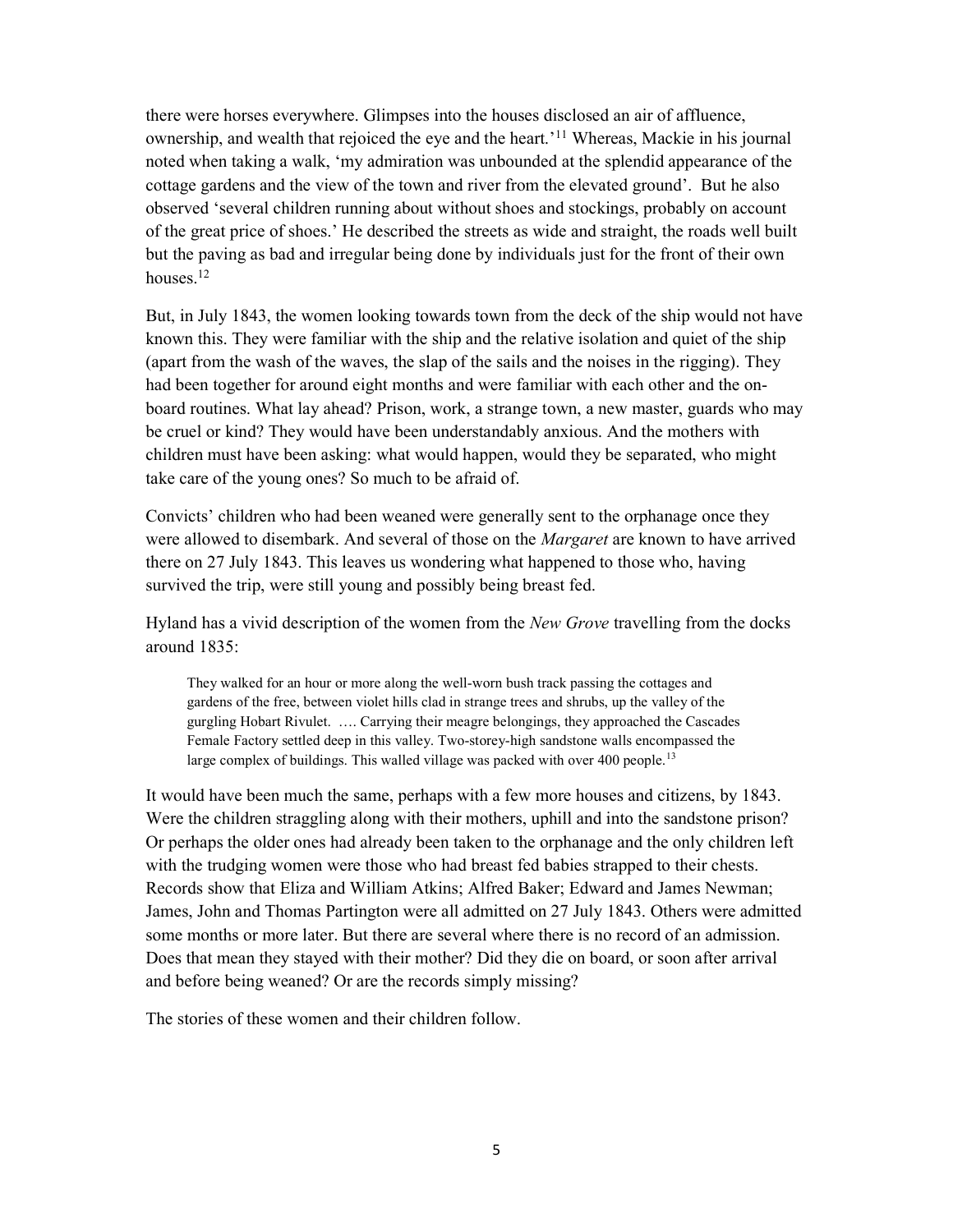References and relevant readings

Bateson, C (1988) The Convict Ships 1787-1868. Sydney: Library of Australian History

Chesney, K. (1970) The Victorian Underworld. Temple Smith: Great Britain

Duff, TE (1999) Plutarch's Lives: Exploring Virtue and Vice. Oxford: Oxford University Press

Dumas, A (1945) The Journal of Madame Giovanni. (trans. ME Wilbur). New York: International Collectors Library

Fry, EG (1847) Memoir of the Life of Elizabeth Fry, Cambridge: Cambridge University Press. Digitally printed version

Hyland, JE (2007) Maids, Masters and Magistrates. Tasmania: Clan Hogarth

McAvoy, B Surgeon, *Margaret*, 5 November 1842 – May 1843, Journal

Mackie, F. The Quaker Journals of Frederick Mackie on his Tour of the Australasian Colonies 1852-1855. (1973) Ed. M. Nicholls. UTAS Library

Mayhew, H (1999) London Characters and Crooks. (ed. C Hibbert). London: The Folio Society

Mould, J Surgeon, Margaret, 14 May 1843 – 1 August 1843, Journal

Oxley, D. (1996) Convict Maids. Cambridge: Cambridge University Press

Proceedings of the Old Bailey, https://www.oldbaileyonline.org/Old Bailey records

Wilkie, D (2015) 'The Journal of Madame Callegari', Historia incognita

Wilkie, D (2012) 'Take the Times as they go and the men as they are": The Stories of John Perez de Castanos, Piedro Caligani and Louis La Grange.' Papers and Proceedings: Tasmanian Historical Research Association, vol.59, no.1, pp.38-49

Wilkie, D (2013) 'Marie Callegari in Australia: The Identity of Alexandre Dumas's Narrator in Le Journal de Madame Giovanni'. Explorations, 54

Wilkie D (2013) The Journal of Madame Callegari. Historia Incognita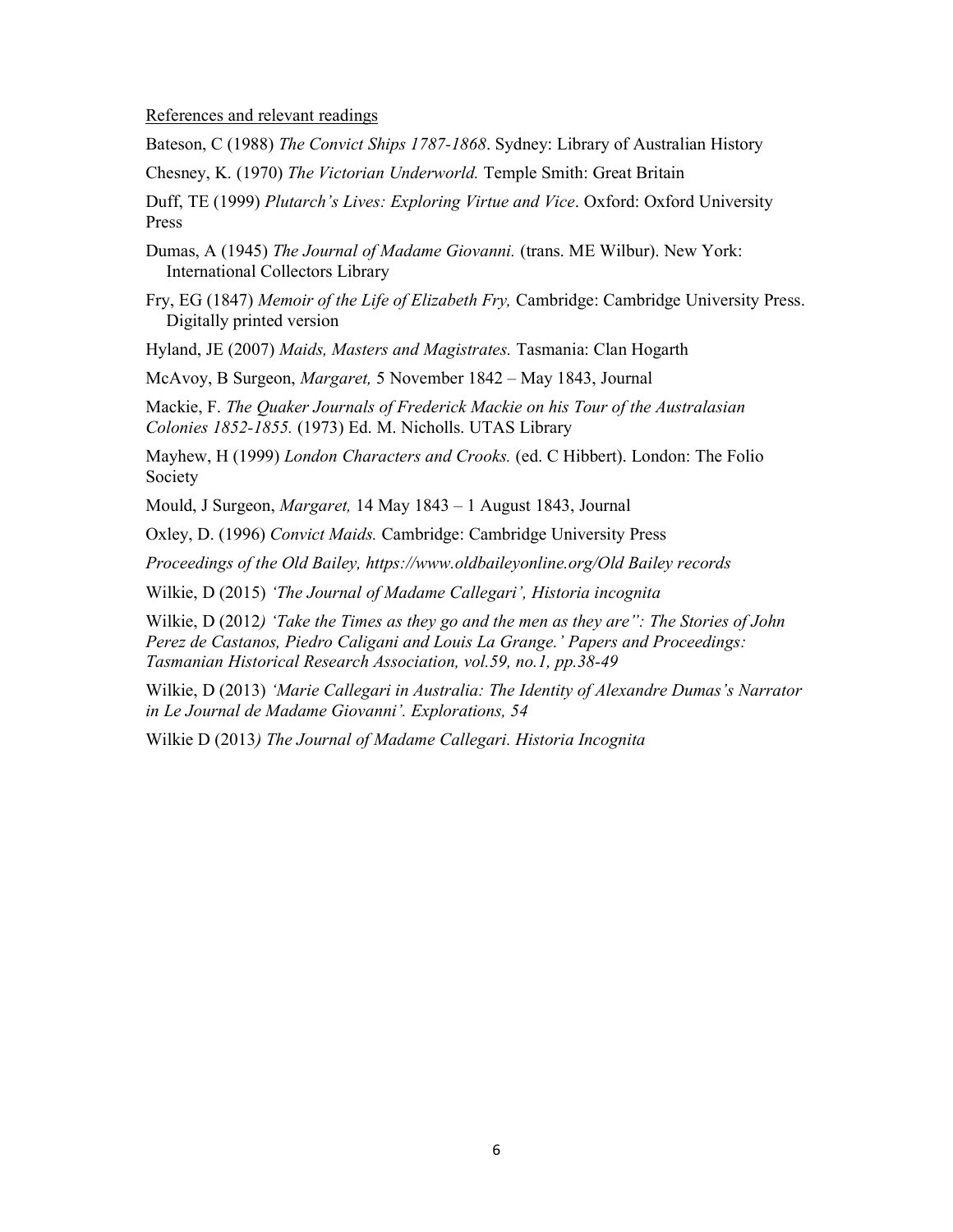|  | Summary of children on board the <i>Margaret</i> 1842-1843 |
|--|------------------------------------------------------------|
|  |                                                            |

| Family            | Children                           | Orphanage and Outcome                                                                          |
|-------------------|------------------------------------|------------------------------------------------------------------------------------------------|
| <b>ANGUS</b>      | James born 1840 (80) <sup>14</sup> | Admitted 3 February 1844; Died 15 February 1844 at Orphan School                               |
| <b>ATKINS</b>     | Eliza born 1836 (137)              | Admitted 27 July 1843; Discharged to mother 14 December 1847                                   |
|                   | William born 1839 (139)            | Admitted 27 July 1943; Discharged to mother 13 April 1849                                      |
|                   | Thomas born 1842                   | No record; No record but an infant 'Thomas Atkins' died 12February 1844,<br>'son of a convict' |
| <b>BAKER</b>      | Alfred born 1842                   | Admitted 27 July 1843; Died 21 December 1843                                                   |
| <b>CLARKE</b>     | Thomas born 1842                   | Admitted 31 January 1845; Discharged to mother 4 November 1847                                 |
| <b>FARRELL</b>    | Margaret born 1841                 | No records; Query whether she was on board the Margaret                                        |
|                   | James born 1842 (1781)             | Admitted 31 January 1845; Discharged to mother 4 September 1848                                |
| <b>HENRY</b>      | Margaret born 1841                 | No records; Query whether she was on board the Margaret                                        |
|                   | George born 1842 (2499)            | Admitted 22 March 1845; Discharged to mother 1 April 1850                                      |
| <b>LYNCH</b>      | Unnamed born 1843                  | Died on board ; Neonatal death                                                                 |
| McBIRNIE          | William born 1842                  | No records; Suffered pertussis and possibly died on board                                      |
| McDONALD          | Michael born 1842                  | Died on board; Suffered pertussis died 22 May 1843                                             |
| <b>NEWMAN</b>     | Edward born 1831 (4113)            | Admitted 27 July 1843; Discharged to mother 16 January 1846                                    |
|                   | James born 1833 (4118)             | Admitted 27 July 1843; Discharged to mother 16 January 1846                                    |
| <b>PARTINGTON</b> | James born 1830 (4282)             | Admitted 27 July 1843; Discharged to James Lord 3 October 1846                                 |
|                   | John born 1833 (4283)              | Admitted 27 July 1843; Discharged to JohnLambe 19 December 1846                                |
|                   | Thomas born 1835 (4284)            | Admitted 27 July 1843; Discharged to William Bennett 31 October 1849                           |
| PITFIELD          | Hannah born 1832 (4378)            | Admitted 23 September 1843; Discharged to Mr Knight                                            |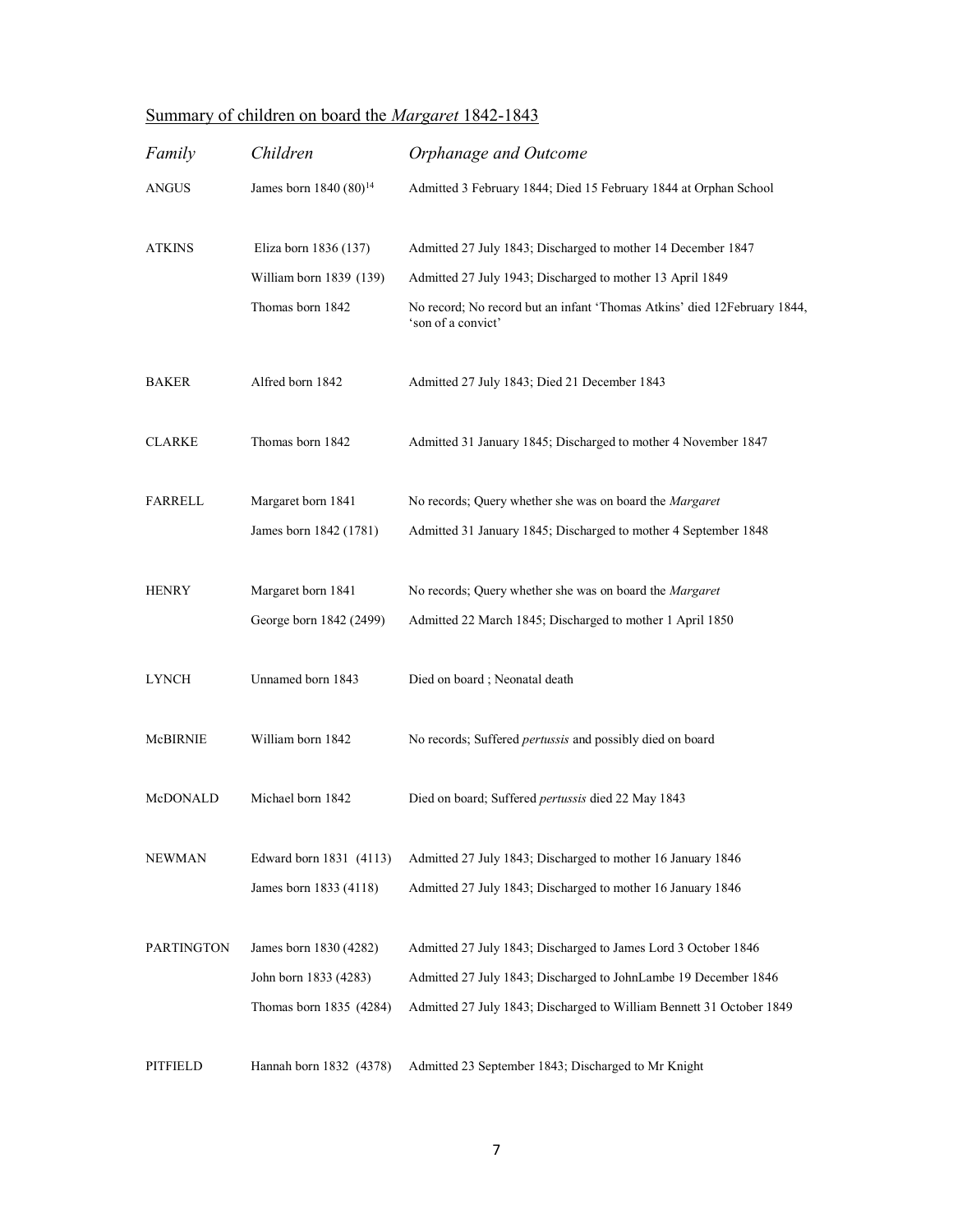#### Margaret ANGUS

Convict ID 8017 (On board James, born 1840)

Margaret Angus was a native of Ruthven in Dundee Scotland, but on 24 October 1842 she appeared at the Old Bailey Court in London, charged with stealing from a dwelling place. It was a lodging house in Arundel Street London, run by sisters Christina and Ravina Sheppard. Margaret was 26 years old when she appeared at court but had been in trouble before. She had hazel eyes, brown hair and her face was freckled.<sup>15</sup>

According to evidence given by her employer, Ravina Sheppard, Margaret had arrived at her house around mid-morning on Saturday 1 August.<sup>16</sup> She said she had walked from Manchester, a distance of around two hundred miles, was distressed, penniless and her feet were blistered.<sup>17</sup> Ravina, also a Scotchwoman, felt sympathy and took her in, offering her work as a servant. Margaret's story was that she had two companions on her walk, young men named Johnson and Steel, and on the next Sunday she asked leave to meet with these two men at Waterloo Bridge. From an upstairs window, Ravina watched her leave and noticed that she met with the young men at the corner of Arundal Street, returning some time later.<sup>18</sup> Serious questions arise: what was she doing walking two hundred miles and where was baby James Angus.

Margaret was a long way from her native place. In Ruthven Scotland she had left behind her mother, Agnes MacIntosh, a brother and three sisters. In addition, court records show that she was married to William Angus, a brass founder, in Derby and she had a son, James Angus, who was one year eleven months old.<sup>19</sup> The 1841 England census shows a William Angus aged 30, born 1811, living in St Peter Derbyshire so this man was probably her husband. The whereabouts of baby James are not mentioned in the court hearing in 1842.

This offence was serious. She was accused of larceny in a dwelling house – stealing  $\text{\pounds}40$ , the property of Captain Thomas Fairweather, a guest at the home of Christina Sheppard , the sister of Ravina Sheppard. Captain Fairweather had visited Gosling and Sharp's banking house on 17 August and received ten £5 notes and other money. Fairweather left the notes in a portmanteau in his room at Mrs Sheppard's lodging house. The notes were such that a clerk from Goslings was later able to recognise them during Margaret's trial. Her co-accused was Alexander Johnson and he was charged with receiving, harbouring and maintaining her well knowing that she had committed a felony.

During the weeks in August 1842 following the theft, Margaret had an interesting time shopping. She was financed by eight of the £5 notes. The shopping expeditions began on Saturday 20 August when she asked permission to go and buy a collar – she did not return.

(1) At around 6 o'clock in the evening she went to Thomas Hudson's coffee shop in Limehouse and asked for Johnson and Steel, and while they were sent for she asked Mrs. Hudson to go with her to buy a cap. At Mrs Mills, a milliner in Colt Street, she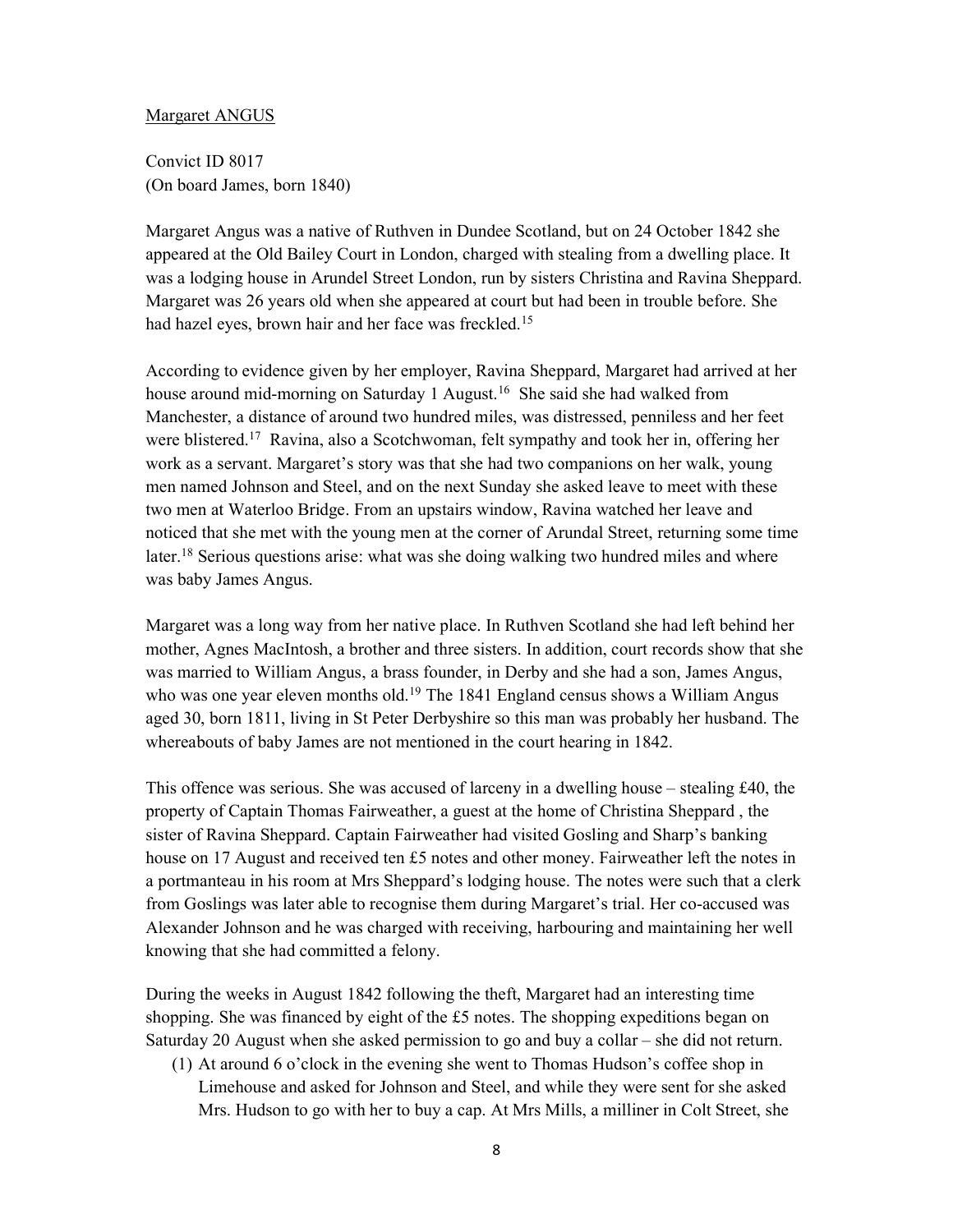bought a cap and bonnet, costing nine shillings. She paid for them with a £5 note. She asked for those to be sent to the coffee shop. Afterwards the two women went to a store where she bought six shifts, which she paid for with another £5 note. Mrs Mills asked her to sign the note but Margaret replied that she couldn't write, and gave her name as Mrs Johnson from Edinburgh. Mrs Mills wrote that on the note.

- (2) Sometime between eight and ten o'clock that same evening Margaret, Johnson and Steel went into Mr Turner's drapery store in High Street, Shadwell. There they were served by William White. Margaret examined some black silk handkerchiefs and purchased three. She also bought three pairs of stockings; altogether her bill came to sixteen shillings. She paid with another £5 note. She was given four sovereigns and four shillings in change, whereupon Johnson insisted on having the sovereigns weighed as he had been cheated before. Margaret gave her name as Mrs Johnson and said she would be sailing on the Edinburgh steamer the next morning.
- (3) Sometime on that same Saturday evening, Margaret found time to visit a shop belonging to Mr Morrison on Ludgate Hill. There she purchased a silver watch and paid for it with two £5 notes.
- (4) She then went back to the coffee house, had tea and met with Johnson and Steel.

Steel left the Limehouse lodgings a week later, but Johnson stayed on and was questioned there on 17 September by police constable William Pocock. This was a lucky arrest because Johnson was able to tell Pocock that Steel had returned to Scotland and Margaret to Derby, possibly to her husband and son. Police Sergeant George Westow pursued them both and arrested Steel on 3 October and Margaret on  $11$  October<sup>20</sup>. The sergeant had done his homework and traced the various notes she stole and knew where she had changed them and he charged her with stealing the eight five pound notes. However, while she was at the local police court she argued that she didn't take eight, but only seven and offered to show him where she changed them all.

On his part, Johnson had in his possession two silver watches but said the old watch was one his father gave him in Scotland and the new one was one he bought in London. Johnson denied having any female visit him at his lodgings.

Margaret Angus pleaded guilty, Johnson not guilty. The court also heard that she had a prior offence, namely stealing a table cloth, for which she was goaled for six months. The court ordered Margaret be transported for ten years but Johnson was found to be not guilty.

By Christmas 1842, Margaret and baby James were on board the Margaret in Deptford. Once on board her life seems to have been fairly quiet. The ship surgeon's report when they landed in Hobart was 'generally fair'. They arrived in Hobart in July 1843.

Margaret was employed soon after landing by someone named Darling, but on 27 November 1843 she was charged with being absent without leave and sent to Brickfield, with a comment that she was 'not to be disposed of for two months'. James may have been sent to the orphanage soon after arrival but there is no record of that admission. However, he was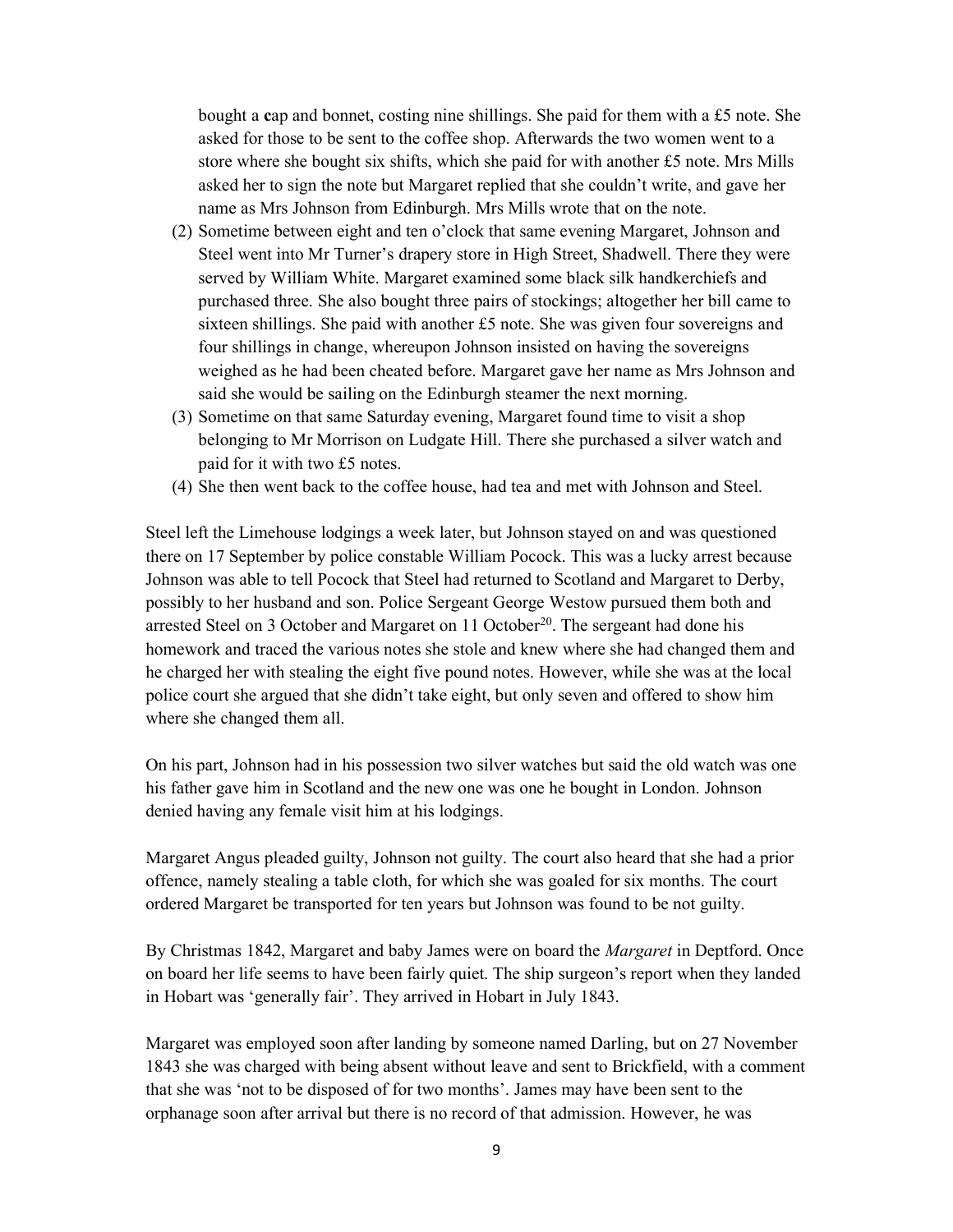admitted to the orphanage on 3 February 1844. This would have been soon after Margaret's release from Brickfields. Once admitted, his health must have deteriorated because on 15 February 1844 he died in the hospital at the Orphan School. Given her record, questions arise: was Margaret often drunk and unable to care for her child; was he just another victim of cross infection and other problems at the Orphan School?

Around the time of his death Margaret would have been eligible for re-allocation to an employer. Her record shows that by 20 March 1844 she was a second class convict and employed by (or at) Windsor where she was charged with drinking and for punishment was sent to work at the washtub. Was she grieving James' death? During the rest of 1844, Margaret committed several offences: drinking, being out after hours, making a disturbance in the street, being insolent and refusing to wash. In April 1845 she was charged with absconding and got 4 month hard labour.

However, on 6 August 1845 she gave birth to an illegitimate child, she named Donald Angus. He was baptised at the Cascades Female Factory on 14 August 1845. In early 1847 Margaret had more charges for drinking and neglect of duty. Even so, James remained with his mother until 18 September 1847 when he was admitted to the orphanage aged two years one month. He stayed there until he was discharged 'to his parents' on 8 December 1848.<sup>21</sup> It is not clear whether he was discharged to Margaret alone or to Margaret and her future husband Peter Bushell (see below). I could find no further records for Donald Angus.

In 1849 on 17 September Margaret married Peter Henry Bushell, an ex-convict from Mt Stewart Elphinstone. Then on 8 September 1851 Margaret gave birth to Joseph Bushell.<sup>22</sup> Joseph Bushell also seems to have had an unhappy life. The Female Convict Research records for Margaret Angus show that Joseph Bushell was made a ward of the State in Victoria in 1853. This would be soon after his mother's death. Then in 1866 he was charged with being a neglected child, and in 1867 he absconded from a Naval Training Ship and was believed to be heading for Hobart. Why?

Margaret's misdemeanors did not end with marriage: there were several fines for being drunk and being out after hours. She died on 14 February 1852 and the cause of death was found to be 'cholera aggravated by excessive drinking'. Her funeral was held at Holy Trinity church in Hobart on 20 February 1852.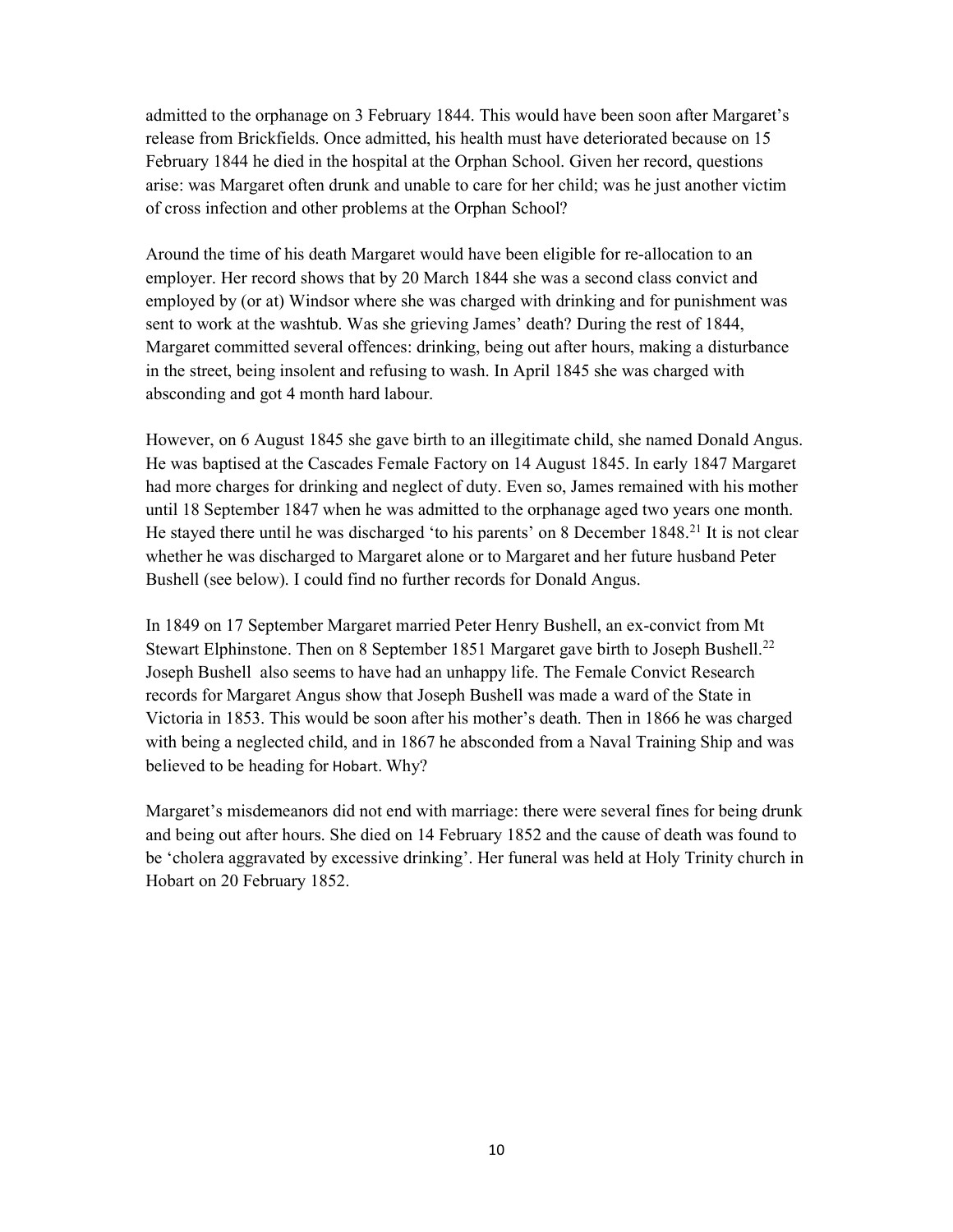## Elizabeth ATKINS<sup>23</sup>

#### Convict ID 8021

(On board Eliza, born 1836; William, born 1839; Thomas, born 1842)

Elizabeth was born in Jersey in the Channel Islands (circa 1817) and married William Atkins who lived in Hartford Cheshire. She and William had three children. At the time of her trial, her father was living and she had two brothers and four sisters, at least one of whom lived in London.<sup>24</sup> Her children were Eliza, born 1836; William born 1839 and Thomas born 1842.<sup>25</sup> At her trial she said that she had always been in service, so she may have moved to London for work. Her convict indent states that she was a cook.<sup>26</sup> She was 26 years old, had dark brown hair, dark hazel eyes and a scar on her left cheek plus a scar on her arm.

The Old Bailey court reports of her trials say it all: Trial 2775 Elizabeth Atkins was indicted for stealing on 10 September, 1 shirt value  $6d$ ; 1 shift value  $6d$ ; 2 pinafores value  $9d$ ; 1 table-cloth value  $6d$ ; 1 handkerchief value 3d. the goods of Ruth Lunn. Trial 2776: she was again indicted for stealing, on 10 August, 3 sheets value 6s.; 2 shirts value 3s.; 2 bed-gowns value 2s.6 d.; 2 curtains value 1s.; 3 aprons value 2s.; 1 pinafore value 1s.; the goods of Thomas Reynolds.<sup>27</sup> These items were taken from laundresses (Mary Cosham and Matilda Behde) who were described in court as 'keeping a mangle'.

The first of the thefts was on Wednesday 10 August 1842. Mary Cosham claimed that a little girl (later named as Christiana Clark) brought a bundle of clothes to mangle.<sup>28</sup> About an hour afterwards Elizabeth came in and asked if her bundle of clothes was done. She replied that her daughter, Lizzy, had brought them in, that she had two children in the Cripplegate school<sup>29</sup> and there were school aprons in the bundle. At the time of the robbery Elizabeth said that she was very ill and in labour, insisting that she take the items, handing over 2d. to pay for the work done. The laundry she took was the property of Mary Reynolds, the wife of Thomas Reynolds, an undertaker of Redcross Street.

Unfortunately, Elizabeth attempted similar robberies late at night on Saturday 10 September 1842. Around nine o'clock she went to another laundress, Matilda Behde and asked if her mangling was done. Elizabeth described some items and paid  $1d$ . for a bundle, promising to return on Monday with more mangling for Matilda. Then, still carrying the bundle from Matilda Behde's laundry, she went to Eliza Watson, of Rosecourt Fore Street London. Here Elizabeth gave an address which Eliza knew to be false and she accused her of being the person who had taken the bundle from Mary Cosham. Eliza insisted that Elizabeth accompany her to Mrs Cosham's even though Elizabeth argued that Eliza was mistaken. Eliza Cosham recognised her, as did her son-in-law, Charles Wells, who had been at the laundry when Elizabeth called for the bundle. Constable Dennis Hude arrested her and gave evidence she had a basket of laundry at her feet. She was sentenced to transportation for seven years.

The *Margaret* had its full complement of convicts by Christmas 1842, so it mustn't have been long before Elizabeth was on board. At that time she had 'three children on board' so her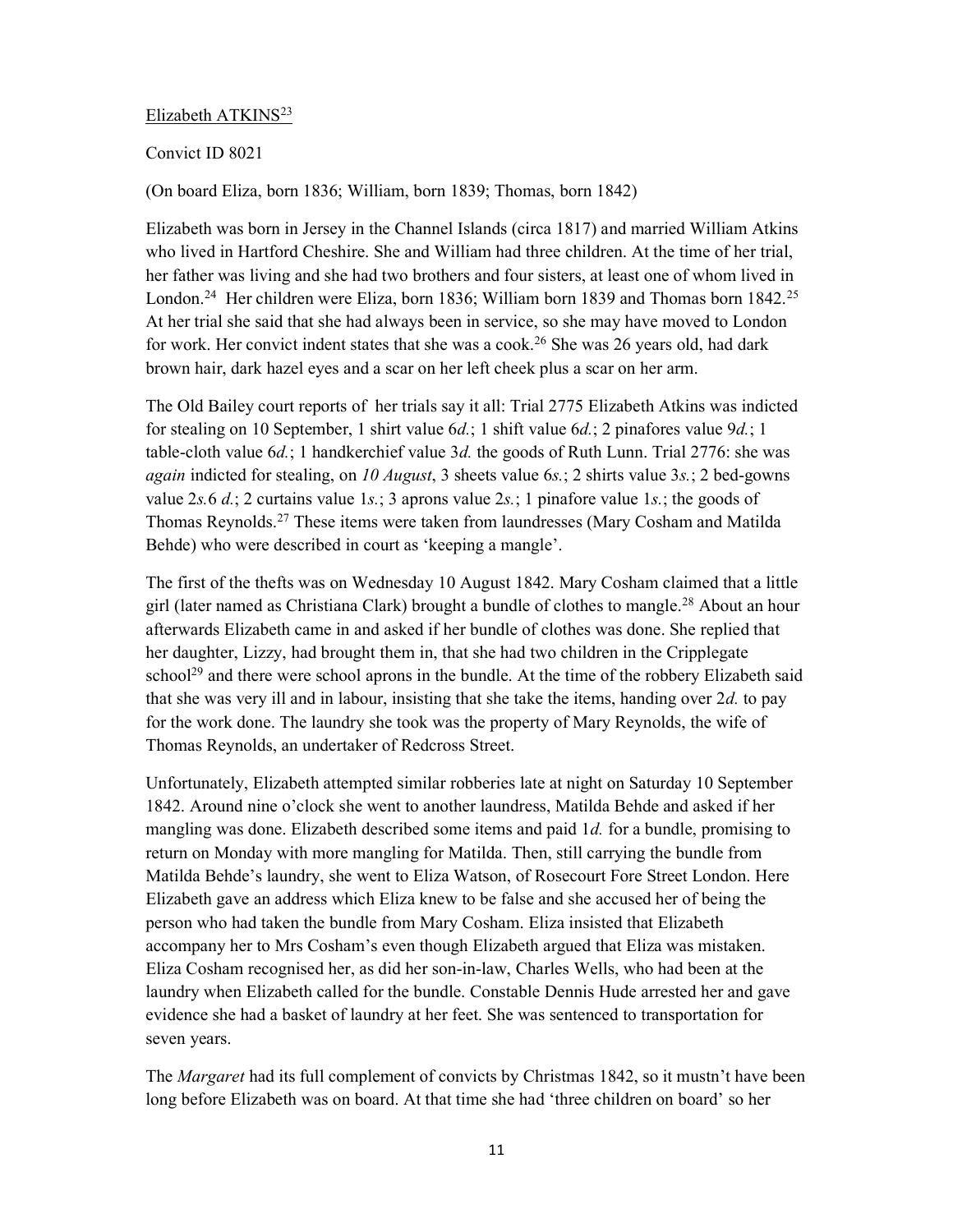youngest, Thomas, was newly born – sometime between August when she committed the first robbery and December 1842. Her children were listed as Eliza, William and Thomas.

None of the children appear in the hospital sick lists,  $30$  kept by the ship's surgeons. Elizabeth was on Mould's sick list from 20 January to 26 January 1843, suffering '*debility*'. He described Elizabeth as 'quarrelsome and insolent'.<sup>31</sup> Soon after landing in Hobart at least two of the children were taken into the orphanage at New Town. Eliza was aged five years six months, William was aged four years and Thomas was an infant.

Eliza Atkins entered the orphanage on 27 July 1843 but was discharged to her mother on 14 December 1847. She said that her mother was married to Mr Brown, but permission to marry records state 'Murray'. It is probable that Eliza got her new stepfather's name wrong as official documents show permission was given for Elizabeth, aged 29 and a widow, to marry George Murray, aged 27, a sailmaker on 31 July 1846.

Eliza survived and on 13 April 1853, aged 18 years, she married William Hull at St Georges Hobart. Eliza signed with her mark and William, a labourer aged 23, also signed with his mark.<sup>32</sup> Eliza gave birth to a son she named William, on 21 October 1875. That infant died 20 January 1876 of *marasmus*.<sup>33</sup> As for Eliza, there is a record of the death of Eliza Ann Hull in Hobart Hospital. She was admitted on 13 February 1873 and died 25 April 1873. Her date of birth was given as 1835, so the age seems about right to be our Eliza Hull

William Atkins was also taken into the orphanage on 27 July 1843, the same day as his sister Eliza, when he was listed as four years old. He stayed longer than Eliza, and I wonder if that was because Eliza could help her mother around the home. He was discharged to his mother on 13 April 1849. He was ten years old. There are many records for various William Atkins in the Tasmanian archives, but I could not be sure which refer to him.

Thomas Atkins is recorded on CON40.1.29 but doesn't seem to have been admitted to the orphanage. There is no record of him being ill on board the *Margaret* possibly because Surgeon McAvoy kept poor records. However, there is a death of a Thomas Atkins, male child eighteen months old, son of a female convict, who died of *diarrhoea* in 9 February 1844 in Hobart.<sup>34</sup> It is likely that this was the newborn infant that Elizabeth took on board the Margaret.

Elizabeth had several misdemeanours in the early days: on 8 May 1844 she was charged with being drunk and having a man in her bedroom and was given six months hard labour at the Factory in Hobart. This was just a few months after the death of the child I believe was probably her son, Thomas. In February 1845 she was charged with larceny but the amount was small and was given just six months hard labour with a notation on her file that 'this woman has two children in the orphan school'.

Luckily, a settled life and marriage was to follow for Elizabeth. She married George Murray and gave birth to his son in Hobart on 24 September  $1846^{35}$ . Other children from the marriage were: Margaret Nicholas born 18 February 1848 $36$ ; James born 9 August 1850 $37$  (died 4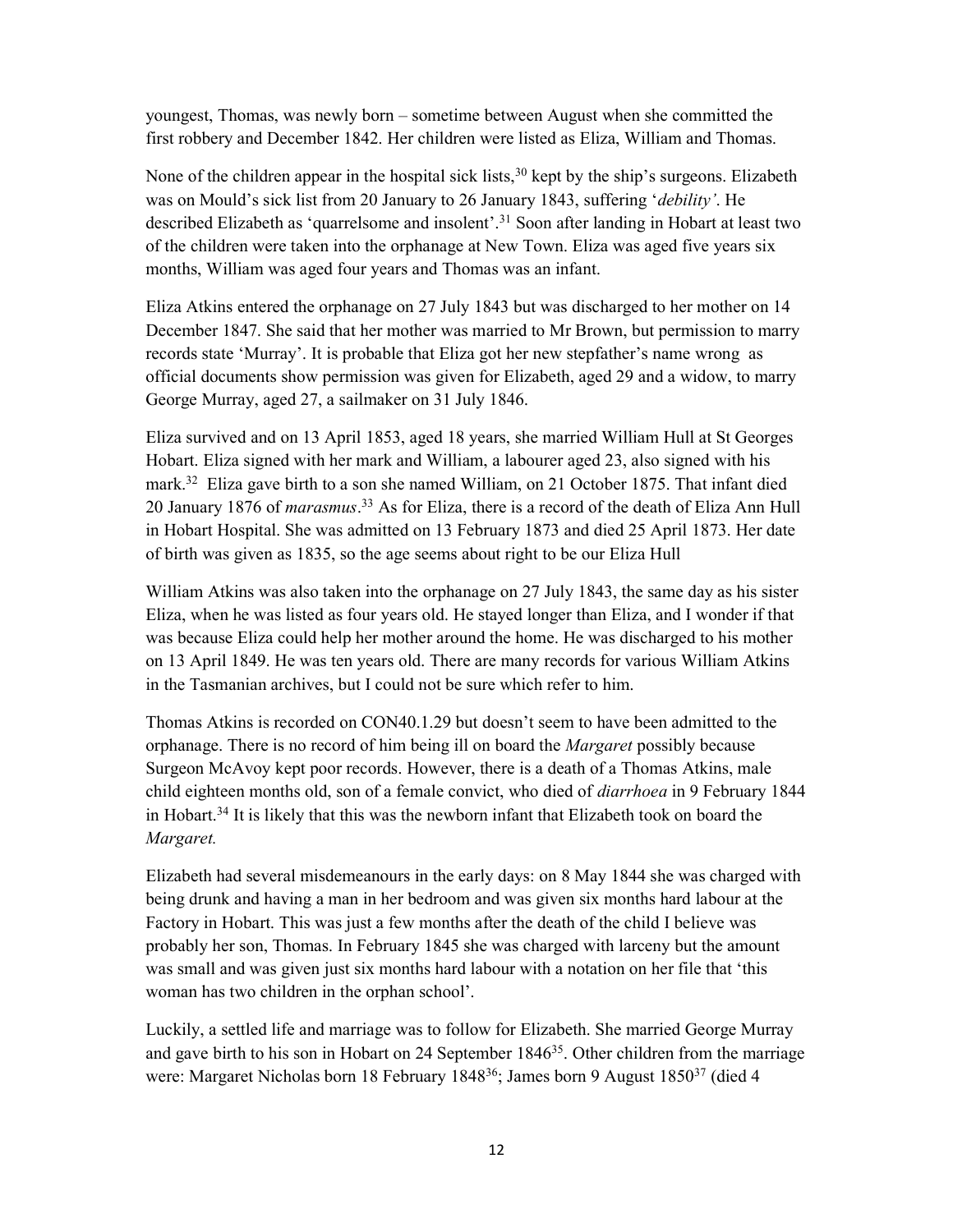November 1850, cause of death *marasmus* – severe malnutrition). She was given a ticket of leave in March 1848.

Elizabeth's life seems to have been uneventful in later life. She worked as a sailmaker until 1857 when she fell downstairs, broke her spine and died on 2 October 1857. The Tasmanian Daily News of 5 October reported the inquest – Eliza Murray, an elderly woman and sailmaker's wife, met her death by falling backwards down a flight of stairs at the residence of her daughter, two days previously. Dr Bright testified that the deceased had fractured the cervical vertebra. The Jury returned a verdict of accidental death. Her death certificate lists her as living with her daughter (presumably Margaret) and others. The Coroner's report read:

An Inquisition indented taken for our Sovereign Lady the Queen at the House of Thomas Robinson known by the sign of the Prince Napoleon Hotel at Hobart Town in the County of Buckingham within the Island of Tasmania this Third day of October in the Twenty First year of the Reign of our Sovereign Lady Victoria by the Grace of God of the United Kingdom of Great Britain and Ireland Queen Defender of the Faith before me Algernon Burdett Jones Esquire, one of the Coroners of our said Lady the Queen for the said Island and its Dependencies on View of the Body of Elizabeth Murray then and there lying dead upon the Oaths of William Burgess, John Smart, James Thompson, Joseph Edward Risby, Edmund Thomas Shepperd, Andrew Hunter Finlayson, Charles Henry Miller good and lawful men of the said Island and duly chosen and who being then and there duly sworn and charged to enquire for our said Lady the Queen when where how and after what manner the said Elizabeth Murray came to her death do upon their Oath say THAT the said Elizabeth Murray on the Thirtieth day of September in the year aforesaid at Hobart Town aforesaid in the Island aforesaid being upstairs in a certain house occupied by her daughter and others there situate it so happened that accidentally casually and by misfortune the said Elizabeth Murray then and there fell backwards down the said stairs by means whereof the said Elizabeth Murray then and there received one mortal injury of the Spinal Column of which said mortal injury the said Elizabeth Murray from the said Thirtieth day of September in the year aforesaid until the Second day of October in the same year at Hobart Town aforesaid in the Island aforesaid did languish and languishing did live, and on the said Second day of October in the year aforesaid, at Hobart Town aforesaid in the Island aforesaid the said Elizabeth Murray of the mortal injury to the Spinal Column aforesaid did die, and so the Jurors aforesaid upon their Oath aforesaid do say that the said Elizabeth Murray in manner and by the means aforesaid accidentally, casually, and by misfortune came to her death and not otherwise. In Witness whereof as well the said Coroner as the Jurors aforesaid have to this Inquisition set their Hands and Seals the day and year and place above mentioned.<sup>38</sup>

It is interesting to wonder if Elizabeth and her second family kept in contact with her first family. Eliza's marriage and birth of her child was in Hobart, so it is possible Elizabeth remained close to both Eliza and William. After all her earlier problems I hope so.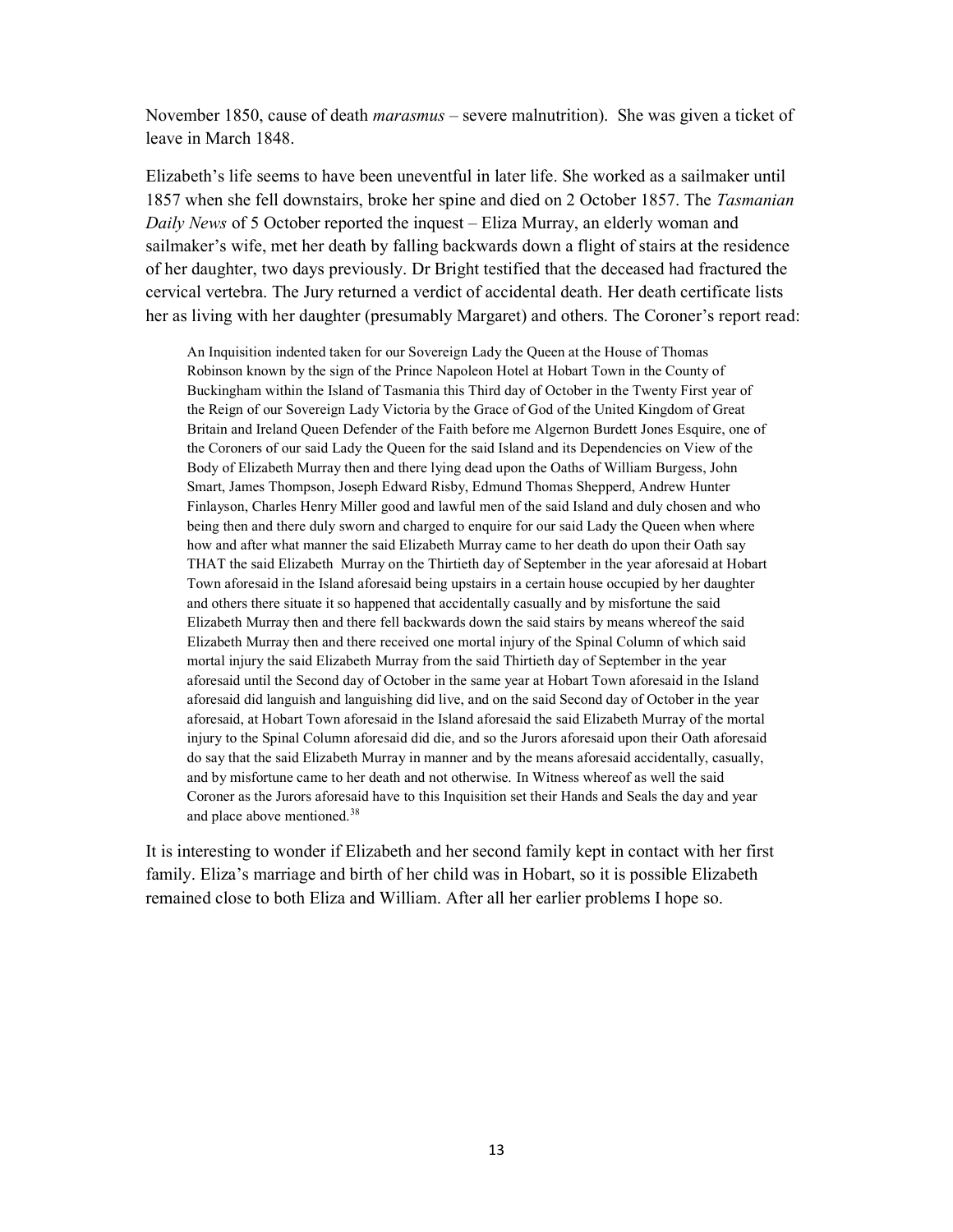#### Ann BAKER

Convict ID 8024

(On board Alfred, born 1842)

On the face of things, Ann Baker may have been relatively settled in England. She was married to William Henry Baker, a glove cutter, of the city of Worcester. By the end of 1842 she was the mother of four children: a newborn and others aged between two and nine years. Her father was living in Cheltenham and she had two brothers, Henry and John, the latter enlisted in the  $87<sup>th</sup>$  regiment. She was in her mid-thirties,<sup>39</sup> of medium height with black hair and hazel eyes. She could read and write and her convict record gives her various trades as: laundress, plain cook and glove cutter.

She was first before the Worcester City Sessions on 3 January 1842, charged with stealing a shoulder of mutton from Ann Corbett's butcher shop in Tything Worcester on 9 December 1841. She had gone to Corbett's shop to buy some steaks and shortly after she left, Mrs Corbett realised the mutton was missing. A policeman found the mutton at Ann's house two days later. Ann denied the theft and argued that she had purchased the meat at Mr Lee's butcher shop in Shambles, another area close to the centre of Worcester. However, Ann's claim was denied by Mr Lee's foreman and the court found her guilty. She was sentenced to three months<sup>40</sup> hard labour with the first and last three weeks to be served in solitary confinement.<sup>41</sup>

She was again under arrest in May 1842. It was another charge of stealing meat – bacon from Henry Harris on 23 May and this offence must have happened shortly after her release from her previous sentence. That first prison term might have been uncomfortable for Ann as she was probably pregnant during that term because she gave birth to a fourth child, a son, at Millbank Penitentiary London sometime in September 1842.

The court heard of her prior conviction and this time the sentence was severe: seven years transportation. It seems likely that these two offences were not unique. The gaol report was 'a common thief of drunken habits, convicted before and three times charged with a felony but forgiven'.<sup>42</sup>

This was not the end of the matter, as William Baker appealed for leniency on behalf of his now four children and other locals also requested leniency:

To Sir James Graham Secretary of State for the Home Department.

The humble Petition of Ann Baker wife of William Henry Baker of the City of Worcester – glove cutter who was convicted at the last Sessions of the Peace for the said City of Worcester of stealing a quantity of bacon of the value of 2/- and who was convicted of a former offence and sentenced to six weeks imprisonment before John Buckle Esq. Recorder.

The humble Petition of William Henry Baker

Sheweth: That your Petitioner is quite sensible of the disgrace she has cast upon herself and an honest and industrious husband in committing the offence for which she had been convicted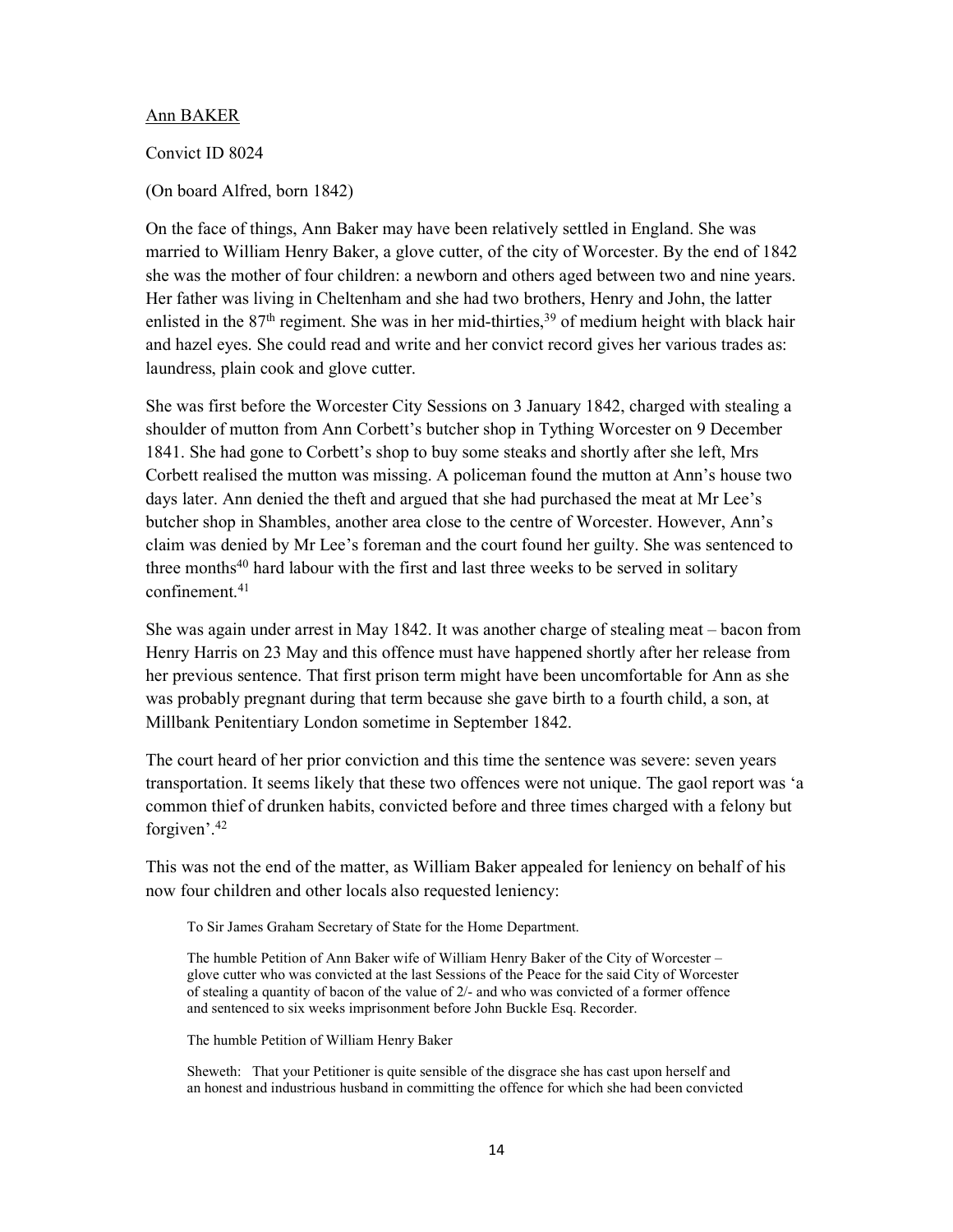and is suffering much both mentally and bodily from the sting and remorse of conscience which is naturally experienced by a truly sorrowful and repentant mind.

That your petitioner has caused thru' her misconduct 4 small children to be deprived and bereft of the natural and necessary services of their mother who is also now far advanced in a state of pregnancy which greatly adds to her affliction and the punishment which she is now undergoing.

That your Petitioner will ever hereafter endeavour by walking in the path of honesty and rectitude to regain that character which she had now unfortunately forfeited.

Your Petitioner therefore most humbly and penitently pray as well on her own behalf as on the behalf of her hapless infant children a commutation of her sentence and particularly that she may not be sent out of this country. That you may be pleased to take her case into your consideration and exercise such share of clemency and mercy towards her as to you may appear proper and the end of Justice satisfied.

That your Petitioner William Henry Baker is an honest and industrious man and worked hard for his bread. That he had been in his present employers service Mr John Redgrave of the City of Worcester a Glove manufacturer upwards of 8 years. That your Petitioner having lost the services of his wife, and 4 small children the duties of their mother has rendered your Petitioner less able to support them by reason of extra expense being incurred in paying other persons to take care of them, the eldest being 9 and the youngest only 2 years of age, but which duties cannot and are not performed like that of a mother.

Your Petitioner therefore do hope and most humbly and earnestly prays that you will be pleased to consider and as far as to you may seem just to grant the prayer of the Petition of his unfortunate wife and commute the sentence passed upon her to such a period of imprisonment as to you in your wisdom may seem meet and proper.

And your Petitioner will ever pray.

That petition was supported by another signed by several men, including Henry Harris (the butcher and prosecutor in her case), clergymen and others.

We whose names are here unto subscribed the Clergy, Gentry and inhabitants of the City of Worcester do believe that the above named Petitioner William Henry Baker to be an honest and industrious man. That we pity the situation in which himself and small family are now placed that under such circumstances. We do consider the above Petition worthy the attention of the State.

B Davies – Minister of the Church

Henry Harris – Prosecutor

Thomas Barnsley

John Davies – Rector of St Clements Church Worcester

And 10 other signatures.

Finally, there was a third petition, which included the signature of a visiting magistrate:

15th September 1842

To the Right Honourable Sir James Graham

Sir

We beg to request a commutation of the sentence passed on Ann Baker at our last Midsummer Sessions of transportation for seven years to confinement in the Millbank Penitentiary at the time of her conviction she was the mother of four children and she has given birth to another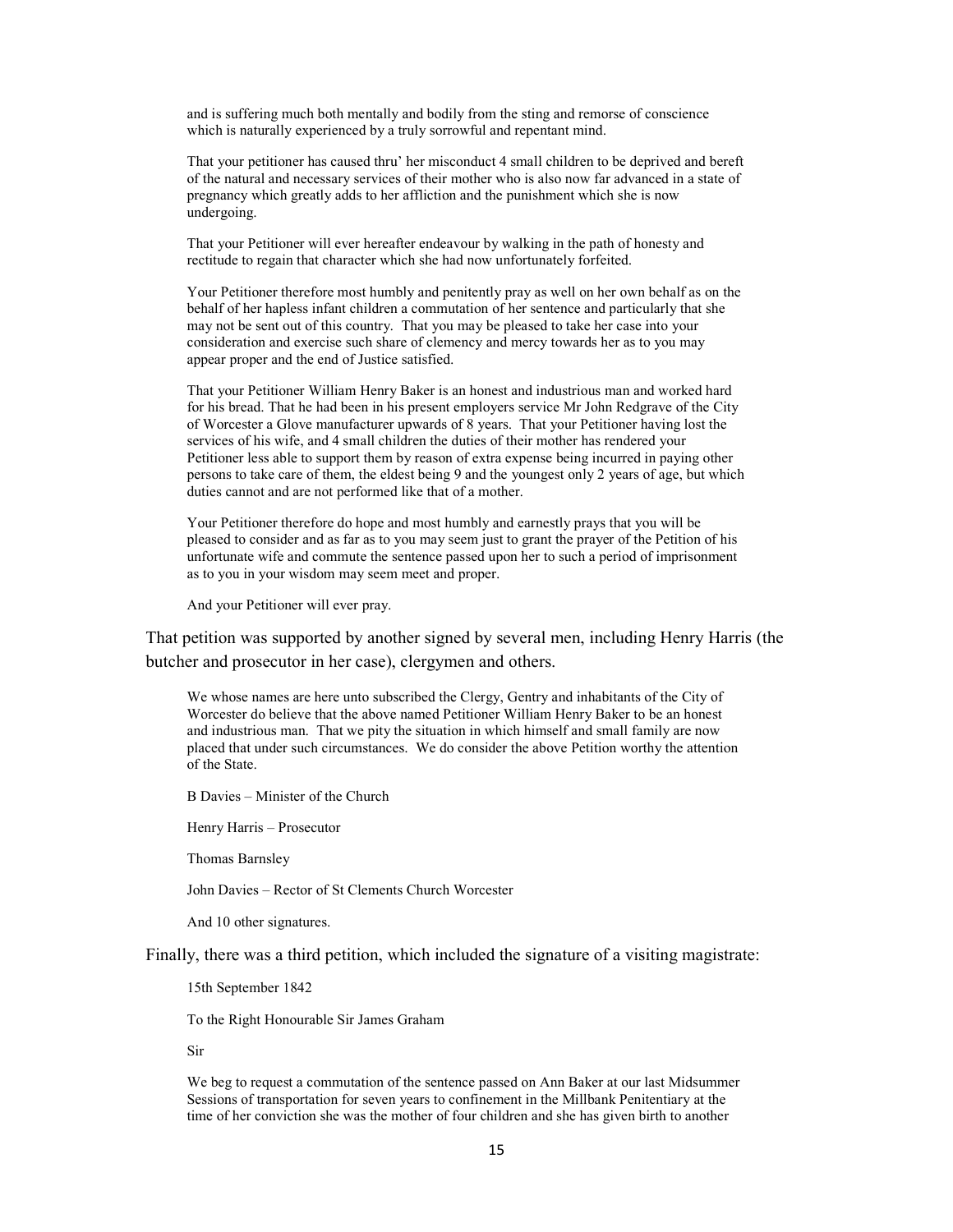this month. The Governor reports favourably of her conduct in the Gaol and she appears to have felt deeply the enormity of her offence and the anguish of mind she has brought upon her indignant husband , who is evidently sinking under the prospect of separation, and therefore humbly implores the clemency of the Crown may be extended to his wretched wife by permitting her to remain in this country, the poor man feels he cannot long survive her removal from it, and the orphanage of his unoffending children consequent thereon completely overpowers him, he hopes and believes the discipline of the Penitentiary will work an effectual reformation in his unhappy wife, and that she will thereby have an opportunity of retrieving in some measure her forfeited character and be enabled to perform a mothers duty to her offspring.

After careful inquiry we can bear testimony to the excellent character of the husband for honesty, sobriety and industry; and we are of opinion that if the sentence of transportation is carried out he will inevitably sink under the pressure of his feelings for these reason and believing his hopes of the convicts reformation are not entirely groundless we venture to recommend the case to your favourable consideration, a recommendation in which we believe the Recorder will readily acquiesce.

We have the honour to remain

Sir

Your most obedient servants

Edward Evans

M Pierpoint

Visiting magistrates of the County City and Borough Gaol

The appeals for leniency fell on deaf ears and Ann Baker was on board the Margaret before Christmas 1842. On board with her was her new born son, whom she named Alfred. The petitions included suggestions that Ann was capable of reform but, sadly, that doesn't seem have happened – the ship's surgeon was 'dissatisfied'.

The sea journey seems to have been uneventful for baby Alfred, indicating that his mother must have taken great care of him, or kept him from playing with other infants, because two babies came down with whooping cough in the middle of May – one of those children died. Ann was hospitalised on 9 July for '*phlogosis'* (a localised inflammation), she was discharged 25 July. As the *Margaret* arrived in Hobart 19 July<sup>43</sup> she may have been discharged prior to full recovery in order to allow her to disembark.

As the ship approached Hobart, she would have known that she would be put to work and I wonder if she worried about Alfred's future or who would take care of him. A child would be an added cost few masters would welcome.

Ann's record mostly shows that she was at the Cascades Female Factory and Alfred was probably admitted to the orphanage soon after arrival. He died 21 December 1843; the cause of his death was not given. The information was given by S. Hopkins of the infirmary at St Mary's Hospital Campbell Street, who described him as 'a house servant's child'. Such a description seems sadly anonymous. I can imagine Ann's despair at losing this child, the only one she was able to bring with her.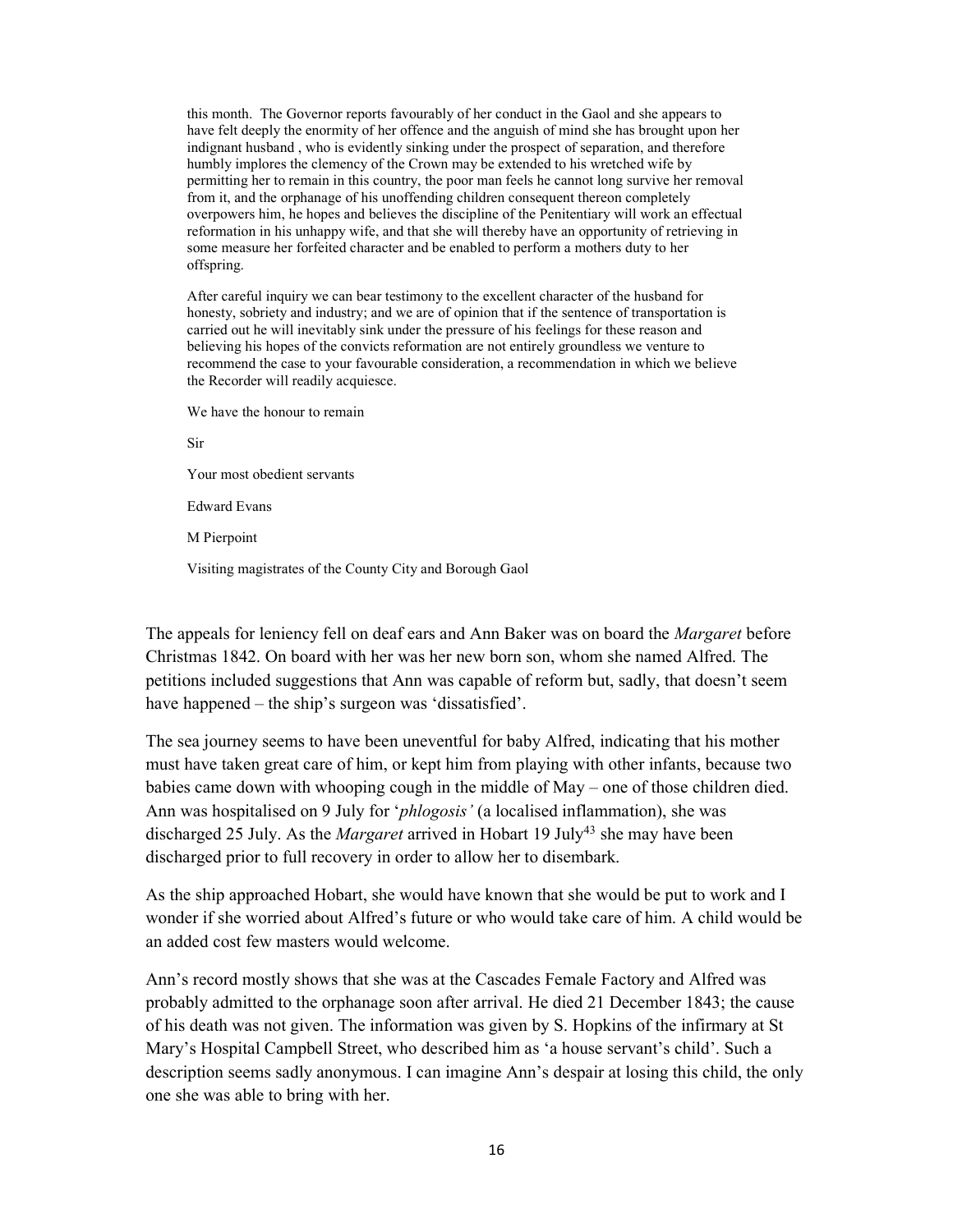Ann has no record of misdemeanours between arriving in Hobart until shortly after Alfred's death. Her behaviour went downhill from then. As early as 20 February 1844 she was absent without leave and given one month at the washtub; 15 April she was drunk and given ten days punishment in solitary confinement; 3 October she was insolent and once more given 10 days solitary confinement. By January 1845 her offences included insolence and drinking.

On 3 November tha1845 she was delivered of an illegitimate child whom she named James. He was baptised at the Cascades Female Factory on 9 November 1845. In August 1846 Ann was found guilty of stealing fat and potatoes – this was her first theft recorded in Hobart. Was she trying to feed herself and her child? Were convict rations sufficient for a breast feeding mother? Or was she referring to type?

Sadly, James died just before he was one year old on 2 November 1846 of 'dysenteria'.<sup>44</sup>

Ann's three eldest children had been left behind in England, then Alfred died soon after arrival and now James too was dead. She had not applied to be married so must have felt very alone. She received her ticket of leave 27 June 1848. Her convictions after that date continued: she was charged with burglary but that was dismissed. Another charge was laid but was not proceeded with.

On 28 December 1848 she applied to marry John Rodgers (a convict who arrived on the *Equestrian*). <sup>45</sup> He was not yet halfway through his sentence and permission was refused but they applied again 19 February 1849, but were again refused.<sup>46</sup>

John Rodgers was aged 30 and his convict record prior to transportation shows him as being married with two children. He was tried on 25 March 1845, together with his father (Richard) and brother (Joseph). All three were found guilty and were transported for ten years for sheep stealing. They arrived in Hobart 15 October 1845. The ship's surgeon described each of them as 'very well behaved'. Sadly, the family had further tragedy when Richard Rodgers, the father, newly emerged from a chain gang in 1847 was accidentally killed on 31 May 'by the falling of a tree in the district of Hobart Town'.

There is no record to indicate whether Ann maintained contact with John Rodgers after the marriage refusals. She could read and write so it is also possible that she somehow managed to correspond with her former husband and children in England, but there is no record of that.

The last official record for Ann is for 'not proceeding to Brighton according to her Pass' on 29 May 1849. After that she disappears. However, there was a death registered for an Ann Baker aged 72, living in Macquarie Street, on 15 January 1870. She was recorded as being born in England, dying of 'disease of the heart' and was a tinsmith's wife<sup>47</sup>, therefore married and unlikely to be our Ann. Baker is not an uncommon name and it is more than possible that this was another Ann Baker.

I did find a death notice for an Ann Rodgers aged 50 years, who was a widow and died of a disease of the heart. Her death was on 22 March 1855 and was reported by James Mofs of Patterson Street, a friend.<sup>48</sup> The age is about right, but this may or may not have been our Ann. Rodgers is a common name.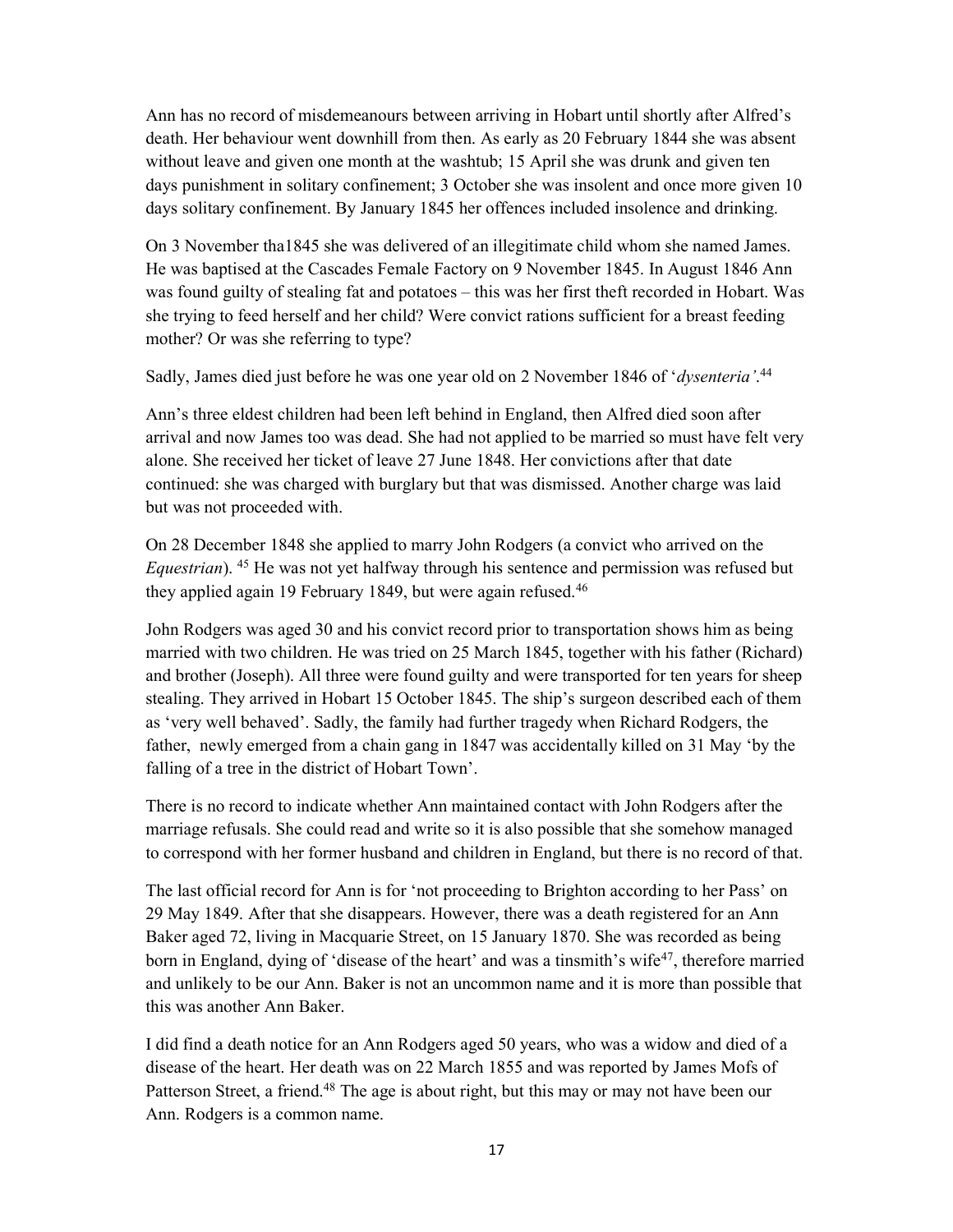## Margaret CLARKE

Convict ID 8038

(On board Thomas, born c1842)

Margaret Clark's convict record is relatively short. She was born in Drogheda Ireland in 1811 and was charged, together with her husband, Patrick, with coining and having a mould for coining at Lancaster Assizes on 30 July 1842. She was a house servant, 31 years old, of medium height and was illiterate. She had a fair complexion, blue eyes and brown hair. She was the mother three children, the youngest being only a few months old. The only other family listed on her record is for a brother, Thomas, living in Manchester.

Her husband was found guilty and sentenced to transportation, but I couldn't find his record. Margaret was also found guilty and sentenced to ten years – she was sent to the *Margaret* and bound for Van Diemen's Land. She chose to take the youngest child, Thomas, with her. As both parents were sentenced, the two children left behind may have gone to her brother or left on the parish.

There was no record of illness for either Margaret or Thomas on the journey to Van Diemen's Land. However, the ship's surgeon described her as 'very dirty and lazy'.<sup>49</sup> The next significant date for the family was Thomas entering the orphanage in New Town on 31 January 1845. He was recorded as being three years old. It seems baby Thomas must have spent some time together with his mother from when they landed until he entered the orphanage.

While Thomas was at the orphanage Margaret was put out to work and on 9 July 1845 her master, Mr Smith, charged her with being drunk. For that offence she was sentenced to 14 days solitary confinement at Cascades Female Factory. It wasn't until nearly a year later, on 4 April 1846, that she re-offended – this time a Mr Williams accused her of being absent without leave. For that offence she received three months hard labour, again to be served at Cascades.

By 1847 things were looking up for Margaret. On 22July that year she was granted her Ticket of Leave; on 3 September1847, Margaret applied for permission to marry Thomas Mason, a convict with arrived in Hobart on the *Augusta Jessie*.<sup>50</sup> He was a labourer aged 33 years. Permission was given and they married on 20 September that year at the Church of England Bethesda chapel in St Georges Parish which is close to Battery Point. Now that she was a respectable married woman with a ticket of leave, her son Thomas was discharged to her care on 4 November 1847. He was soon to have siblings – on 19 May 1848, Margaret gave birth to twin girls, Mary Ann Mason and Sarah Mason.<sup>51</sup>

Two years later on 16 April 1850, she gave birth to a son named John Mason or Mayson in Hobart.<sup>52</sup>

I could find no further records for Thomas Clark or Clarke. The name is a common one as also is Mason. Checking records, I did find one marriage for a Mary Ann Mason who would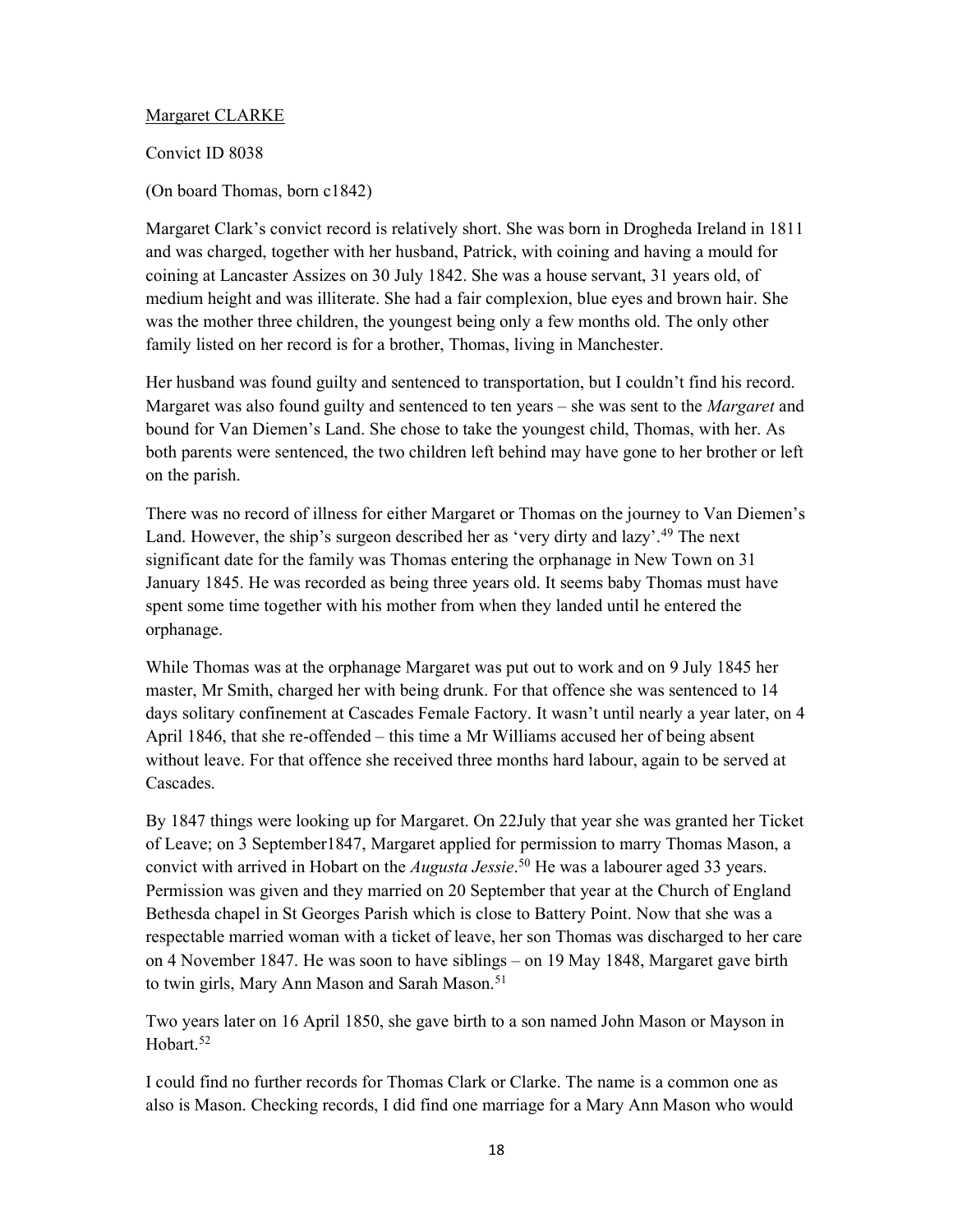have been about the right age to be Margaret's daughter. That Mary Ann was a spinster and drayman's daughter aged 31. She married David Wylie, aged 30, a waggoner and widower, on 26 February 1876 in Hobart Town. I couldn't find any records that I could link to her youngest son, John Mason.

After 1846, Margaret had no more offences or charges against her. Presumably she led a quiet family life with husband, Thomas, and the children.

In 1874 she died aged 65, a labourer's wife at Murray Street Hobart, cause of death was registered as heart disease.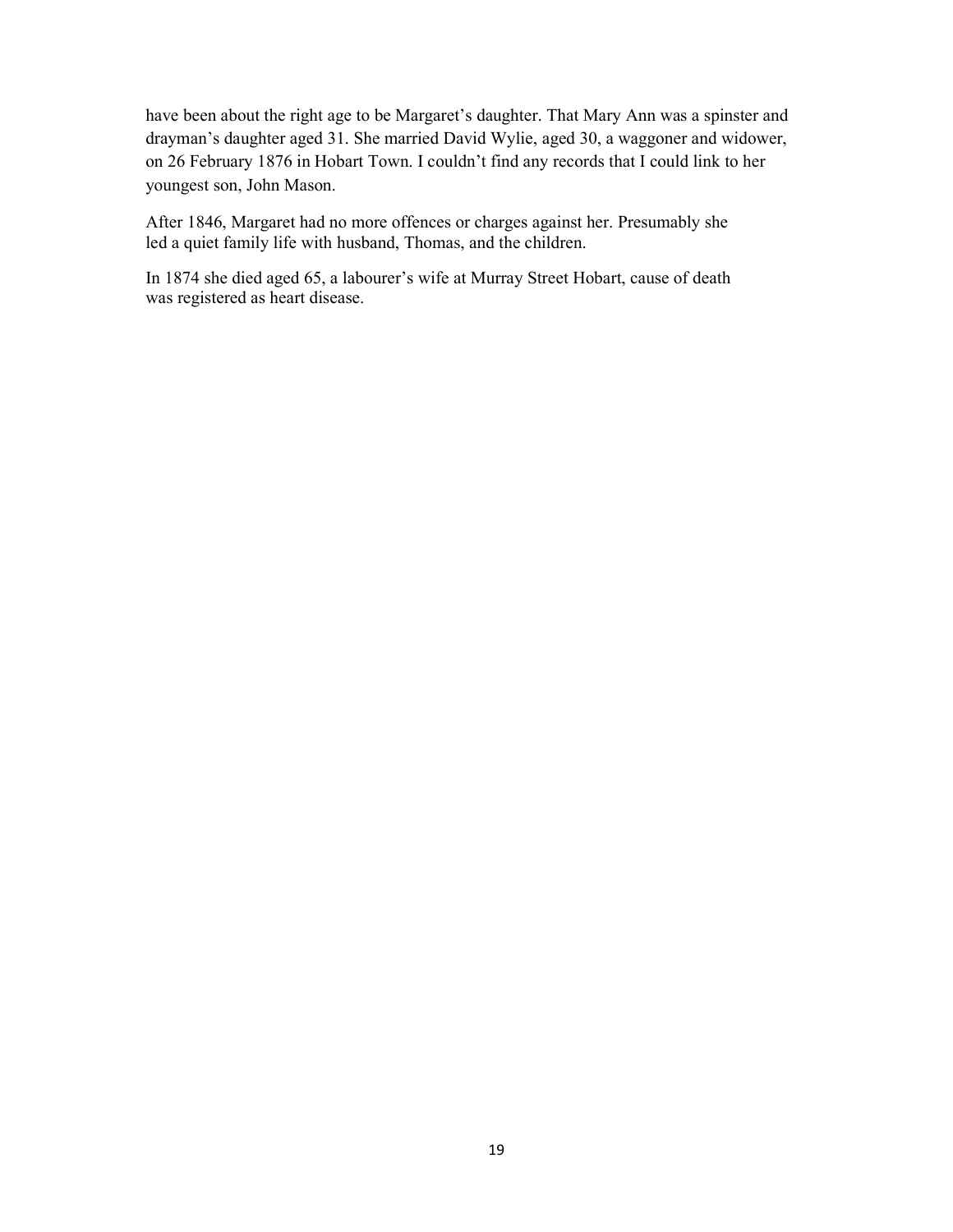## Ellen FARRELL

## Convict ID 8055<sup>53</sup>

(On board Margaret, born c1841 (?); James, born 1842)

Ellen Farrell's maiden name was Eleanor Cummings. She married Thomas Farrell, a carpenter. She was caught stealing ear rings from a shop and brought to justice in at the New Sarum Boro<sup>54</sup> Wiltshire Quarter Sessions on 27 June 1842. She had a prior conviction for stealing a shawl and had been given six months for that offence. This time the sentence was more severe – she was sentenced to seven years transportation.

She was of medium height, had hazel eyes and light brown hair. She was a Roman Catholic and could neither read nor write. Unlike many other convicts, Ellen reported few relations: her sister had gone to America nine years earlier; her husband was named Thomas and was a carpenter and the couple had children. Her native place was Bristol in Gloucestershire but there is no mention of parents or other siblings living there. There is some discrepancy in the recordings regarding her children. It is unclear whether she was the mother of two or three children:

- (1) the Female Convict Research website records three children;
- (2) CON151/2 (pp150-151): '2 children, 1 on board';
- (3) CON40/1/4 (p.152):  $\frac{1}{1}$  girl Margaret 2 years and 8 months, 1 boy James 1 year'. This notation appears to indicate that Margaret was not on board. Was this a colonial clerical error? Did Ellen intend to take her but changed her mind? Also, have these citations created the notion that there were three children ( i.e. 2 + 1)? There are no records for Margaret Farrell in Van Diemens Land, only records for James in Hobart.

Which leads to the question, did Ellen leave Margaret behind? Did Margaret die on the journey to Hobart?<sup>55</sup> There is no mention of her death on board, but the ship's surgeon for the first part of the voyage did not keep complete records, due to his own illness.<sup>56</sup> Only one child death is recorded during that voyage, whereas it seems likely there was at least one more child death at sea (See McBirnie and McDonald). The new surgeon took over in May 1843 and recorded children's illness, but no deaths in his summary. Margaret does not appear anywhere.

At the time of Ellen's arrival in Hobart on 19 July 1843, she was 29 years old and gave her occupation as housemaid. She travelled on the *Margaret*, leaving London in February 1843. She suffered from phlogosis (inflammation of the skin) on the voyage and was on the sick list from 28 June to 3 July 1843. But that wasn't her only contact with the ship's surgeon: he had reason to record her behaviour and he wrote that she was 'generally troublesome' and that she had stolen a piece of pork from the ship's harness cask.

As early as 2 December 1843, not many months after landing, Ellen was in trouble – being reprimanded for drinking. She was of good behaviour until November 1844 when she was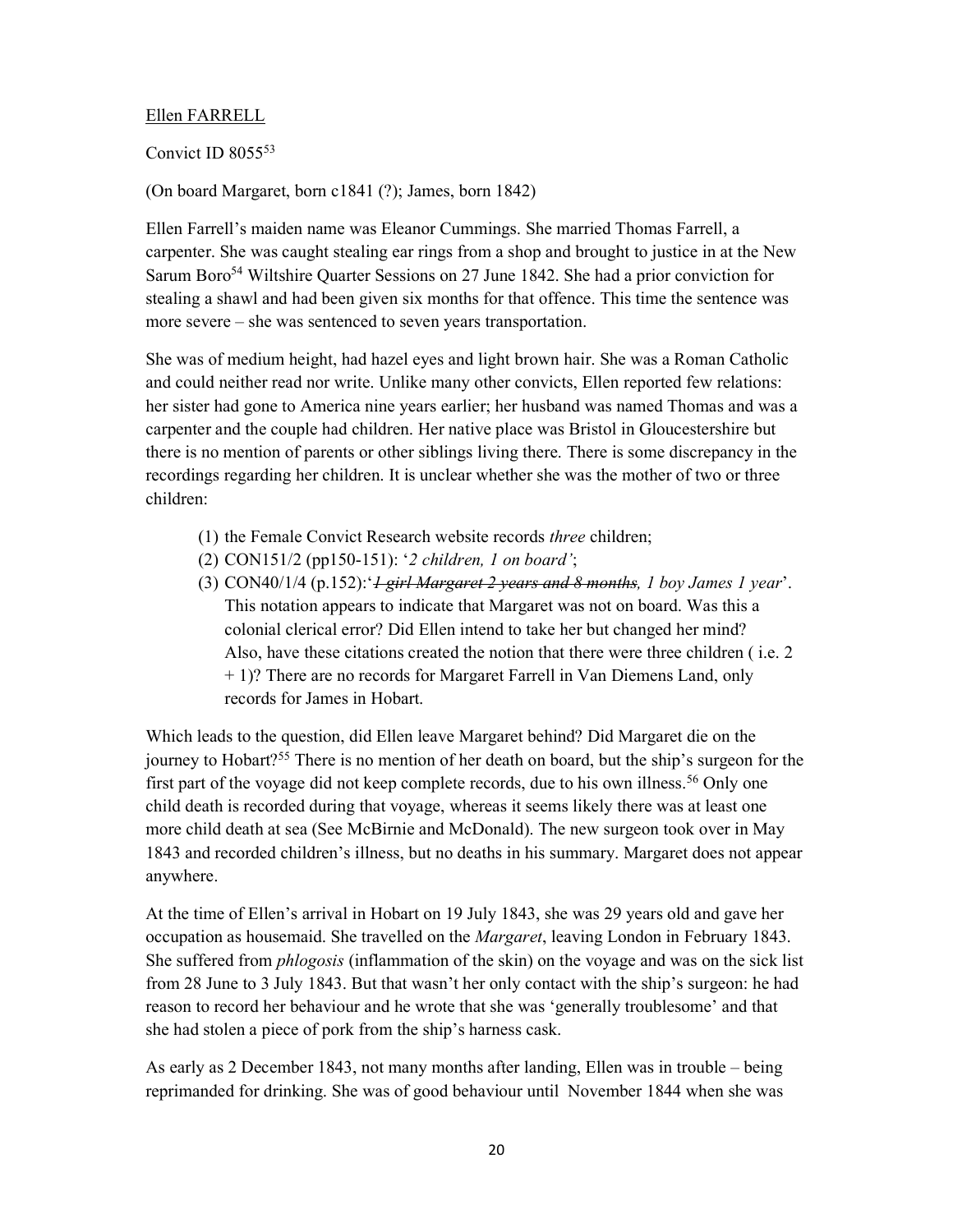chided for 'misconduct' and given 14 days solitary; not long after on 8 December she was drinking and was again given 14 days solitary confinement.

Soon after these charges were laid, on 31 January 1845, James Farrell was sent to the orphanage. He was two years old. The next record shows that he was removed to the male school on 14 May 1846, by then he would have been nearly five years old.

Meanwhile, on 22 September 1845, Ellen applied for and was granted permission to marry Thomas Scott a convict from the *Coromandel*.<sup>57</sup> Thomas was tried at Warwick Assizes on 22 March 1838 for housebreaking. His gaol report was bad, but the hulk report stated that he was 'good, single'. The Coromandel arrived in Hobart on 25 October 1838. They were married on 15 October 1845 at St Georges, Hobart. Thomas was a brass founder. This occupation means he was skilled in working with metals and his trade would have made him an attractive servant in Hobart at that time. It is interesting that James was not discharged to his parents upon their marriage.

Even after the marriage, Ellen got into further trouble. In June 1846 she was charged with gross insolence and was sentenced to six months hard labour. Then in December 1847 there were two charges: one for burglary and one for drinking but both were dismissed.

James remained at the orphanage until 4 September 1848, when he was discharged from the Queens Orphan School with a notation: 'mother now married, ticket of leave'. He would have been around six years old.

The last few records for Ellen are 1 March 1850 for fighting for which she was given fourteen days hard labour at Cascades. However, in spite of these charges she became free by servitude and left Launceston for Melbourne on 11 January 1852.<sup>58</sup> This would have been about the time of the gold rush in Victoria. I can dream that Ellen and Thomas Scott made their fortune there.

It was difficult to discover what happened to James in the long term. There is a record of a James Farrell, aged 34, a pauper who died from gangrene of the lungs in New Norfolk Hospital on 3 December 1883. The dates don't match if he was born in 1842 and Farrell is a relatively common name, so it is unlikely that he was Ellen's son.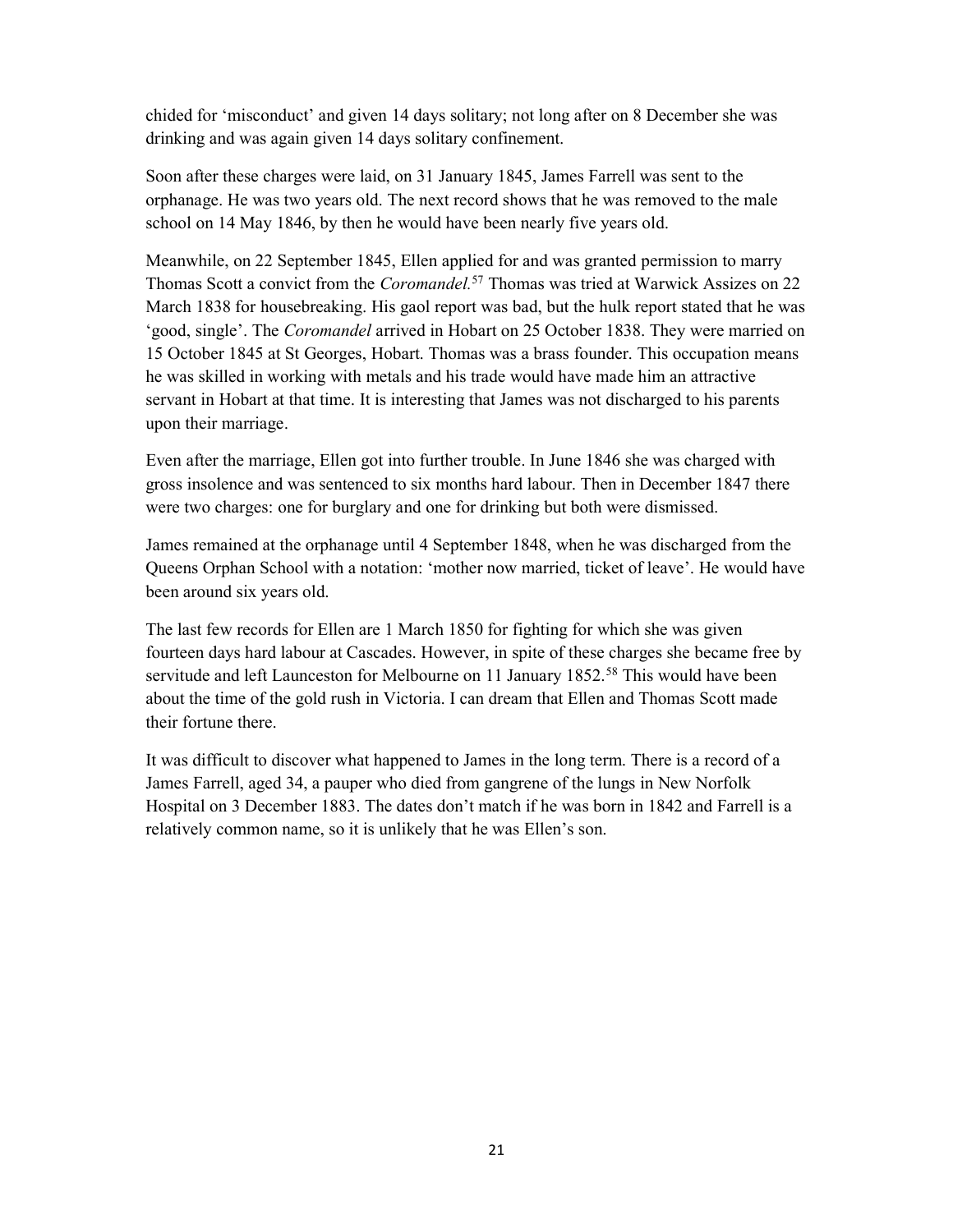## Mary HENRY<sup>59</sup>

Convict ID 8072

(On board Margaret, born 1841; George, born 1842)

Mary was a housemaid. She was married to George Henry, they had four children, and the family lived at Blackburn, a town in Lancashire, when she was arrested. The area was probably quite busy in 1842 as it had been a mill town and was known for weaving and spinning.<sup>60</sup> Mary's native place was Drogheda Ireland. She had a mother and brother, Catherine and Michael Kearns. The family must have dispersed as Michael was living at Wigan when she was arrested. Mary had a dark sallow complexion, black hair and grey eyes. She stood just a little over five feet.

The 1841 census of the Blackburn Lancashire area has George Henry age 30 occupation waterman or labourer, could read, born Ireland; Mary Henry born in Ireland, age 30, (the court records two years later have her age as  $37$ <sup>61</sup>. The children were Michael Henry age 6, born Lancashire; Mary Henry age 3, born Lancashire; Margaret Henry age 4 months, born Lancashire. $62$ 

Mary was tried at Lancaster Preston Quarter Sessions on 19 October 1842, charged with receiving stolen handkerchiefs, was found guilty and sentenced to 7 years transportation. She may have taken two of her children with her on board the *Margaret*. She claimed that she had never been in prison before. Mary could read and she gave her trade as 'house servant, house maid'. On her indent she is described as 37 years old.<sup>63</sup>

The ship left London on 5 February 1842 and arrived in Hobart on 19 July 1843. On the voyage to Van Diemen's Land, Mary fell ill. She suffered from *diarrhoea* towards the end of the journey and was hospitalised on 14 May and discharged fifteen days later on 19 May 1843. The surgeon was not well pleased with her and in his opinion she was 'a bad mother, dirty, lazy, quarrelsome'.

The children she took with her were Margaret and George and the official record reads: 'one girl Margaret – one boy George 2 years and 3 months'.<sup>64</sup> These ages could be interpreted in different ways – was it that Margaret's age was left out and that George was two and a quarter years old? Or was it that Margaret was one year old and George just three months? The latter explanation best fits the 1841 census records and George being in the orphanage in 1845 and described as aged three.

There were no events on record for Margaret as a child so there are several possibilities: did she die when Surgeon McAvoy was in charge and he did not record the death? <sup>65</sup> Or did she die soon after arrival? Did she remain with her mother, never going into the orphanage, meaning there are no records of her being there? However, I did find a marriage record from 1893 for Margaret Henry, aged 51, domestic and spinster who married William Claridge, aged 66, a farmer at Westbury.<sup>66</sup> The age is just about right (1841-1893) so maybe she did survive and married late in life. But there were several Henry families in Van Diemen's Land, so it could be a coincidence.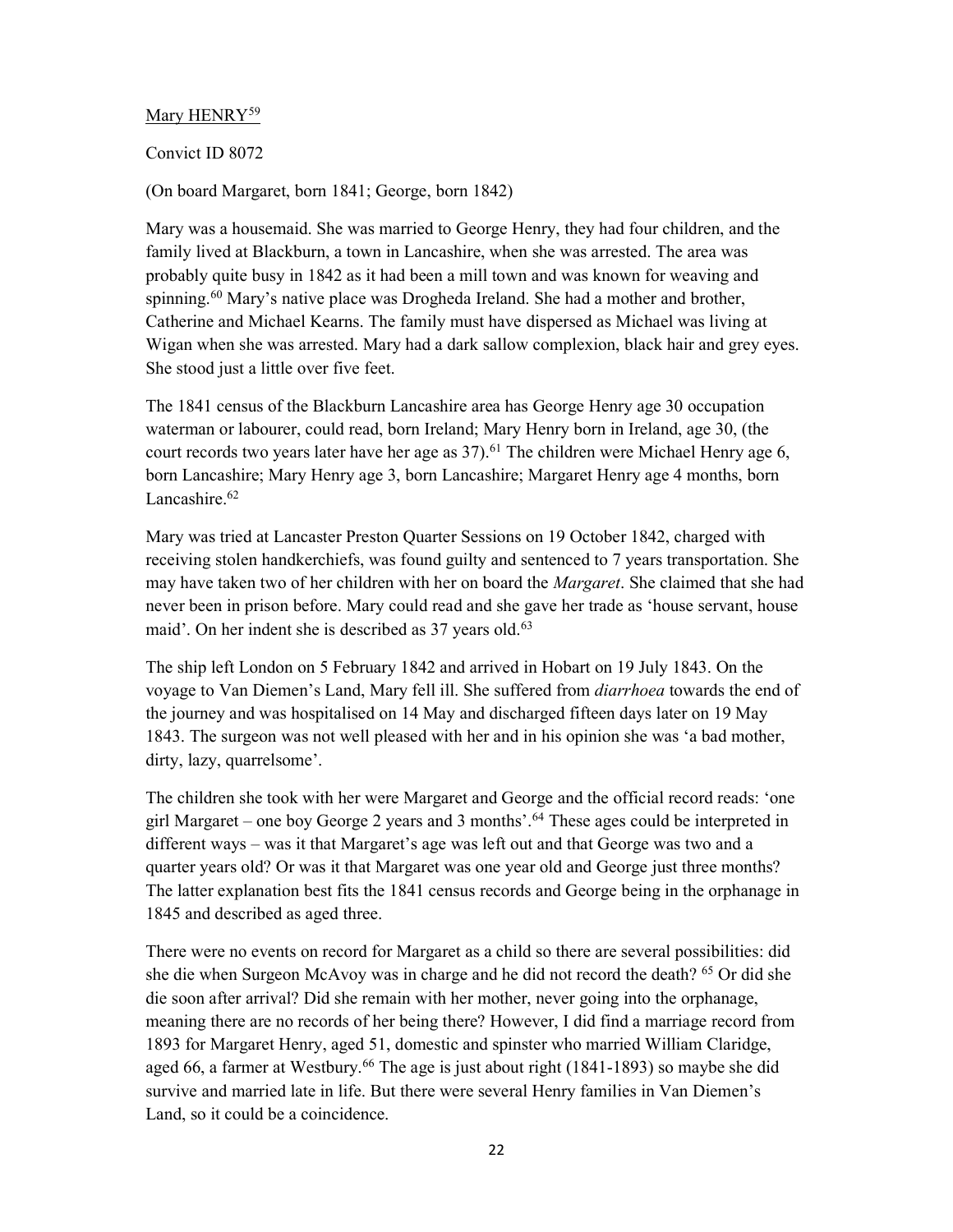George was sent to the orphanage on 22 March 1845 and soon after, on 14 June that same year, Mary was in trouble for being out after hours; she was given two months hard labour. She must have behaved well for nearly a year until 24 April 1846, when she was absent without leave and drinking. For that offence she received four months hard labour. A little over a year later she applied, on 17 September 1847, to be married to William Upton.

Permission was denied and they were required to wait until he received his ticket of leave. William was a convict who was tried at Warwick on 24 March 1841. He could read and write and was a cabinet and chair-maker, aged 34, at the time of his trial. He had dark hair and whiskers and was relatively tall at just over 5'8". He was found guilty of having a mould for coining and he confessed that he had been in trouble before for deserting his family.

Permission to marry was approved on 12 Jun 1849 and the couple were marred at St Georges Church Hobart on 9 July 1849. The couple must have been co-habiting because Mary gave birth to a daughter, Eliza, on 13 December 1849 at Molle Street Hobart. The father was registered as William Upton, carpenter.<sup>67</sup> Now Mary and William could settle down as a family and early the next year, George was discharged from the orphan school to his mother on 1 April 1850. I could find no further records for George Henry.

Sadly, the family soon had another tragedy when their first born, Eliza Upton, fell ill in early 1855. She died of the *croup* on 8 March 1855 in Hobart.<sup>68</sup> Did this mean that Mary had now lost all of her children? The two that she left in England were so far away that she may have had little or no news of their welfare; Margaret Henry is not recorded on Mary's convict records other than being on board; George seems to have disappeared soon after he turned five and now Eliza has died.

Soon after Eliza's death Mary began to get into trouble again. Was she grieving? On 22 April 1855 she was charged with misconduct in being disorderly and given two months hard labour; on 14 June being drunk, three months hard labour; 15 December drinking, three months hard labour; then on 27 June 1856 drinking, seven days hard labour; 8 October 1856 disturbing the peace, seven days hard labour; 22 October disturbing the peace, seven days hard labour; 1 November 1856 drinking, two months hard labour.

The records are quiet from 1857. Perhaps she settled down. The *Launceston Examiner* on 28th March 1868 reported that Mary Upton, wife of a cabinet maker, was a witness in an inquest into a death in the street when she gave a dying man a glass of water. Clearly she showed compassion and empathy for another.

Mary Upton, nee Henry/Keans died on 9 August 1894 at Barrack Street Hobart. The cause of death was given as 'senile decay' – she was aged  $98^{69}$  and a widow. She was buried in the Roman Catholic cemetery at Cornelian Bay.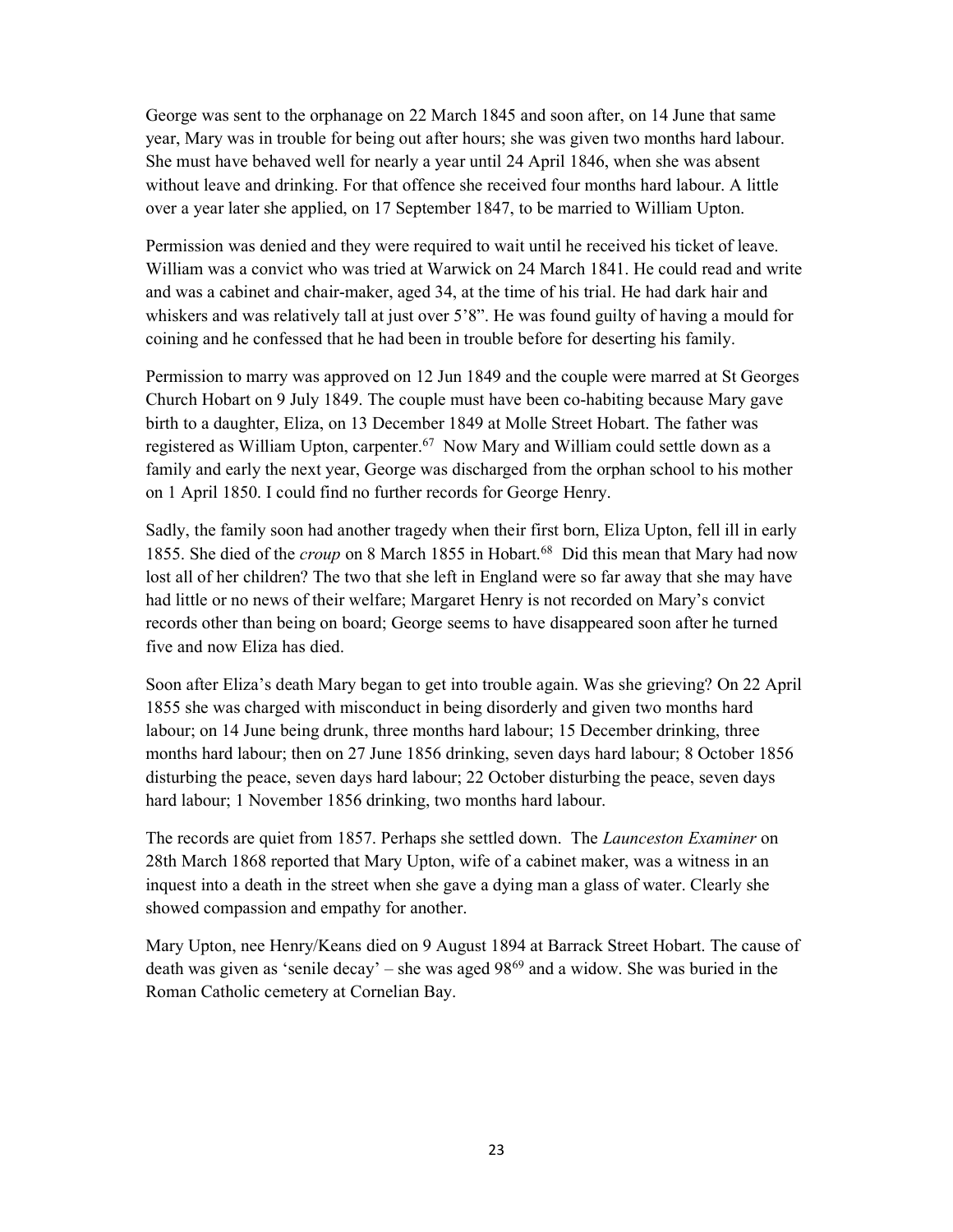## Mary LYNCH<sup>70</sup>

Convict ID 8089

(On board one unnamed, born 1843)

Mary Lynch's story is perhaps the saddest among those women on the *Margaret*. She was a young woman who appears to have been very ill at the time of her arrest and conviction. She is just one of four women who died on the journey from England to Van Diemen's Land.

Bateson (1988) argues that it was' the desire of the gaol and hulk authorities to get rid of as many prisoners as possible … [this] was aided by the general wish of the convicts to be transported'.<sup>71</sup> Ship surgeons' journals also recorded instances of both male and female convicts concealing illness or injury for fear they would be left to rot in prisons or on hulks $^{72}$ . Mary may have concealed the state of her health (she was probably around four months pregnant when arrested) but also it may have been that the authorities wished to get rid of her.

Her past has been researched by Kath Graham, who writes:

Although Mary Lynch is a very common name I tried to trace her through her previous employer in 1841, named Henry Palmer Philips. He was living at 24 Long Acres St Martin in the Fields Westminster age 40 employed as an engineer living with his wife 6 children a nurse and a female servant. There was no sign of Mary Lynch however. Henry had a rather chequered past being incarcerated at the Marshalsea (debtors prison) twice in 1831 and committed to Colney Hatch Lunatic Asylum in 1849. I found no sign of him in any other census up to his death at Barnet in 1868. Mary Lynch, although claiming to have been married, does not appear to have been living with her husband and she was obviously living in the household of Henry Palmer Philips in August 1842 as a servant when she was tried for stealing from him….. At her trial in November 1842 Mary is living at 34 Monmouth Street - this is in the Seven Dials Area of London.<sup>73</sup>

On 28 November 1842, Mary Lynch, aged 22, was at the Old Bailey in London.<sup>74</sup> We have no record of what she looked like, but I imagine her standing nervously in the dock and can see her as young, pale and of slight build. It is likely that she was around five-foot-tall and probably she had dark or brown hair and maybe blue eyes. Her clothes would have been rumpled and perhaps a bit grubby. Because she had stolen shoes and a petticoat, I wonder if she was barefoot and wearing prison garb. Or did she steal simply to sell on? Perhaps she cried as she was charged, maybe hanging her head to avoid the stares of those in the court room. Or maybe, as a formerly convicted felon, she stood head up and stared down the court.

She was indicted for stealing from Sarah Chandler, a laundress who lived in Steven Street, London. Steven Street runs off Tottenham Court Road and is just two blocks away from Oxford Street. This was not her first offence, but the court did not record her earlier offence other than to note that it was for a 'felony'.

When giving evidence, Sarah Chandler told the court that on the afternoon of 25 November, Mary had come to her door seeking lodging and that she said that she was a servant and was 'out of place'. When Sarah asked for a reference, Mary was able, or bold enough, to name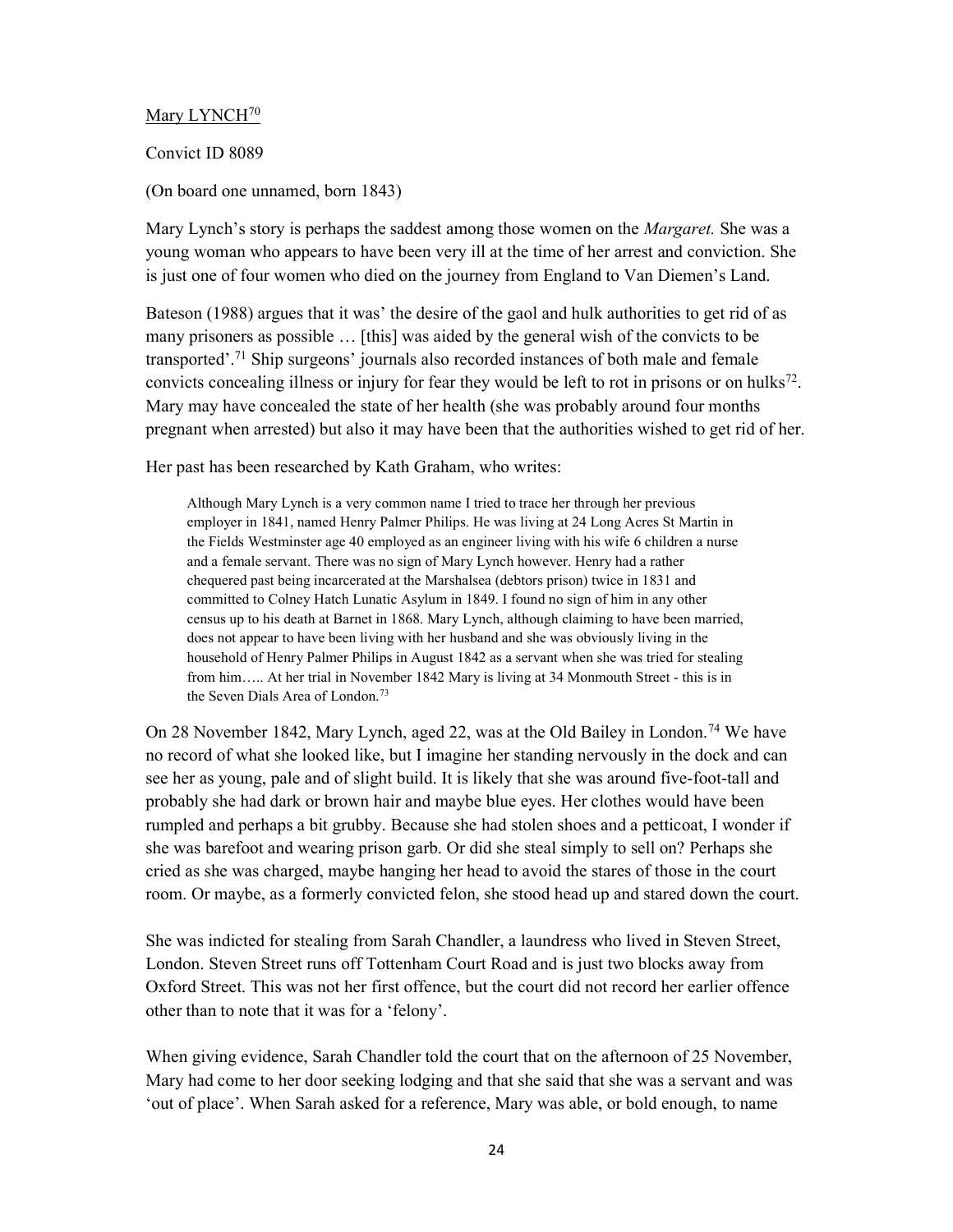many trades people from the area, so Sarah let her stay. Mary was there from the evening of Friday 25 until Monday morning 28 November.<sup>75</sup> The Old Bailey records appear to be incorrect with the Monday dated 25 November and Friday 28 November. Those dates do not fit with the weekdays mentioned as 25 November 1842 was a Friday and 28 November a Monday.<sup>76</sup> Mary gave evidence and argued that she would return the goods on Monday (28?); also the constable's evidence that he took Mary to the police station on Saturday (29?).

Sarah said that 'Mary slept with me'. It seems that they shared a room, because Sarah's evidence clearly shows that the accused 'got up first and was about the room for half an hour', before going out with a bundle under her cloak. It must have been some bundle because the items stolen were: 2 shawls, value 24 shillings; 1 scarf, 1 shilling; 1 pair of stays, 2 shillings; 1 petticoat, 5 shillings; 1 pair of boots, 4 shillings; 1/2 lb. weight of tea, 2 shillings and sixpence; 1 shilling, 12 pence, 24 halfpence, and 12 farthings. The last items were taken from a 'child's money box'. That morning, as Mary left, Sarah called out, 'Where are you going?' Mary replied that she would be back. However, when Sarah looked around the room she discovered that her black scarf, which had been hanging over a chair, was missing. She then went looking for Mary but couldn't find her. When she returned home she discovered that other items were also missing. Sarah called the police.

A constable, George John Restieaux, went to Monmouth Street<sup>77</sup> where he saw Mary going into a public house and he arrested her. Mary protested that she had pawned the items, but that Sarah would have them back again on the Monday. She also insisted that the shawl and boots were at her lodging at 34 Monmouth Street (so much for her earlier claim that she needed lodgings in Steven Street!) and that she had pawned other items in Frith Street, Soho. Constable Restieaux told the court that he went to Frith Street, but there was no pawnbroker. He found the items in Greek Street (also in Soho). He then went Mary's lodging and found some black tea, a handkerchief, a plaid shawl and a pair of boots. Mary must have walked a lot in those few hours. This would have been a challenge given Mary must have been in a poor state of health: she left Steven Street, possibly went to Frith Street (or Wardour Street) and then on to Greek Street, then back to a public house in Monmouth Street.

While at the Police Station, Mary was subjected to a search by Honora Connell, a widow, who found 14 shillings and sixpence; a flannel petticoat (Mary argued that the petticoat was hers), boots and a pawn ticket for a pair of stays. Sarah confronted Mary at the Police Station and, as she told the court, Mary 'begged me not to appear against her, and she would give up my things.'

Mary's appeal fell on deaf ears as Sarah did not withdraw the charge. When the pawnbrokers gave evidence, Mary was shown to be a liar and thief: John Ewell, a pawnbroker in Wardour Street told the court that Mary had pawned a scarf and shawl using the name 'Ann Chandler'; then William Whittaker, a pawnbroker in Greek Street, stated that Mary had pledged a pair of stays in the name of 'Ann Thorp'. I wondered if the watchers in the court gallery felt sorry for Sarah who had been generous and let Mary stay with her?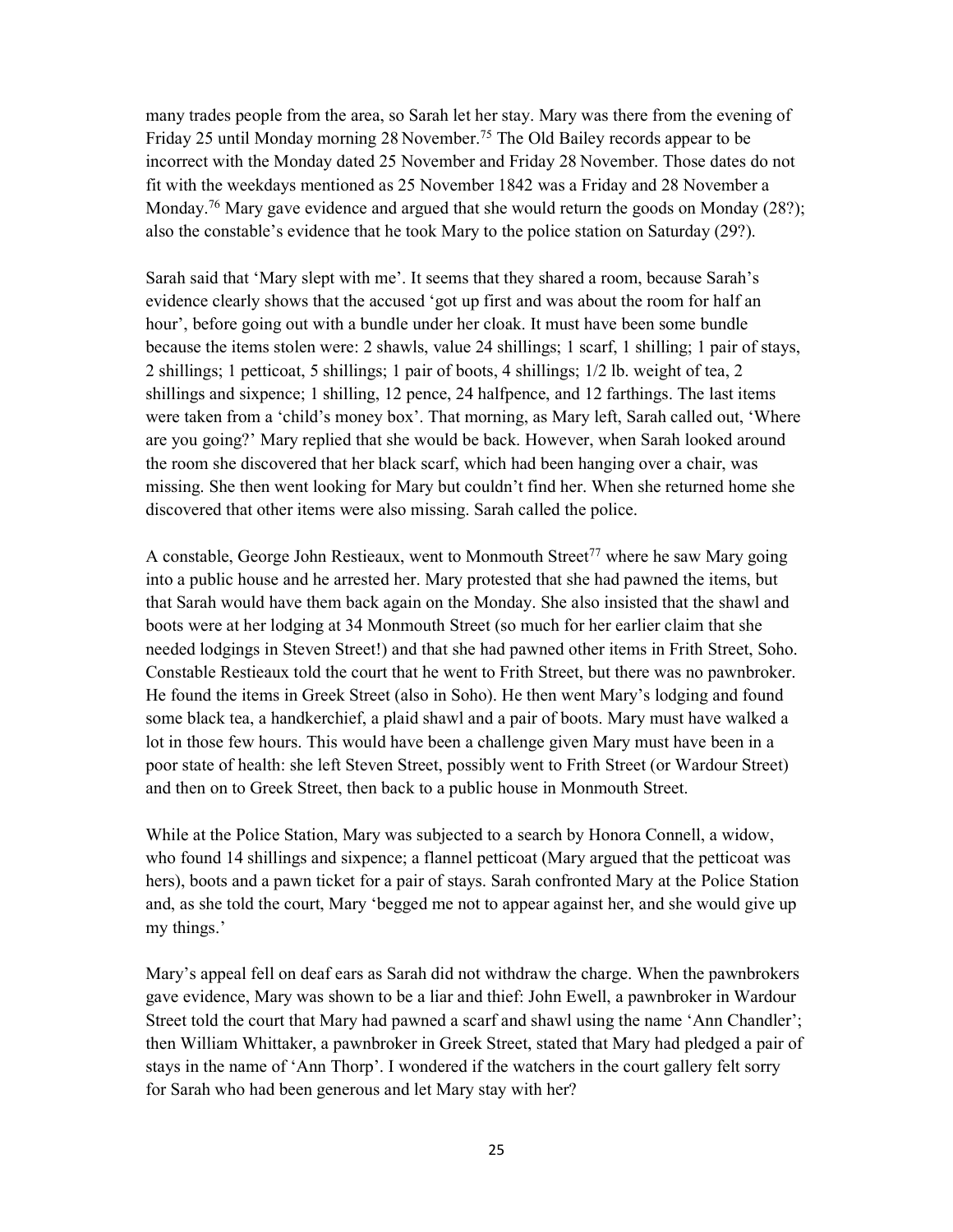The court found Mary guilty and sentenced her to transportation for seven years. Soon after that hearing Mary must have been hustled off to the docks and put on board the *Margaret*.

The next mention of Mary is in the journal of the surgeon Dr McAvoy. She became ill and was admitted to the ship's hospital on 10 April 1843. At that time, the surgeon noted that she was aged 26, rather than 22 as listed at the Old Bailey. His records show that she was suffering from *Phthisis* (pulmonary tuberculosis or a similar progressive wasting disease). This was the first time that she was reported as being ill. Not only was she suffering from a 'consumptive' disease, but she also gave birth to a 'poor underated thing unable to suck.' He does not record whether it was a boy or girl.

If the infant was full term, Mary must have been pregnant when arrested. There is no record of a spouse, so I wondered if she had 'been on the town'. Or, perhaps, as she said she was an 'upper house servant', she may have been the victim of the male householder's advances and then thrown out when she became pregnant.

The *Margaret's* hospital records show how much Mary suffered – she complained of cough and pain in the chest, was spitting up purulent matter, her bowels were 'confined'. McAvoy wrote:

Consumptive diagnosis [and] was confined ten days ago. Her infant is a poor underated thing not able to suck. Complains of cough  $\&$  pain in the chest. Expecturant purulant matter, want of rest [10 April]; Severe cough with purulent discharge. Pain in the chest & emaciation. Pulse quick & feeble, her infant is dying [13 April]; she is not able to come to my cabin, her infant died last night [14 April]; the nurse reports that she is weak. Coughs all night & refuses food [16 April]; Report this day that she is no better. Cough severe with copious expectoration. Debility [17 April]; Died during the night [18 Aprill.<sup>78</sup>

I could find no record of the burial of either Mary or her child – presumably it was at sea and done with some ceremony.

The surgeon rated Mary's behaviour as 'bad'. He reported that he was ill on this journey and limited in the way he could perform his duties. Poor Mary was admitted showing signs of severe illness on the 10 April and died just eight days later, five days after her child. The surgeon's report noted that Mary died on 18 April, but the baby's death is not mentioned in his summary of deaths on board. Child death was common in Victorian England, perhaps almost commonplace. Which left me wondering how many of the children the convict mothers took on board survived the journey, how many died, and would they have been recorded in Surgeons McAvoy's or Mould's journals.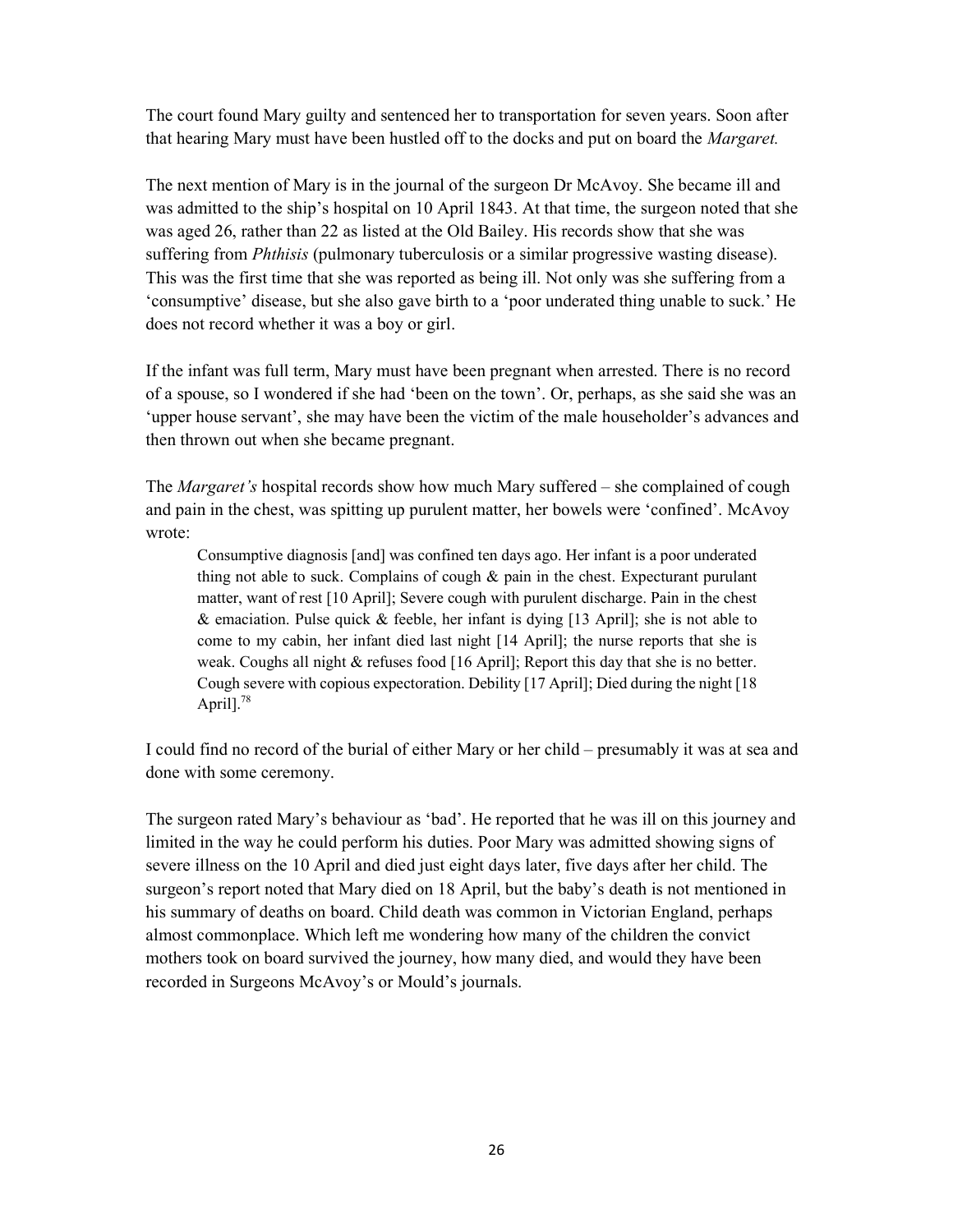## Mary McBIRNIE

Convict ID 8091

(On board William, born 1842)

There are a few mysteries around Mary McBirnie because so little information is available about her husband, family, co-conspirators and the child she took to Hobart. She was born in Paisley in Scotland circa 1810. At the time of her arrest Mary was married to John McBirnie. The couple had three children and the family lived in Manchester. There is no occupation given for John<sup>79</sup>, nor the names of her two older children. Convict records show that she was illiterate,  $5'4''$  tall, with brown to grey hair and grey eyes.<sup>80</sup> She worked as a dress and bonnet maker.<sup>81</sup>

Mary was charged with receiving stolen plate and other items at Great Lever, which was a small township on the road between Manchester and Bolton.<sup>82</sup> She was tried at the Lancaster Assizes on 30 July 1842. The stolen items were the goods of a local squire and the cache included: a number of silver forks, some knives, and various other articles of wearing apparel.<sup>83</sup> The prosecutor argued Mary knew the goods were stolen. She was found guilty and sentenced to ten years transportation.

She was sent to the *Margaret* and took her youngest child, William, with her. There is some confusion about William's age: in May 1843 the ship's surgeon recorded his age as seven months, yet Mary was arrested before the end of July 1842; August to May is just ten months. William must have been born after she was arrested, but the date is uncertain.

There is more confusion around the co-offender story she told on landing in Hobart, which was 'Josh Holden and Jane Beattie<sup>84</sup> got 22 years each, stole it they are out here'. Was Mary lying or perhaps deluded? I have searched Tasmanian convict records and couldn't find either of these names. Also, a sentence of twenty two years is unlikely.

The journey to Van Diemen's Land must have been distressing for Mary because she was hospitalised for *catarrhus* (increased inflammation of the mucous membrane) on 17 May and was not discharged until 23 May1843. Who was caring for baby William while she was in hospital? The day before her discharge on 22 May, her son William was admitted with pertussis. The surgeon noted that he was seven months old. Cross infection would have been a problem on board the Margaret and the hospital records show that Elizabeth McDonald also suffered from *catarrhus* in late May and was hospitalised around the same time as her baby, Michael McDonald, who died from *pertussis*.<sup>85</sup>

Surgeon McAvoy diagnosed ten women as suffering from *catarrhus*, beginning as early as 27 November 1842 (prior to sailing) and the last case was 10 April 1843, shortly before he left the ship<sup>86</sup>. Surgeon Mould also hospitalised twelve cases of of *catarrhus*. Symptoms of this disease include: feeling the throat is blocked, stuffy nose, persistent cough, feeling of mucus running down the back of the throat. Given medical knowledge in those days, I wondered if the infants' *pertussis* and the mothers' *catarrhus* were similar diseases. Hospitalisations varied from one or two days to twenty one.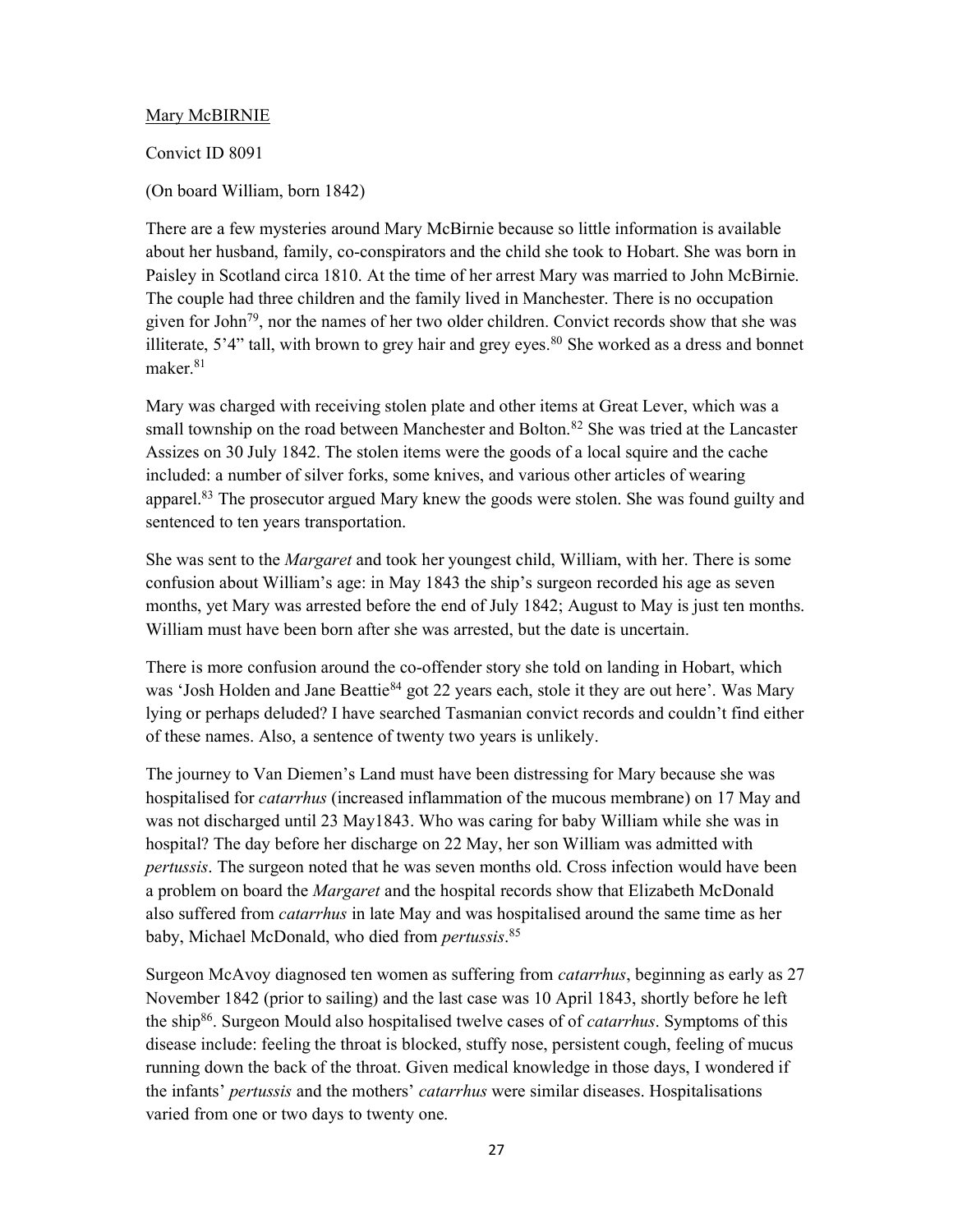The two cases of *pertussis* were during Surgeon Mould's tenure. The first case was baby McDonald on 15 May; two days later Mary McBirnie was hospitalised for *catarrhus*. She stayed in hospital for five days. So, who was caring for baby William?

Baby Michael McDonald died on 22 May, which was the same day that baby William McBirnie was admitted to the hospital.

There is no discharge date for William. So did he die on board? There are only four other cases in Mould's diary for which there is no discharge date and all of these are in July: two just before landfall in Hobart and another two which would have been after the ship had docked. It could be that these cases were transferred to hospital in Hobart. Surgeon Mould was thorough in documenting his cases, which increases the likelihood that William McBirnie died on board the Margaret sometime in May 1843.

However, William may have arrived as there is no death at sea recorded for him, but neither was there a death recorded for Mary Lynch's baby. Equally there is no record of him entering the orphanage. So, if he landed, he may have stayed with his mother, which would have been unusual. He disappears from records after entering the hospital ward on the *Margaret*.

The tossing of the ship, combined with the severe illnesses of the children and mothers must have made the hospital quarters difficult to manage and a distressing place to be. Mary McBirnie was again hospitalised on 1 June with psora and impetigo (skin diseases) but discharged by 16 June 1843 – one month before the ship made port in Hobart.

After landing the surgeon described Mary as slovenly and dirty. Once put to work, Mary had two offences  $- (1)$  she was absent without leave on 26 February 1844 and was given three months hard labour at Cascades Female Factory; (2) she was insolent and given 14 days hard labour on 14 April 1845. Apart from those, her record was clean. Mary applied to marry Thomas Wilson Steel, a convict, who had arrived on  $Eden(2)$ .<sup>87</sup> Permission was granted on 8 September 1846 and they were married on 28 September that same year at St Andrews Church of Scotland.<sup>88</sup>

Thomas was a native of Glasgow, aged 27 when convicted on 5 May 1840. He was charged with stealing a shawl, but reported he had been gaoled for three months for a prior similar offence. His trade was a cooper; he was a Protestant and could read and write; he was  $5'3\frac{1}{2}$ " tall but he carried several scars. Were these a result of his trade? He had one on the bridge of his nose, another over his left eye and five large scars on his breast. His hulk report was 'good'; the ship's surgeon's was 'orderly', his work in Hobart was regularly described as 'good cooper'.

A census of the citizens of Van Diemen's Land was taken on 1 January 1848 and there was a Thomas Steel living in Collins Street Hobart in a house made of wood. There were two people in the house and of those, only one was free. That was probably Thomas, whereas Mary was still a convict, though married. There were no children recorded.

Mary died on 10 March 1848 at the Colonial Hospital Hobart. She was aged 37 and the records note that she died under sentence.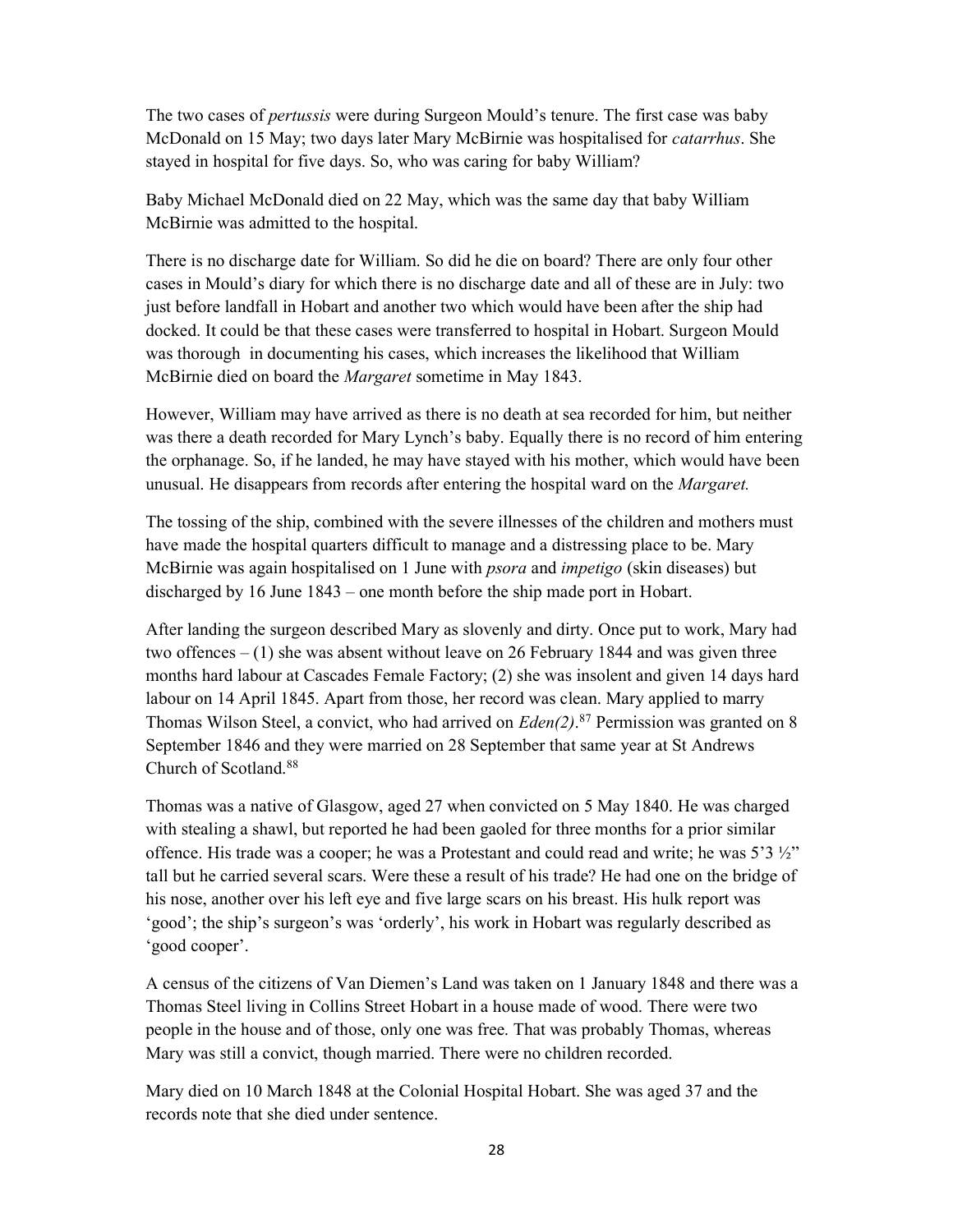## Elizabeth McDONALD

Convict ID8102

(On board Michael, born 1842)

Elizabeth McDonald was a young woman living in London. She was small, less than five feet tall; had red hair and blue eyes and was much freckled on her face and arms. She worked as a nurse maid and house maid. Her family were also in London – she described them as: Bernard, her father, and three brothers – Thomas, James and Barnard. The 1841 England census has a McDonald family living at Westminster London. They had a daughter, Elizabeth, aged fifteen and a servant. However, the names of others in the family are not identical with the names Elizabeth gave as her relatives. McDonald was a relatively common name – even among convicts in Van Diemen's Land. It may or may not be her family

 Elizabeth was charged with stealing a waistcoat and was tried at Surrey Newington Quarter Sessions on 4 July 1842. She was found guilty and sentenced to seven years transportation. Her gaol report was that she had been convicted before and she was single.<sup>89</sup> She was probably only seventeen years old when arrested and pregnant as the surgeon recorded her baby, Michael, as seven months old in May 1843. Michael's birth was possibly registered in 1842 at the Strand London.

Elizabeth and her newborn son were sent to the *Margaret* sometime before Christmas 1842. The ship's surgeon for the first part of the journey was Surgeon McAvoy who was ill and his journal is limited in information, but neither Elizabeth or Michael were sent to the hospital between London and the Cape of Good Hope. Surgeon Mould's records show that both Elizabeth and Michael were admitted to the ship's hospital in May. The baby was admitted on 15 May with pertussis (whooping cough) and impetigo, then Elizabeth had an attack of cattarh and fever on 18 May.<sup>90</sup> After that date the baby's condition worsened.

The surgeon's journal describing Michael's illness is graphic and shows his care; diligent observations tell how much the child suffered. On admission, Michael a *cough* and *impetigo* on his scalp – the latter was treated with a mixture every three or four hours. Michael's condition was favourable until 18 May when his mother also became ill. Two days later on 20 May his bowels were loose and his breathing strained; the surgeon ordered warm baths and powders (calomel and antimonia). His condition continued to deteriorate and during that night he convulsed. By the morning of 21 May his cough was worse, his bowels were loose and his head hot. He became faint by evening and by nine o'clock he was 'lying rigid, his hands grasping convulsively; ... hot and breathing laborious...'<sup>91</sup>

Michael died at about one am on 22 May. He would have been buried at sea, but there is no record of that, nor is his death mentioned in the summary of the journey when they landed. Such a young infant was probably being breastfed so now, on top of her grief, Elizabeth would have had to deal with lactation problems and leaking breasts.

The surgeon's report on Elizabeth was that she was 'generally quiet'.<sup>92</sup>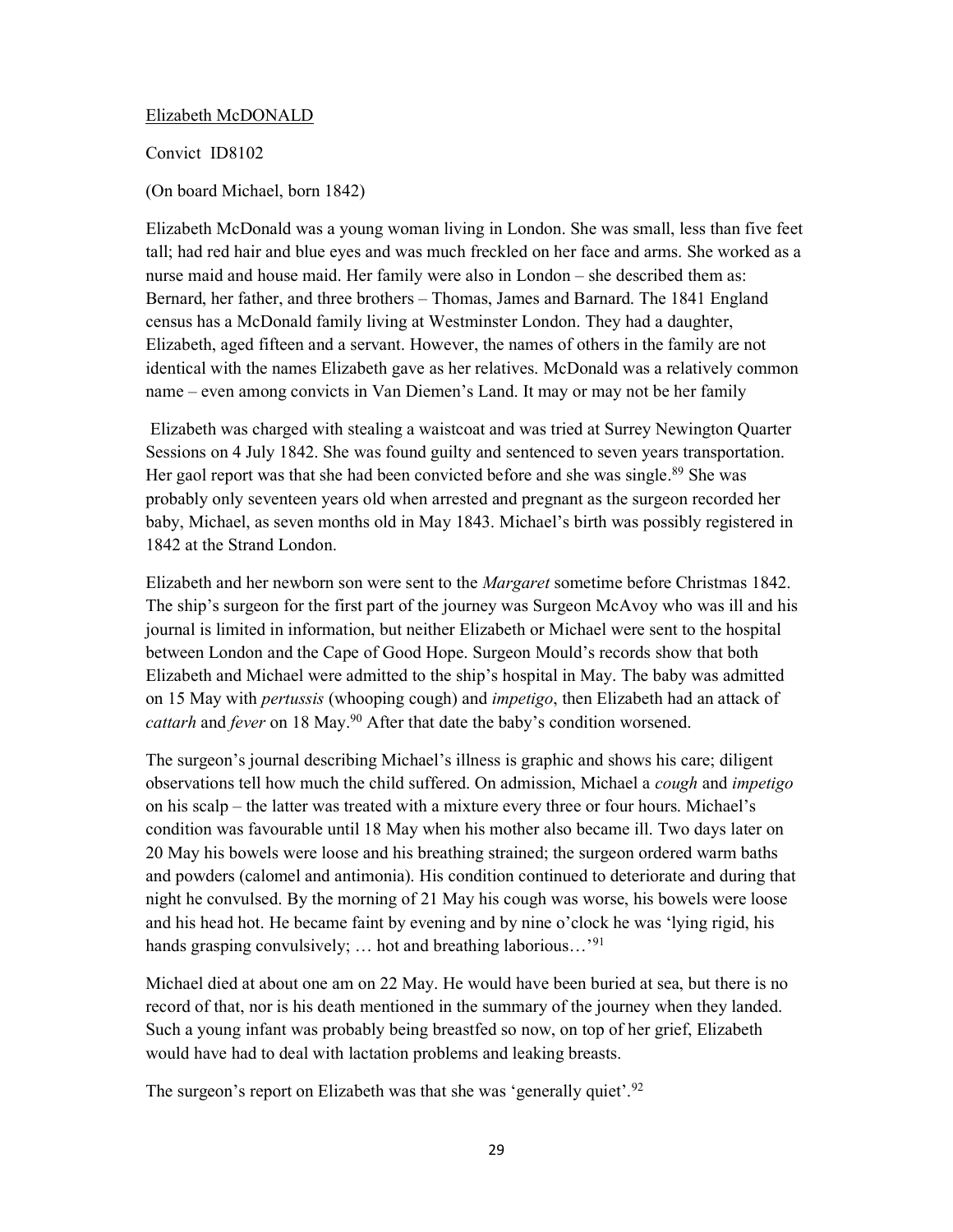Once in Hobart Elizabeth had a few misdemeanors: 31 December 1844 she was charged with larceny under £5 and given three months hard labour at the Female Factory; 20 May 1845 charged with absconding and was given six months hard labour; 15 December 1845 again absconding and received eight months hard labour. There was a break of just over a year before the next charge on 5 January 1847 when she was out after hours and given ten days hard labour. Then on 29 March 1847 she was drunk and using indecent language and was given three months hard labour. On 21 December 1847 she was granted her ticket of leave. Then by 23 July 1849 she was noted as being free by servitude.

After 1849, Elizabeth disappears from all records. I could find no record of a request to marry, a marriage, birth of further children nor a death certificate.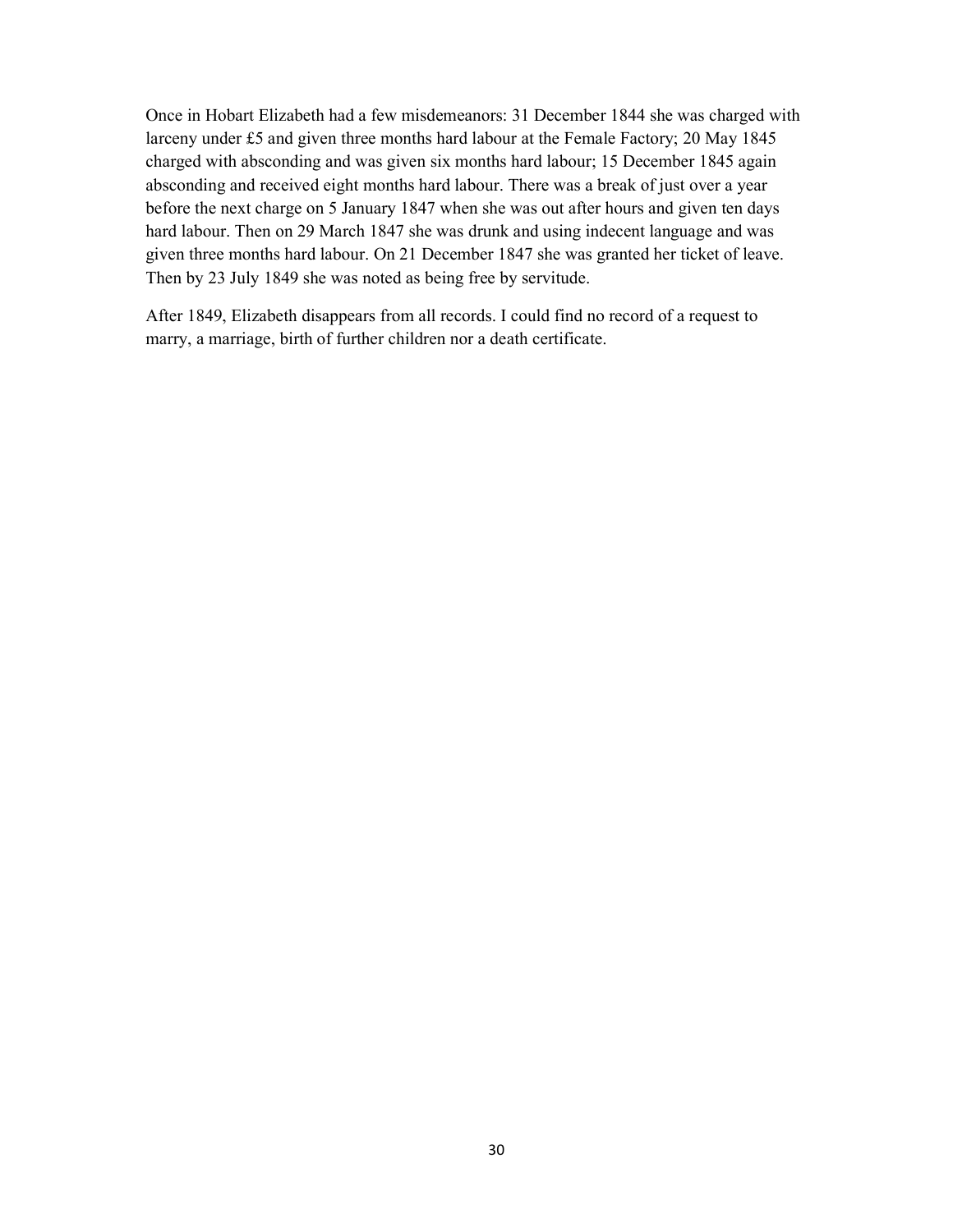## Ann NEWMAN

#### Convict ID8115

(On board Edward, born c1831; James, born c1833)

There were many men and women named Newman who turn up as attending the Old Bailey in the 1840's: charged as felons before the court, witnesses, and even one Mrs Newman whose job it was to search the accused. Among all of these was Ann Newman aged 46 (other records show a variation in her age),  $93$  who on 24 October 1842, was charged with stealing a pair of boots valued at seven shillings and sixpence. You have to feel sorry for Ann – she came from Louth in Ireland, was married to James Newman and she had five children. She explained, 'James left me. I don't know where he is.' At that stage, according to the information she gave officials, her children were:

Mary Ann – deported three years previously Martha – at native place, presumably Louth in Ireland Eliza – aged around 16 or 17, at native place though she did move to London later<sup>94</sup> Edward – aged 11, probably with Ann in London James – aged 9, also probably with Ann

There are no records of when or why Ann and the boys moved to London.

She was apprehended for stealing shoes on 23 September 1842 when she went to Thomas Searle's shop in Whitechapel at around half-past nine o'clock at night. She had Edward with her and asked to buy shoes for the boy. At some stage the lad serving her turned away and when he came back he saw Ann with a pair of boots hanging on her arm. When he challenged her she replied, 'They are his father's bought at another shop.' The lad took hold of the boots and saw the special mark of Searle's shop. At this stage the foreman, Charles Parrett, became involved and tried to stop her but, as he told the court, 'she would not be stopped. She pressed by me, saying, "They are his father's, bought at another shop". Then she went out of the shop, leaving the boots in my hand. I went after her, and asked her to come back. She refused. I insisted on her coming back. She then returned, and I called in an officer and gave her in charge. These boots are my master's.'<sup>95</sup>

Ann countered, saying, 'A little boy gave me these boots to fit on. I said they were too large, they would fit his father.' Parrett responded that he didn't hear anything of the sort.

Then, the serving lad old the court, 'I took these boots from the prisoner. She said, "They are his father's bought at another shop". I gave them to the foreman.'

Ann tried once more to explain away having the boots, saying, 'A young woman came out of the parlour, and said, "What do you want with the boots?" I said, "They are the boots the lad gave me, they are too large;" she took them out of my hand as though I wanted to steal them.'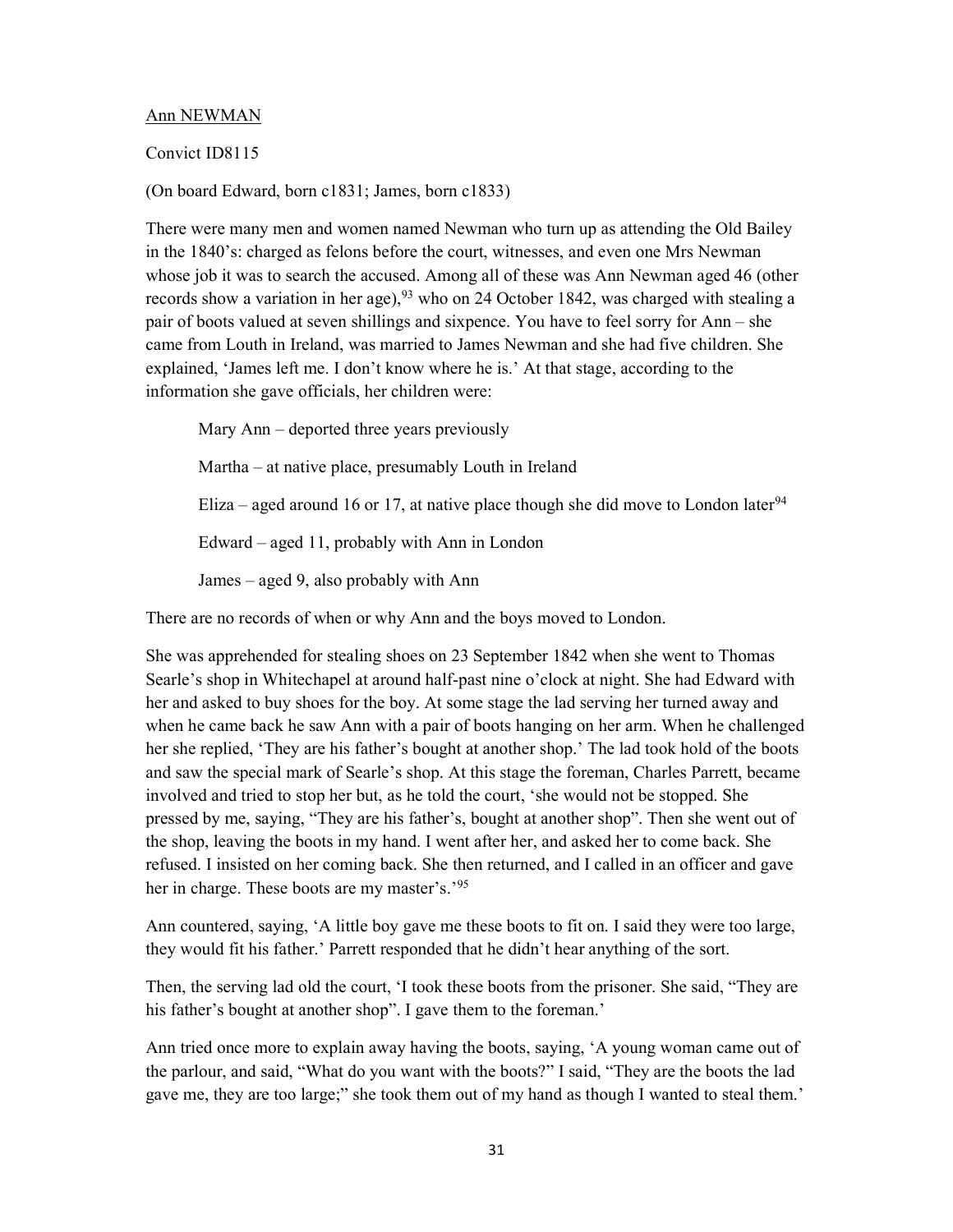Unfortunately for Ann, Thomas Brown a policeman then came forward and gave evidence of her prior conviction: stealing a roll of silk for which she received a sentence of two months. The court decided she was guilty of attempting to steal the boots and ordered transportation for ten years.

It can't have been long before Ann, Edward and James were on board the *Margaret* waiting for transport to Hobart. All convicts were on board before Christmas 1842, even though the ship didn't sail until 5 February 1843. It wasn't long before she was in the ship's hospital, on 7 January, when the surgeon noted she was suffering from *debilitas*<sup>96</sup>. She remained in hospital until 20 January.<sup>97</sup> She was ill again on 10 July suffering from *bronchitis* but doesn't seem to have been admitted to hospital.<sup>98</sup> Neither Edward nor James were on the sick list during the voyage.

The *Margaret* arrived in Hobart on 19 July 1843 and the surgeon described Ann as 'very quarrelsome and she tore a shawl off Sarah Peck's shoulders and rent it.' She had been a dairy maid and country servant in Ireland and England, and would now be looking for work, so this reference would not have helped. Ann could neither read nor write; she was of medium height with hazel eyes and brown hair. Her face was pock pitted and she had a scar on her leg.<sup>99</sup> As she was middle aged, I can imagine that her former *debilitas* on the *Margaret* might indicate that she was less than fit and healthy – not an attractive servant.

By 27 July both Edward and James were at the Orphanage. Their time there seems to have been uneventful and the only entry for them was that they were discharged to their mother on 16 January 1846. Meanwhile, Ann was reported on 14 February 1844 for disorderly conduct and using abusive language, for which sins she was given six months hard labour. This was her only misdemeanour during her early years of imprisonment.

In April 1844 more Newman children were accepted into the orphanage: Elizabeth 12 years, Ellen 9 years, Thomas 7 years, George 5 years<sup>100</sup>. Their mother, Ann Newman (police number 124), had been tried in Wiltshire and was transported on the *Emma Eugenia*. That ship left London on 30 November 1843 and arrived in Hobart on 2 April 1844. It is unlikely that these Newman children were related to Edward and James.

A check of the female convicts with the surname Newman shows that six others arrived in the 1840s. They are Mary (police no.145) from the Tory; Maria (police no.100) Royal Admiral; Margaret (police no.146) Tory; Honor (police no.105) Waverley; Ann (police no. 99) Royal Admiral; Ann (police no. 124) *Emma Eugenia*. Also, there were five female Newman convicts in the  $1830s$  and one in  $1851$ .<sup>101</sup> There were also several male convicts named Newman who were transported.

Our Ann Newman caught the eye of John Smithson, a labourer, who was a free widower and older man. On 3 November 1845, they applied to be married and permission was granted.<sup>102</sup> Smithson was born around 1780 and must have been about 65 years at this stage – Ann's age is anybody's guess given the different ages on various records (court, surgeon's journals), but it is likely she was around mid-fifties. They married at St Matthews Church New Norfolk on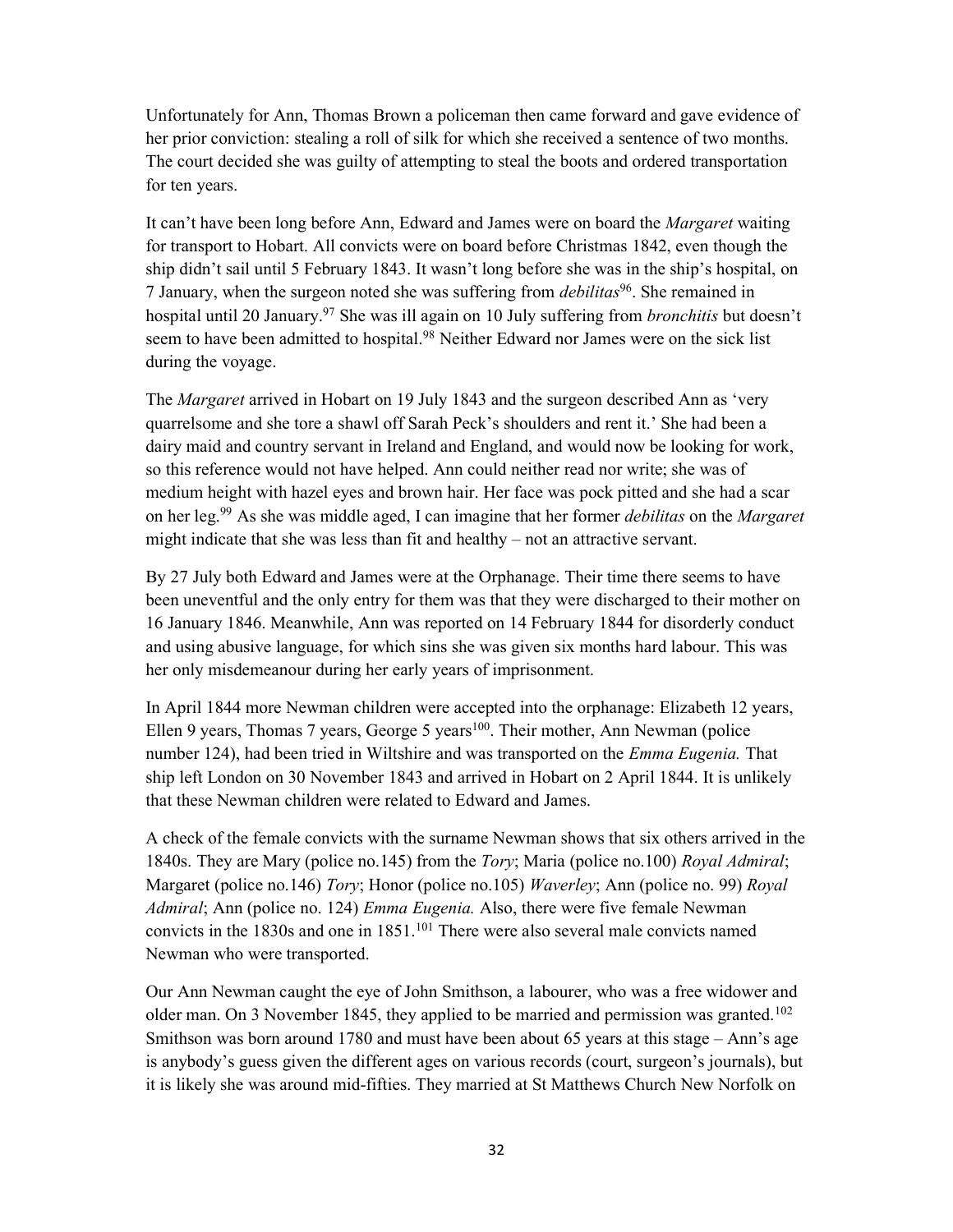9 December 1845.<sup>103</sup> Probably this marriage led to the boys release from the orphanage in January the following year. They would then have been around thirteen and fifteen years old.

Ann's misdemeanours increased after her marriage, so what can we read into that? The first was on 11 February 1846 when she was absent without leave and given 10 days solitary confinement at Cascades Female Factory. The next offence on her file gives some insight into her marital relationship when, on 24 March 1846, she was charged by her husband with being drunk and destroying his property. For this offence she was given three months hard labour but the sentence was remitted. Did John feel remorse or did he need a housekeeper back home to care for him and the boys?

There followed two offences in 1846: May and then in October for being insubordinate and disobeying orders, leading to her term of transportation being extended for three months and to one month hard labour. Then in April and November 1847 she was again in trouble: misconduct and more disobedience of orders. Each time she received further terms of hard labour. Finally in April and May 1848 she disobeyed orders, used indecent language and behaved in a disorderly manner – all of which led to more hard labour. Given Ann's offences and sentences I wonder if she and John were still together.

 It was hard to discover what happened to Edward and James. A check through the Tasmanian Names Index for the names Edward Newman and James Newman threw up their arrival on the Margaret, but also a number of convicts with similar names who arrived in the eighteen thirties. So many Newmans made it hard to identify these boys or to discover their future.

Ann, a female pauper, died on 30 June 1857 aged 65 years of a 'disease of the brain. The records show 'Died at Lunatic Asylum New Norfolk' and the information came from the officer in charge of the asylum; John, a widower and labourer died 24 October 1868 at Longford Tasmania, aged 88.<sup>104</sup> It would seem that Ann and John may have separated or that poverty and infirmity forced him to place her in the asylum.

Discovering what happened to the rest of Ann's family is challenging as there are so many Newmans recorded in Tasmania, including thirteen female convicts with that surname.<sup>105</sup> Mary Ann has been difficult to pin down; Martha was said to have stayed in her Native Place; Eliza was charged with stealing at the Old Bailey in April 1843 and her convict and transportation records are readily available.

Mary Ann Newman has been difficult to positively identify. One possible fit is 'Ann Newman' (convict ID 10820, police no. 99) who was transported on the Royal Admiral after being tried at Lancaster Q.S. for stealing money. She had prior convictions and this time was given ten years transportation. She left England on 5 May 1842 and arrived in Hobart 24 September 1842 and was aged 22 years on arrival. The surgeon's report was 'good'. However, she gives her relatives as: mother, Jane White in Ireland; two brothers, Alexander and Edward; two sisters, Eliza and Jane. The only names common to the Ann Newman of the Margaret are Jane and Edward. She could read so she was semi-literate and it seems unlikely that she would then make a mistake in identifying her closest family members. She was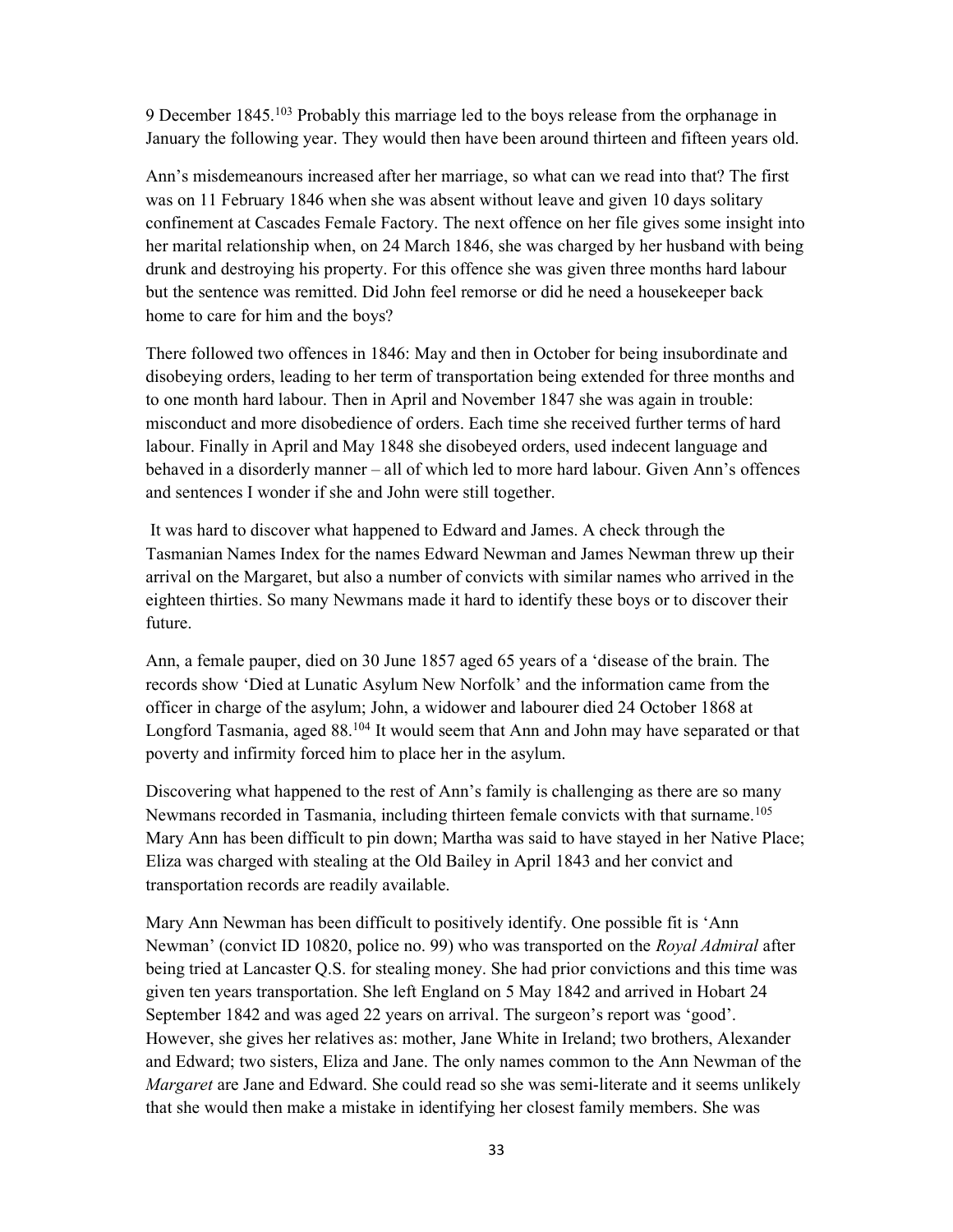employed in Launceston and Longford. She sought permission marry Amos Cole and that was granted on 4 October 1843. The couple had six children: George (1844); Edward (1846); William (1849); George (1851); Sarah (1853); Amos (1855); John (1860). Her death was 28 February 1906 at Barrys Reef Victoria. Details were given by her grandson, David Cummings, a mill hand. She was 88 years old and had been in Victoria for 56 years. That would mean the family moved to Victoria around 1850 – possibly because of the gold rush.

Ann's other daughter, Eliza Newman (Convict ID 13160, police number 247), gave her family name as Johnson when she was arrested but the list of relations on her indent matches those of Ann Newman's family. She said her native place was Dublin and that she was single. The puzzle is why was she 'Johnson'? She was tried at the Old Bailey on 3 April 1843 for stealing a piece of print at Shoreditch. She had prior convictions for stealing a gown (6 months and again for stealing a gown (2 months). This time it was transportation for seven years. She was only eighteen years old when she arrived in Hobart and she explained that she 'lived by thieving once my mother was transported'. That, combined with the alias, implies that she was drifting around London, living as best she could to keep body and soul together. She seems to have been in a pitiful state.

She was able to read and said she was a house maid and needlewoman. Her relations were listed as Mary Ann Newman transported on the *Margaret*, a sister at her native place. But she doesn't mention the brothers who were transported with Ann. She was transported on the Woodbridge' arrived in Hobart on 23 December 1843 – just a few months after her mother. The surgeon stated that she was 'good' and she only had two misdemeanours after landing  $$ in May and June 1845, for insolence and refusing to work. Her penalties were 14 days hard labour and for the second one, three months hard labour.

She married Thomas Marshall, a convict who arrived on the *Elphinstone* in 1836. He was born in 1811 and they sought approval to be married in July 1846: he was 35 and she would have been in her early twenties. The ceremony was held on 22 August 1846 at St Matthews Church of England in New Norfolk.<sup>106</sup> The couple went on to have many children: Thomas (1848); David (1849); Eliza (1851); Edward (1852); James (1855); Margaret Martha (1857); Ann (1859); John Andrew (1860); Robert Warren (1862); Susan May (1865); Mark (1866). Checking births through the Names Data Index revealed that most of those children also had large families – so many more members of the Newman family in Tasmania.

Some of those children achieved wealth and fame: a note in the *Mercury* 18 November 1941 reports on the death of Robert Warren Marshall, aged 79 years:

He was the last of the Marshall brothers who had formerly engaged in agricultural pursuits in the Macquarie Plains district. He was manager of the Kentdale Estate, one of the most productive and largest hop growing estates in Tasmania until the active management was taken over by his son, Mr P. Marshall. He then left to reside at New Town. His judgement on all matters connected with agricultural affairs was sound.

And Edward and James Newman may also have married and added to the numbers in the clan.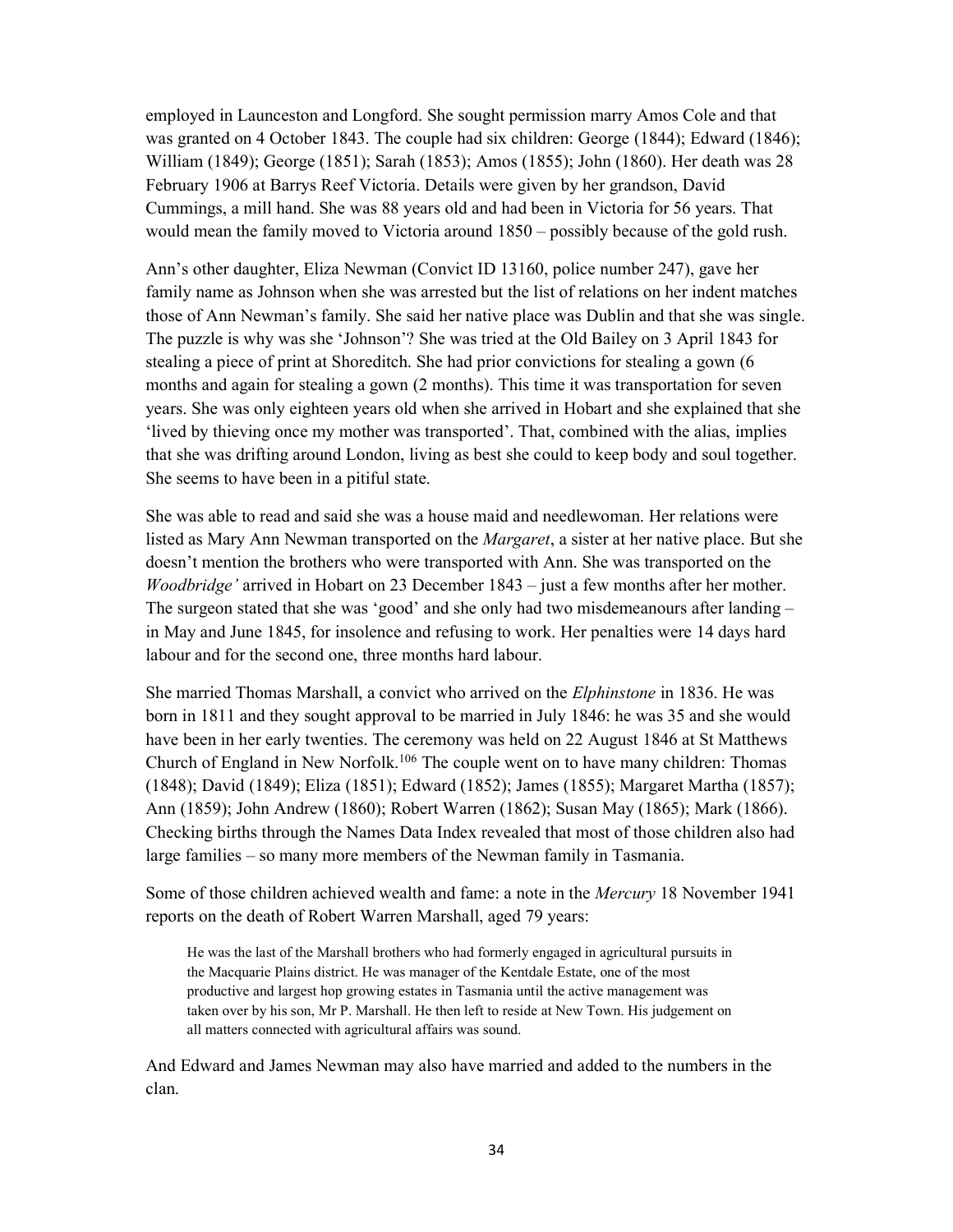## Ellen PARTINGTON

#### Convict ID8120

(On board James, born c1830; John born, c1833; Thomas, born c1835)

There are many recordings of events relating to Ellen Partington's life creating an overabundance of riches regarding Ellen and her family. However, little is known of the fate of the three children she took to Hobart. But, to begin at the beginning – she had a large family. Her native place was Walter le Dale Lanarkshire. Her father, David Appleby, was born 25 December 1777 and was buried in February 1853, ten years after Ellen was transported.<sup>107</sup> He was a tailor at Walton-Le-Dale, a village that lies close to Preston and is on the banks of the river Ribble.<sup>108</sup>

Her mother, Margaret (Peggy), died and her father married Elizabeth (Betty) Fisher on 13 February 1809 at St Mary the Virgin, Blackburn. Ellen had many siblings – those from her mother were: John baptised 30 March 1800; Ellen baptised 30 May 1802 (buried November 1804); James baptised 22 January 1804; William baptised 21 April 1805 (buried January 1806); Ann buried 15 March 1807; Mary Ann baptised 6 March 1808, (buried April 1808).

Her half-siblings were Mary Ann and Margaret (twins) baptised June 1810; Nancy baptised July 1812; Grace baptised September 1816; Sara baptised November 1818; David baptised January 1821 (buried November 1821); Elizabeth baptised September 1823; Harriet baptised November 1826.

Ellen's family also included her first-born, a son, David Appleby. He was baptised on 27 November 1827 at St John Preston Lancashire. The records state his father was unknown and that he was the child of Ellen Appleby, spinster of Fishwick. This was a small township on the river Ribble in Lancashire.<sup>109</sup> A few years later, on 16 February 1830, Ellen married James Partington,<sup>110</sup> but by 1842 she described herself as a widow with four children. They were David Applelby (1827); James (1830), John (1833), and Thomas (1835) Partington.

Ellen had a dark and sallow complexion, blue eyes and black hair. She had lost several front teeth from her upper jaw. She was tried at Lancaster Assizes on 30 July 1842 for coining half crowns and shillings. Two men were tried with her and transported.<sup>111</sup> The men are not named on her records and, sadly, the trial is not reported in the rich details that we have from the Old Bailey. Ellen had prior offences for assault and was sentenced to fifteen years transportation. She was sent to London to be put on board the *Margaret* and would have been on board, with her three sons, before Christmas 1842. She left behind David Appleby who, given his age (15 years), may have been working and living independently.

Ellen's journey must have been difficult with three children to manage: I can imagine a small berth area with three active boys who probably played and fought together. Also, they were growing and probably wanted extra rations. Did that create tension with the cooks and the captain? Just washing their clothes and keeping them clean would have been a challenge.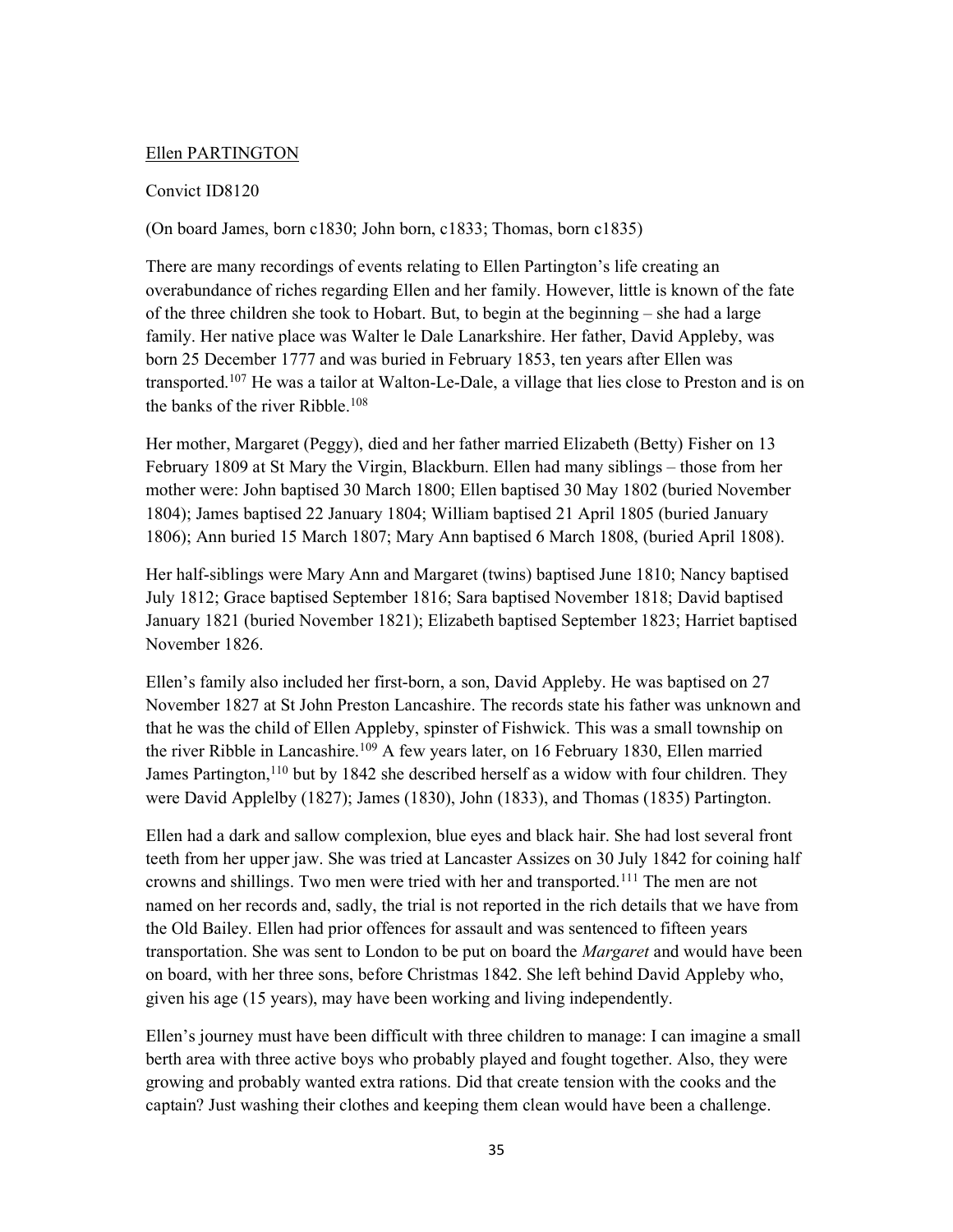Other than those issues, the journey seems to have been uneventful until just before they reached Hobart. Ellen was admitted to hospital suffering from *diarrhoea* on 8 July 1843. She must have been rather ill as she was there for nearly a week and was discharged on 14 July, the day before the ship berthed.

Prisoners did not leave the *Margaret* immediately, there were reports and inspections to be completed. The ship's surgeon, John Mould, described Ellen as 'noisy, disobedient'.<sup>112</sup> Ellen probably went to Brickfields and the three boys were in the orphanage around the same time.

Records show: James Partington, aged 13 years, admitted to the orphanage 27 July 1843 and discharged 3 October 1846, aged 16 years, to James Lord. The Lord family had been in Van Diemen's Land for many years, were wealthy and had extensive business interests. The names David, John, Edward, Simon and James Lord appeared frequently in Hobart newspapers. A John Lord had a business located at 'Wharf' from as early as 1828 and frequently advertised imported goods for sale at his premises and his range was extensive, including gunpowder, china, paper, books, blinds, cloth, shawls, etc. In June 1826 the papers reported that Master James Lord, son of David Lord, Esq arrived in Hobart on the brig Fairfield.<sup>113</sup> David was wealthy with many irons in the fire. He was: a magistrate and coroner in New Norfolk; prominent in agricultural circles; a donor to St David's church; a breeder of racing horses and sheep. The family had a large home in Elizabeth Street Hobart.<sup>114</sup>

 The other Partington boys had similar fates. John was admitted to the orphanage aged ten years six months on 27 July 1843, discharged 19 December 1846, aged nearly fourteen, to John Lambe of Oatlands. A John Lambe arrived in Hobart 24 August 1830 on the Science.<sup>115</sup> The name is unusual in being spelt with an 'e' and the only other citation I found was the birth of a son, James John Lambe, on 7 July 1853 which was registered in Launceston.<sup>116</sup> It could be the same family but there was no indication of Lambe's business.

As for Thomas, he was admitted to the orphanage aged eight years, three months 27 July 1843, discharged 31 October 1849, aged 14 years, to William Bennett of Hobart. The 1841 census records a William Bennett living in a house in Watchorn Street Hobart with three other people, all of whom were free. Watchorn Street is central to Hobart and is short, connecting Liverpool and Bathurst – just a few blocks up from Salamanca Place. Could this be our man? Unfortunately, there is no trade provided on that year's census. Another possibility is a William Bennett aged 35 who married Mary Smith, aged 20, on 30 July1849. His trade was 'ferryman'.<sup>117</sup> This Bennett is old enough and newly married; could he have been setting up house and getting a yard boy, for example, to help around the house?

It seems that the boys were discharged in early teenage years and sent out as apprentices or labourers. James is likely to be the longest surviving of the boys as he died in 1912 in Kensington Victoria and was aged 82.<sup>118</sup> Thomas died 2 November 1860 at Richmond and was only 22 years old.<sup>119</sup> I could find no record for John's death, but a John Partington (free) was charged with assault at Emu Bay on 18 July 1853. There are no further details of that case on record. Often children in the orphanage were discharged to the mother when she married. That did not happen with Ellen's sons. She made three applications for permission to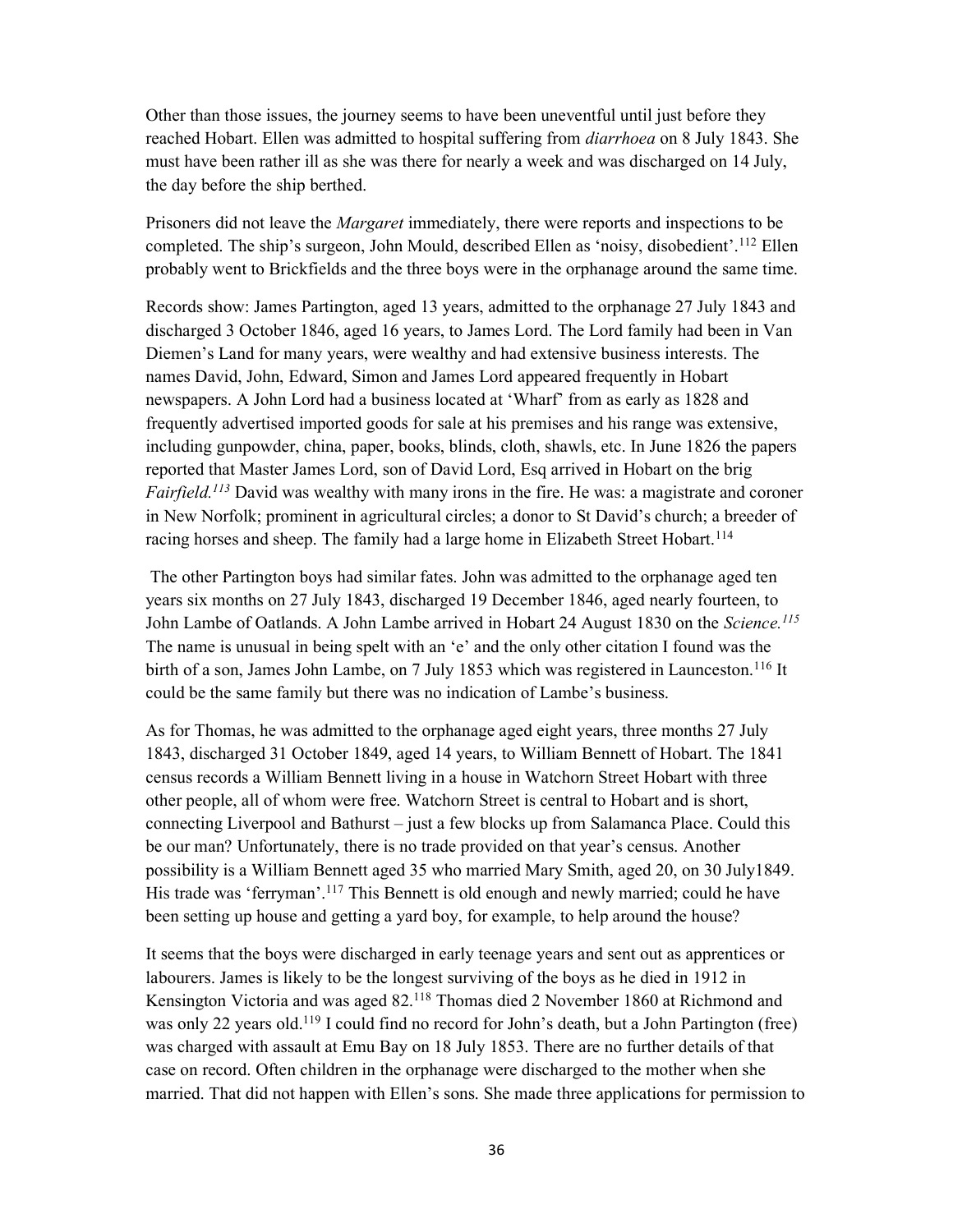marry and all were after the boys had been discharged. The first application was 6 November 1849 (three weeks after Thomas was sent to William Bennett) when she applied to marry Thomas King and that application was approved.<sup>120</sup> Thomas King was free, but somehow that wedding didn't go ahead and she applied soon after on 18 December 1849 to marry Stephen Cockayne (also free).<sup>121</sup> Did Ellen dessert King when she got a better offer? Did King back out? For whatever reason, the marriage to Cockayne also did not go ahead. I wonder why because marriage would have given her more freedom than remaining a convict to be consigned out for work.

Finally on 29 April 1851 Ellen applied to marry Stephen Nessling (or Nesling) and they were married on 19 May 1851.<sup>122</sup> The register shows that they married at St Lukes Church of England in Richmond and Stephen was 52 years old and a shoemaker. Ellen is registered as aged 38 and a widow.<sup>123</sup> There must have been some inaccuracy in the ages recorded at the wedding because only thirteen years later, on 14 December 1864 in Richmond, Stephen died and his age was registered as 72 years. The cause of death was 'general decay'.<sup>124</sup>

Ellen Nessling, now widowed, married again not quite a year after Stephen's death. The ceremony was once more at St Lukes in Richmond where, on 8 April 1865 she married William Medler – both are described as adult and widowed.<sup>125</sup> There were no children from either of her last two marriages.

Ellen died a few years before William. On 21 May 1884 she was at the New Town Pauper Establishment in New Town Hobart, where she died aged 75. The cause of death is listed as '*paralysis*'.<sup>126</sup> William appears to have continued to live in New Town because that is where he died on 23 March 1889, aged 86.<sup>127</sup>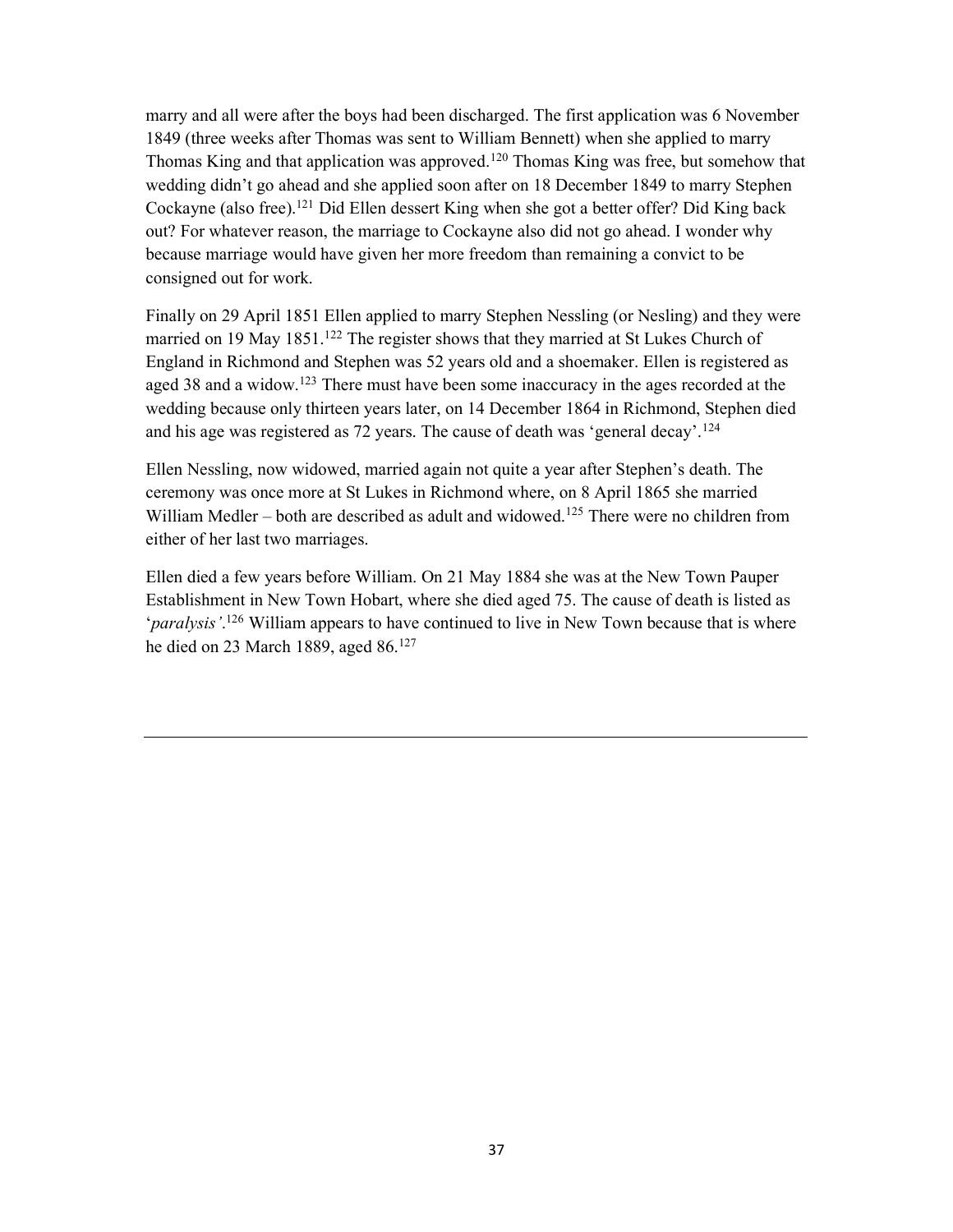## Mary PITFIELD<sup>128</sup> or PILFIELD

## Convict ID 8124

(On board Hannah/Hanah, born 1832)

Mary Pitfield's maiden name was Cousins and she came from Farrington in Dorset, where she had a mother, one brother and four sisters. By 18 October 1842 Mary was a widow with seven children<sup>129</sup> and she was charged with receiving stolen goods (a pair of trousers) at Dorchester Quarter Sessions. She'd been in trouble before; the records are 'once 14, once for sticks'.<sup>130</sup> Does that mean that, when only fourteen years old, she was charged with stealing sticks? Her life seems to have been one of hard work and poverty and now she had a sentence of seven years transportation.

Mary was married to Samuel Pitfield and was his second wife. In 1808 he married Elizabeth Begg on 23 January at St George Fordington. Elizabeth died and was buried at Fordington 1 December 1813. They had three children who then became Mary's step-children. They were: John, baptised 25 September 1808 (buried 27 March 1818); Charles, baptised 6 May 1811; Hannah baptised 13 November 1813 (buried 3 February 1814).

She must have become pregnant and produced babies fairly quickly as there are six other children listed on her indent. They are Stephen, James, Emma, Mary Ann, Samuel and Hannah.<sup>131</sup> The only child with a birth date is Hannah, born in  $1832 - \text{making her eleven}$ years old when on the Margaret. Presumably the other children were old enough to be left behind and some were probably working by 1842. There is no mention of the step-children on her convict indent. At the time of her conviction she told officials that her husband had been dead for three years. Life can't have been much fun for Mary.

Mary had other challenges as her description list states that she had a 'defect in utterance'.<sup>132</sup> Her eyes were hazel and her hair was 'inclined to grey'. She also had a scar on her arm, received from a burn. But she was fortunate in being able read, though not write.<sup>133</sup> On board ship she was admitted to the hospital on 19 February (not long after sailing) and discharged eleven days later on 30 February. The surgeon recorded her as aged 52 and the illness as  $debili$ tas – a weakness of the body.<sup>134</sup> She was ill again in June under Surgeon Mould; he hospitalised her for *catarrhus* from 8 June to 24 June and he recorded her age as 58.<sup>135</sup> It seems she aged six years in six months – or perhaps the records are unreliable. There was no record of Hannah being ill during the journey.

Soon after arrival in Hobart Hannah was sent to the Queens Orphan School and was there from 23 September 1843 until 16 June 1846. She was discharged to be apprenticed to Mr Knight in Launceston. I could find no clear record of where he lived or what Mr Knight did. However, Hannah seems to have stayed in the Launceston area because at some time she married William Amer, a labourer. On 14 November 1864 the couple had a daughter they named Mary Jane.<sup>136</sup> That was the last record I found for Hannah.

Mary told convict officials that she had been a country servant.<sup>137</sup> However, the ship's surgeon's report would not help her get employment as he described her as 'dirty,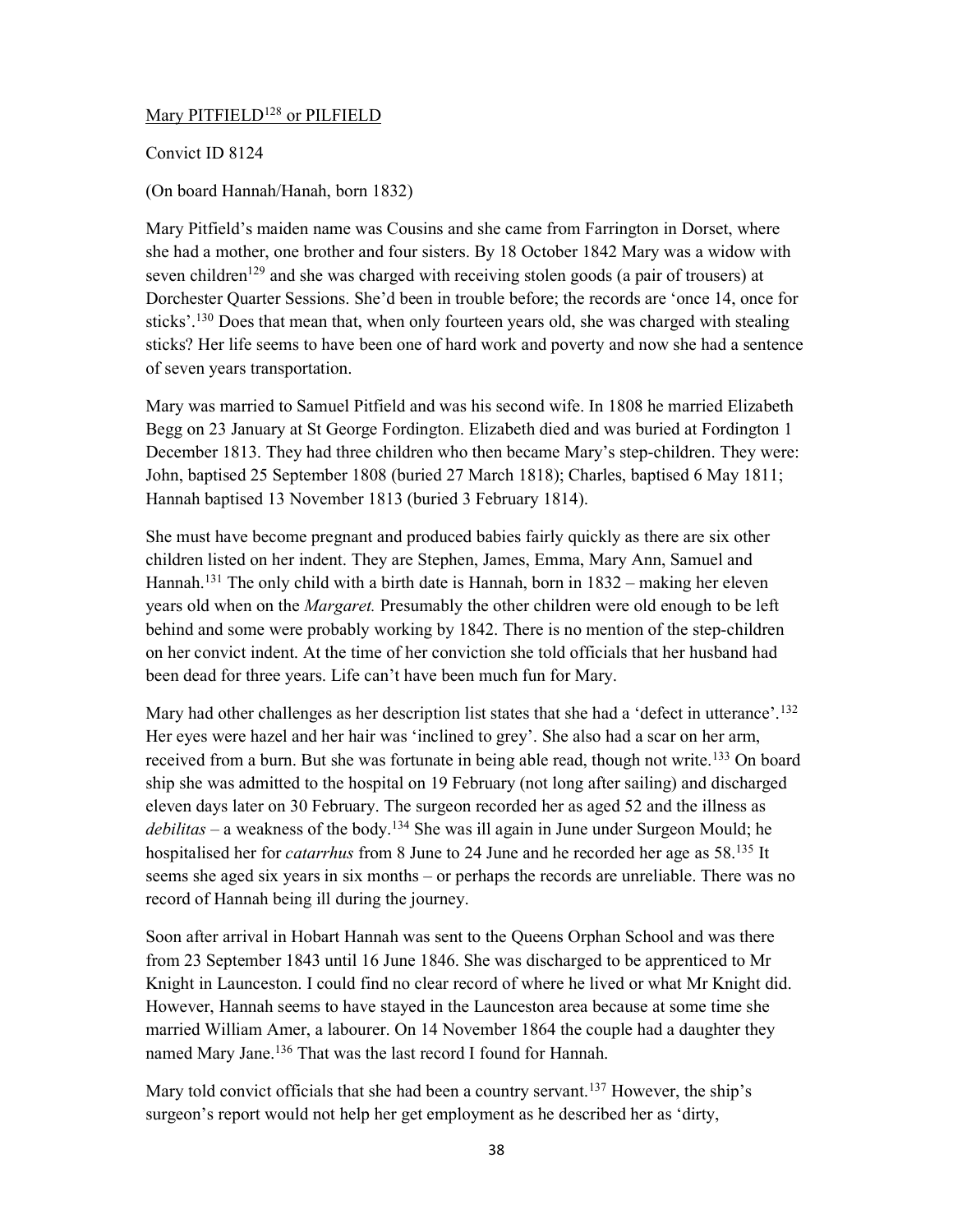troublesome'.<sup>138</sup> The *Margaret* only arrived in Hobart in July 1843 and the convicts did not disembark immediately, yet as early as 16 August she was 'severely reprimanded' for misconduct. Not long after that she was charged with disorderly conduct and given ten days hard labour. After these prompt punishments she was well behaved until September 1846 when she was charged with disobedience of orders and insolence – punishment was one month hard labour. By 1 May 1846 Mary was in Launceston and under supervision at the Female Factory there. Was it a coincidence or intentional that Hannah should be apprenticed to Launceston just a month after Mary was known to be there? Perhaps it was an attempt at a form of family reunion. Mary was still there on 27 July 1847 and in November she was absent and served two month hard labour. She was granted her ticket of leave on 30 November 1847.

Mary applied to marry John Constable, a free man, and permission was given 21 August 1848.<sup>139</sup> The dates are confusing because the records show that she was charged, on 21 August 1848 (the same date), with being found with a 'man in bed with her for an improper purpose'. For that misdemeanour she received one month hard labour.<sup>140</sup> Was she co-habiting and the permission came through too slowly? I could find no record of a wedding with Constable. To have the permission come through on that date indicates that Mary and John probably applied for permission weeks prior to that date. Alternatively, perhaps Mary was in bed with another man and John opted out of marriage.

I could find no record of Mary's death but it was interesting to discover her daughter was married and living in Launceston with a daughter. Mary came from a large family, married and produced her own large family, so it is comforting to think that she may have enjoyed the warmth of family life in Northern Tasmania with her daughter, son in law and granddaughter.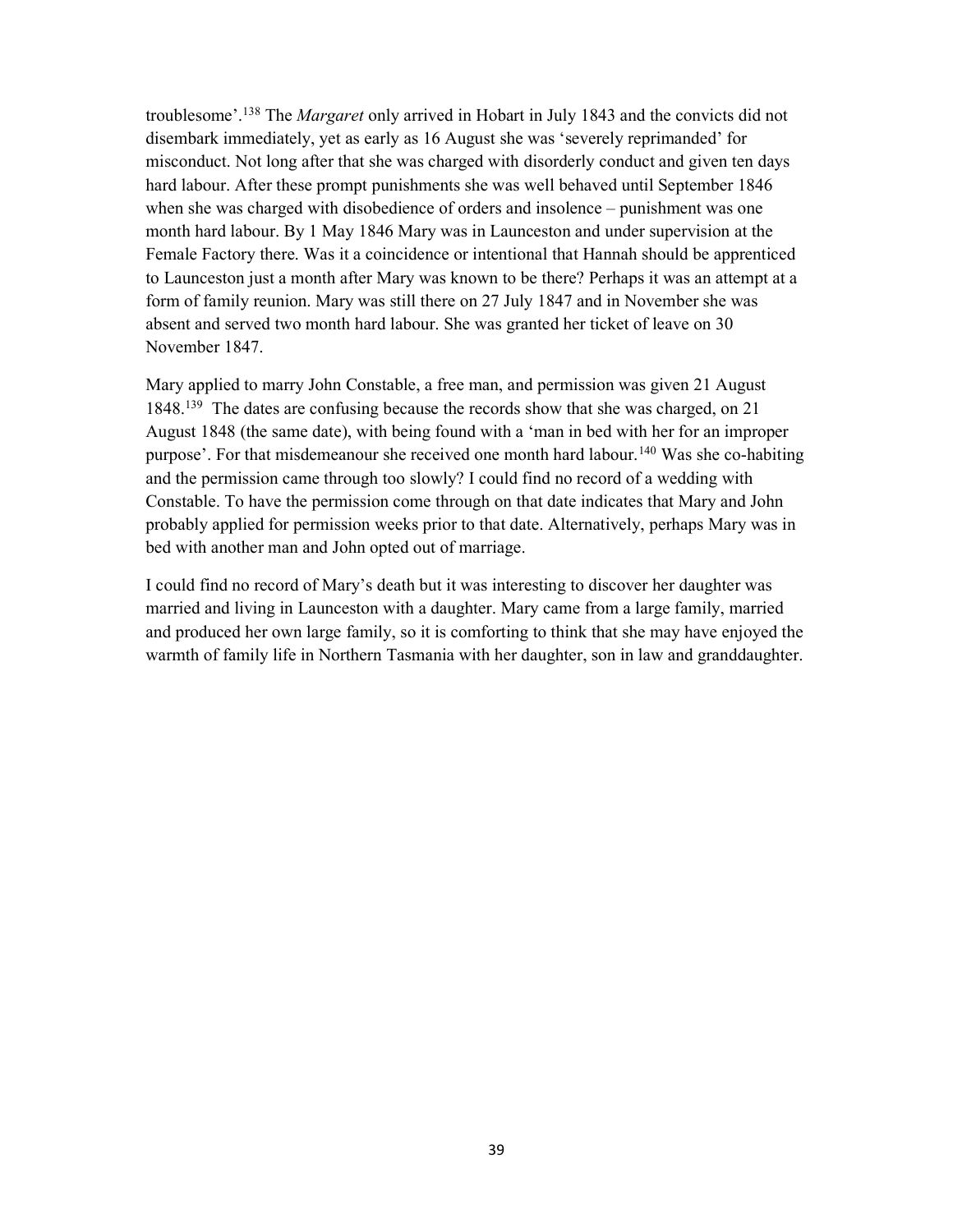$\overline{a}$ 

7 Oxley, D p.262

<sup>8</sup> I have double checked the correct wording and wonder if this is a mis-translation from the original French 9 Dumas, pp.16-17

 $10$  Dumas, p.47

 $11$  Dumas, p.16

<sup>12</sup> Mackie, pp.37-38

<sup>13</sup> Hyland, JE (2007) Maids, Masters and Magistrates. Clan Hogarth: Tasmania. p.24

<sup>14</sup> The numbers in brackets after the name are those used by the 'Friends of the Orphan School' website to identify the children. See https://www.orphanschool.org.au/showorphan.php?orphan\_ID=4378

<sup>15</sup> CON15, CON19

<sup>16</sup> The court records are transcribed as '2 August' but if Saturday it would have to be 6 August. That fits with later evidence 'Saturday 20 August'.

<sup>17</sup> Margaret returned to Derby, so saying she came from Manchester may not be true. The distance between Derby and London is around 155 miles; Edinburgh (where Steel went) is approximately 403 miles

<sup>18</sup> Old Bailey records 24 October 1842, ref. t18421024-2806, available online.

<sup>19</sup> CON 147

<sup>20</sup> Old Bailey court records 24 October 1842

<sup>21</sup> There were no more entries for James Angus in the Tasmania Library Name Index site that would fit this child given his birth date

 $^{22}$  The birth was registered on 16 September by a Henry Bushell, painter and glazier, of 74 Davey Street Hobart, Rgd33/1/4, no.680.

<sup>23</sup> Additional extensive notes and references are on the Female Convict Research Centre Inc site under convict ID8021 for Elizabeth Atkins. These notes were researched by (1) Jan and Jill, Woodend, 4/3/2018 and (2) Mary Halliwell, Liverpool South West Lancashire Family History Society (Leigh Branch)

<sup>24</sup> CON15; CON19; CON40

<sup>25</sup> Evidence at her trail was that she was pregnant and claimed in August that she was about to go into labour, so this youngest child was possibly born in prison

<sup>26</sup> CON15,CON19

<sup>27</sup> Old Bailey records for 24 October 1842

<sup>28</sup> Old Bailey records show that the child was not Elizabeth Atkins daughter, but Christiana Clark, the daughter of Mary and Thomas Reynolds

 $29$  This school was established in 1698 for boys and for girls in 1711, and is a Christian school. See

https://aim25.com/cgi-bin/vcdf/detail?coll\_id=16529&inst\_id=118 This is a Christian School Foundation that opened a school for boys in 1698 and for girls

<sup>30</sup> This was fortunate because by May two other infants came down with pertussis (whooping cough)

<sup>31</sup> Mould, surgeon's journal Margaret May 1843 to July 1843

<sup>32</sup> Rgd.37/1 112 no. 337

33 https://medical-dictionary.thefreedictionary.com/marasmic. ma-raz'mus) [Gr. marasmos, a wasting away] A generalized wasting and absence of subcutaneous fat caused by malnutrition; emaciation. It results from caloric deficiency secondary to acute diseases, esp. diarrheal diseases of infancy, deficiency in nutritional composition, inadequate food intake, malabsorption, child abuse, failure-to-thrive syndrome, deficiency of vitamin D, or scurvy

34 Death records for 1844 at https://stors.tas.gov.au/RGD35-1-2p5j2k. The entry has hard to read but it appears that the notice was given by someone who was the matron at  $\lceil \cdot \rceil$  nursery

<sup>35</sup> Rgd.33/1/2 1847 Hobart

<sup>36</sup> Rgd. Hobart 33/1/3 1848/572

<sup>37</sup> Rgd. 33/1/3 1850/2678

<sup>1</sup> Bateson, pp.59-60

<sup>2</sup> Bateson, p.89

<sup>&</sup>lt;sup>3</sup> Chesney, K. (1970) The Victorian Underworld. Temple Smith: Great Britain. p.197

<sup>4</sup> Mackie, F. The Quaker Journals of Frederick Mackie on his Tour of the Australasian Colonies 1852-1855. (1973) Ed. M. Nicholls. UTAS Library, pp25-26

<sup>&</sup>lt;sup>5</sup> See Westerink, J. The Women who died on the Margaret. Female Convict Research web site.

<sup>&</sup>lt;sup>6</sup> Oxley, D. (1996) Convict Maids. Cambridge: Cambridge University Press. pp.253-254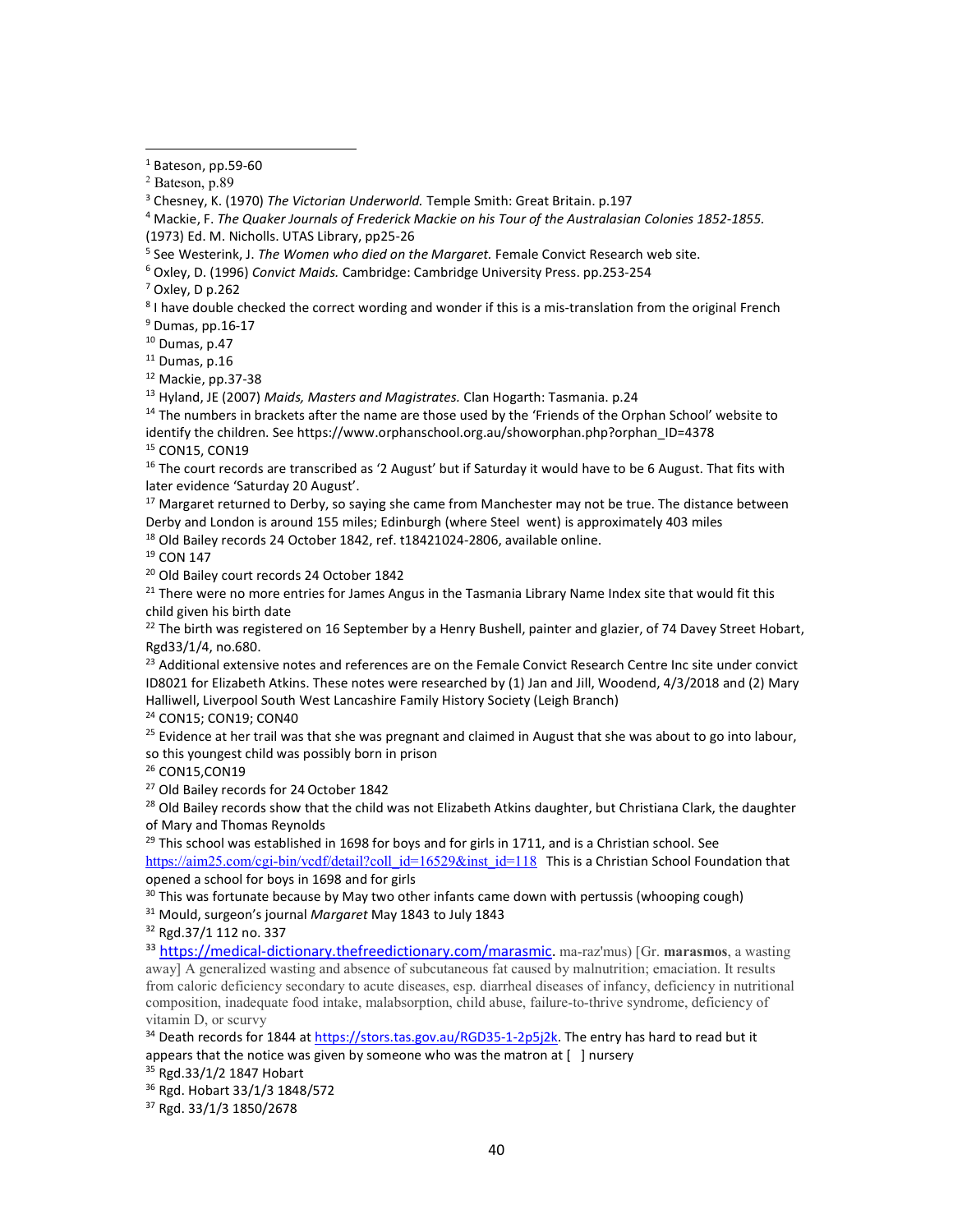$\overline{a}$ 

<sup>40</sup> See the appeal to the sentence of transportation where William Baker refers to six weeks sentence

<sup>41</sup> Research notes by Mary Halliwell on the Female Convicts Research Centre Inc. web site. Cited source Berrows Worcester Journal [Worcester England] - Thursday 6th January 1842

<sup>42</sup> Female Convict Research Inc site and research done by K. Searson HO 18/85; FMP

<sup>43</sup> Bateson, C. 1988, Convict Ships 1787-1868. Sydney: Library of Australian History.

<sup>44</sup> Severe inflammation of the intestines leading to diarrhoea

<sup>45</sup> See CON52/1/3, p.376

<sup>46</sup> CON52/1/3 p.376

<sup>47</sup> https://librariestas.ent.sirsidynix.net.au/client/en\_AU/names/search/results?qu=Ann&qu=Baker&isd=true

<sup>48</sup> Rgd 35/1/24, no.1717

<sup>49</sup> Ship's surgeon journal Margaret

<sup>50</sup> See CON52/1/2 p.413

 $51$  Registered in Hobart RGD33/1/3 1848 – 709 and RGD33/1/3 1848/710

<sup>52</sup> Birth Rgd 33/1/ 1850/2324

<sup>53</sup> This ID number can be used to locate this convict on the Female Convicts Research Centre Inc. web site

54 This is now known as Salisbury, a city famous for its cathedral. See https://en.wikipedia.org/wiki/Sarum

<sup>55</sup> Two infants were will with pertussis (whooping cough) in May 1843 and one of them died on 22 May

56 Ship's surgeon journal Margaret surgeon McAvoy

<sup>57</sup> Thomas Scott's police number is 2601. See 52/1/2, p.432

<sup>58</sup> POL220/1/1 p516

<sup>59</sup> The Female Convict Research Inc. has extensive notes about Mary Henry provided by K. Graham <sup>60</sup> See https://en.wikipedia.org/wiki/Blackburn

 $61$ The census has Mary's age as 30. Many census records of ages were rounded to a near five, ie 34 = 30 on the census. Mary's seems to be an approximation unless the indent recording 37 was incorrect

 $62$  This is based on notes from K Graham. There are notes also about what may have been the fate of the family Mary Henry left behind in England. See Female Convict Research Inc web site

<sup>63</sup> CON15-1-2 p.154

<sup>64</sup> CON40-1-6, p.83

<sup>65</sup> When he left the ship Surgeon McAvoy reported that he was too ill to complete his journal. Two children were recorded as suffering from pertussis (whooping cough) soon after McAvoy left the ship and were cared for by Surgeon Mould

<sup>66</sup> Rgd. 37/1/52, no. 389

<sup>67</sup> Rgd. 33/1/3 1850/ 2030

<sup>68</sup> Rgd 35 1812/1855 Hobart

 $<sup>69</sup>$  Her age was 37 when arrested, meaning she was born circa 1806, so the age seems to be incorrect</sup>

 $70$  Thanks to Kath Graham who has added extra information about Mary Lynch to the Female Convict Research site

<sup>71</sup> Bateson, C. The Convict Ships 1787-1868. Sydney: Library of Australian History, p.61

<sup>72</sup> Bateson, 1988 pp.61-62

<sup>73</sup> See Female Convict Research site for Mary Lynch

<sup>74</sup> The records can be seen at  $\frac{https://www.oldbaileyonline.org/}{28}$  November 1842).

 $75$  This evidence is what is reported in the Old Bailey records, but the dates do not fit with the weekdays mentioned. See https://www.timeanddate.com/calendar/?year=1842&country=9 as 25 November 1842 was a Friday and 28 November, a Monday. Perhaps the court reporter's shorthand was not up to scratch.

<sup>76</sup> https://www.timeanddate.com/calendar/?year=1842&country=9

<sup>77</sup> Monmouth Street is some 6 or 7 blocks from Tottenham Court Road and number 34 appears to be close to Covent Garden, although the street may have been re-numbered since 1842

<sup>78</sup> McAvoy, B. Surgeon, *Margaret*, 5 November 1842 – May 1843, Journal

 $79$  Industries near Manchester at the time were related to textiles and mills

<sup>80</sup> CON19; CON15

<sup>81</sup> CON15, CON19

<sup>82</sup> https://www.british-history.ac.uk/vch/lancs/vol5/pp182-187

<sup>83</sup> Bolton Chronicle 06 August 1842. Contributed by R Thomas – Ancestry.com UK

<sup>38</sup> Rgd.35/1/5, no. 543

<sup>39</sup> She was aged 35 on arrival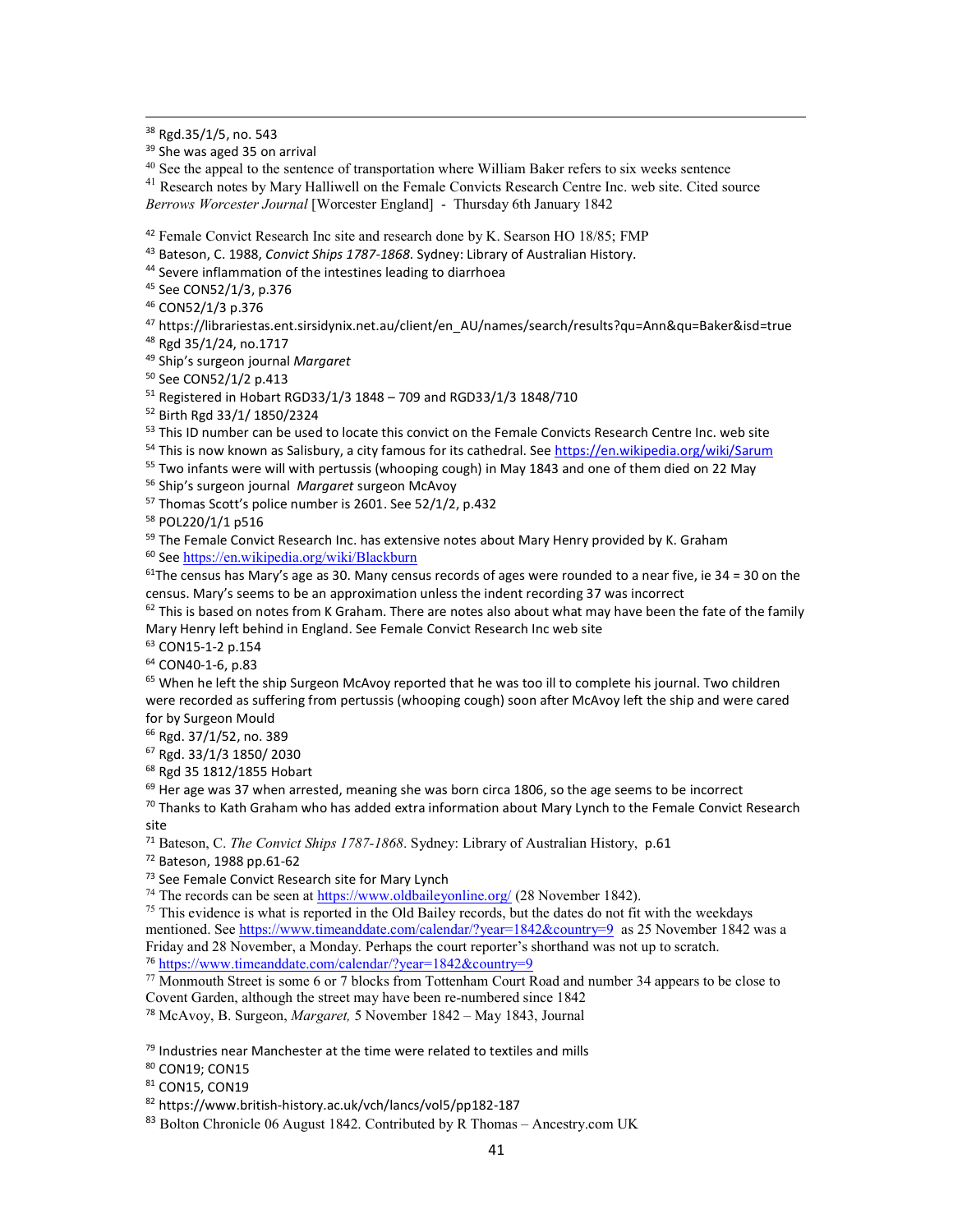84 I could find no Jane Beattie at the list of female convicts sent to Van Diemens Land. See https://www.femaleconvicts.org.au/docs/lists/ConvictsInDatabase.pdf

<sup>85</sup> See Female Convict Research Inc. web site for Elizabeth McDonald, convict ID8102. See also surgeon's records for the hospitalisation of Michael McDonald, which give details of the severity of the illness and the child's suffering

86 See Surgeon McAvoy's journal

<sup>87</sup> CON52/1/2 p.436. Police No. 5388

<sup>88</sup> Rgd.37/1/5 1846/191

<sup>89</sup> CON15, CON19

 $\overline{a}$ 

<sup>90</sup> The transcript of Mould's surgeon's journal lists the 18 May Han<sup>h</sup> as admitted with catarrhus, discharged 22 May. However, additional surgeon's notes on Michael state his mother was attacked by catarrh.

91 Surgeon's John Mould's journal entry

92 CON40/1/4 p.468

 $93$  Records show this may be incorrect as she is listed as age 56 on arrival in Hobart, CON19; McAvoy, ship's surgeon on the Margaret voyage until the Cape of Good Hope writes her age in January as 50; Surgeon Mould for the next part of the trip notes her age as 56.

94 These details are listed on CON15-1-2 pp.166-167, for other information see CON40-1-8 p.167

95 Old Bailey records on line 24 October 1842, ref. t18421024-2884

96 Weakness or infirmity

97 Ship's surgeon's journal of B. McAvoy.

98 Surgeon Mould's journal

<sup>99</sup> CON15

<sup>100</sup> https://www.orphanschool.org.au/showorphan.php?orphan Numbers 4114; 4115; 4119; 4116

101 See list of female convicts data base https://www.femaleconvicts.org.au/docs/lists/ConvictsInDatabase.pdf

<sup>102</sup> Marriage permission 3 November 1845, PM15988

<sup>103</sup> Marriage RGD37/1/4 1845/1582 Hobart; G&K 3362

<sup>104</sup> Rgd. 35 318/1868. CON52; RGD37

<sup>105</sup> The data base https://www.femaleconvicts.org.au/docs/lists/ConvictsInDatabase.pdf lists thirteen female convicts with the surname Newman. None of these seems to tie in with Ann's eldest daughter, her family and being deported three years before Ann. See pages 236/237

<sup>106</sup> Marriage Rgd.37/1/5 1846/136

107 Many thanks to K.Thomas of Lancashire for her research and notes on the Female Convict Research Inc web site. She is the one who provided information about Ellen's English family.

<sup>108</sup> https://en.wikipedia.org/wiki/Walton-le-Dale

<sup>109</sup> http://www.visionofbritain.org.uk/place/22492

<sup>110</sup> CON40/1/8

<sup>111</sup> CON40-1-8 p.167

<sup>112</sup> Surgeon's Journal of Her Majesty's Female Convict Ship Margaret, Mr John Arnold Mould.

<sup>113</sup> Colonial Times and Tasmanian Advertiser Hobart 30 June 1826

<sup>114</sup> Colonial Times Hobart 27 April 1849

<sup>115</sup> Tasmanian Names Indexes 446352

<sup>116</sup> Tasmanian Names Indexes 995087

<sup>117</sup> Rgd.37/1/8, no.322

<sup>118</sup> Rgd.1912/10622

<sup>119</sup> Rgd.1860/954

<sup>120</sup> PM19663, CON52/1/3 p.261

<sup>121</sup> PM19817, CON52/1/3 p.74

<sup>122</sup> PM19818, CON52/1/3 p.331

<sup>123</sup> Rgd.37/1/10 1851/952

<sup>124</sup> Rgd.135 493/1864 Richmond

<sup>125</sup> Rgd. 37/37/1/24 1865/556

<sup>126</sup> Rgd. 35/1/10 no. 1641

<sup>127</sup> Rgd. 35 493/1889

<sup>128</sup> Thanks to R.Thomas who provided extra research notes on the FFCR web site